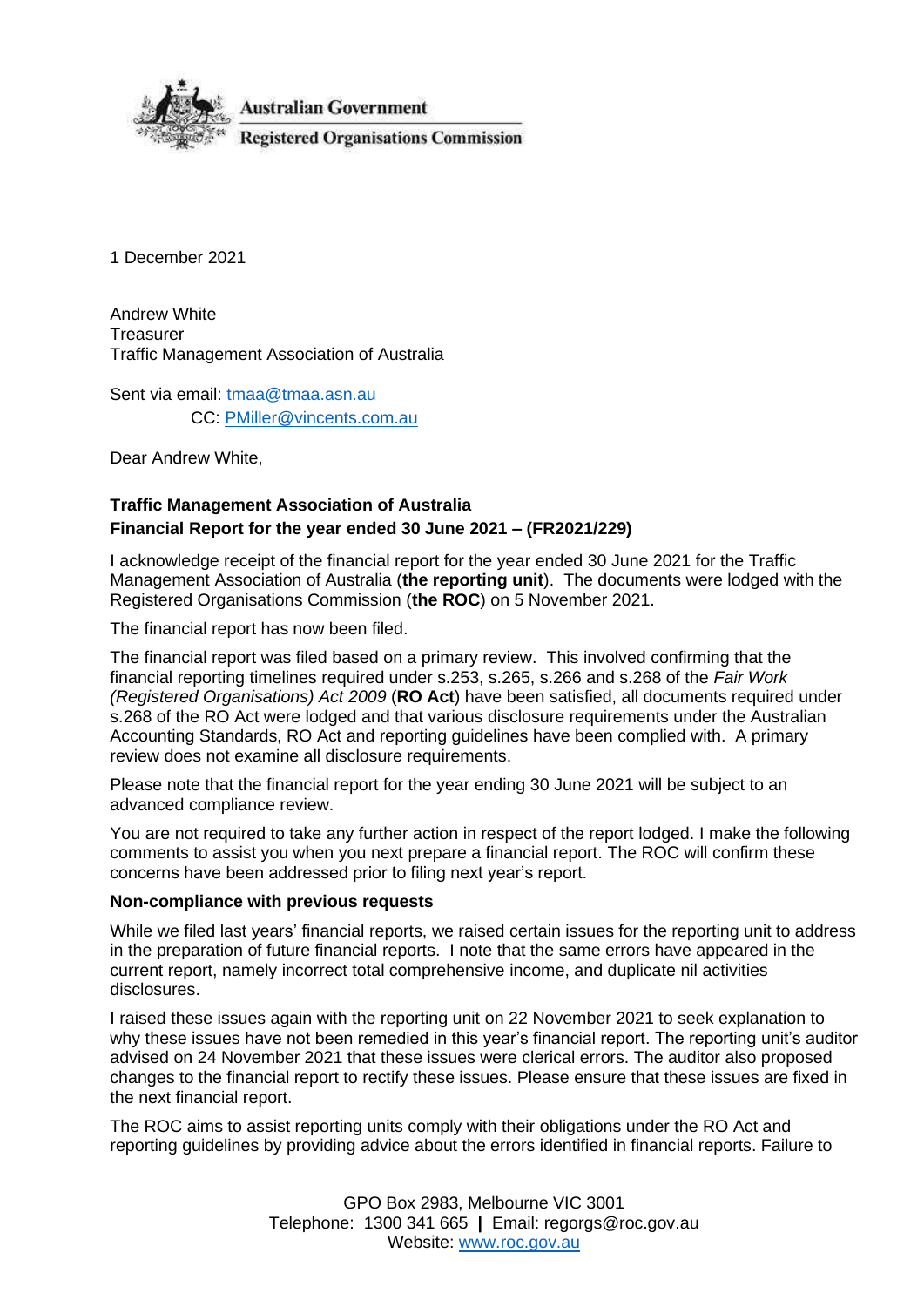address these issues may lead to the Commissioner exercising his powers under section 330 of the RO Act.

#### **Lodgement of unsigned document**

The lodged financial report on 5 November 2021 includes an unsigned copy of the officer's declaration statement. The reporting unit's Executive Officer, Louise Van Ristell advised me on 22 November 2021 that the statement was not signed due to an oversight. She confirmed that the unsigned statement was audited on 7 October 2021, provided to members on 11 October 2021 and presented to the general meeting of members on 4 November 2021. I acknowledge receipt of the signed officer's declaration statement which was lodged with the ROC on 22 November 2021. Louise Van Ristell also advised that the signed officer's declaration together with the financial report was provided to members again on 23 November 2021.

In this instance, it appears that the full report (including all signed statements and reports) has not been provided to members 21 days before the general meeting of members as per requirement of section 265(5)(a) of the RO Act. Please ensure that all documents are signed before providing them to members.

#### **Inconsistencies in disclosures**

#### Employee provision disclosures

Note 7A *Employee provisions* discloses employee provisions for office holders. The officer's declaration statement, however has nil disclosures for employee expenses for office holders. It appears that note 7A should refer to employee provisions for other employees (other than holders of office).

Please ensure in the next financial year that this note is amended accordingly.

#### Receivables from other reporting unit

Note 5B *Trade and other receivables* includes a receivable amount from other reporting unit of \$12,766 from the Traffic Management Association of Australia. It appears that the Traffic Management Association of Australia is the reporting unit and not an "other reporting unit".

Please ensure in future year that Note 5B is amended to include correct name of the other reporting unit. If there are no receivables from other reporting unit, a statement to this effect must be included either in the financial statements, the notes or in the officer's declaration statement.

#### Disclosures of the notes

Note 9 *Contingent Liabilities, Assets and Commitments* contains sub-note Note 12A *Commitments and contingencies*. This sub-note should be numbered as note 9A.

Note 10 Related Party Disclosures contains a sub-note Note 13A Related party transactions for the reporting period. This sub-note should be numbered as note 10A.

Please ensure in future year that the notes are numbered correctly.

#### **Use of model financial statements**

I note that the reporting unit has prepared its general purpose financial report using the model financial statements available on the ROC website. Please note the introduction on page 2 of the model financial statements which states:

> A reporting unit will need to ensure that, with the exception of the mandatory disclosures for the activities set out in the reporting guidelines, only disclosures that are applicable to their individual circumstances are included in the audited financial report distributed to members and lodged with the Registered Organisations Commission.

The audited financial report lodged with the ROC contains disclosures that are NOT applicable to the reporting unit and it would appear that the model statements have been replicated without a review by the reporting unit to ensure they accurately reflect the operations of the organisation. This has led to the financial report being longer than necessary.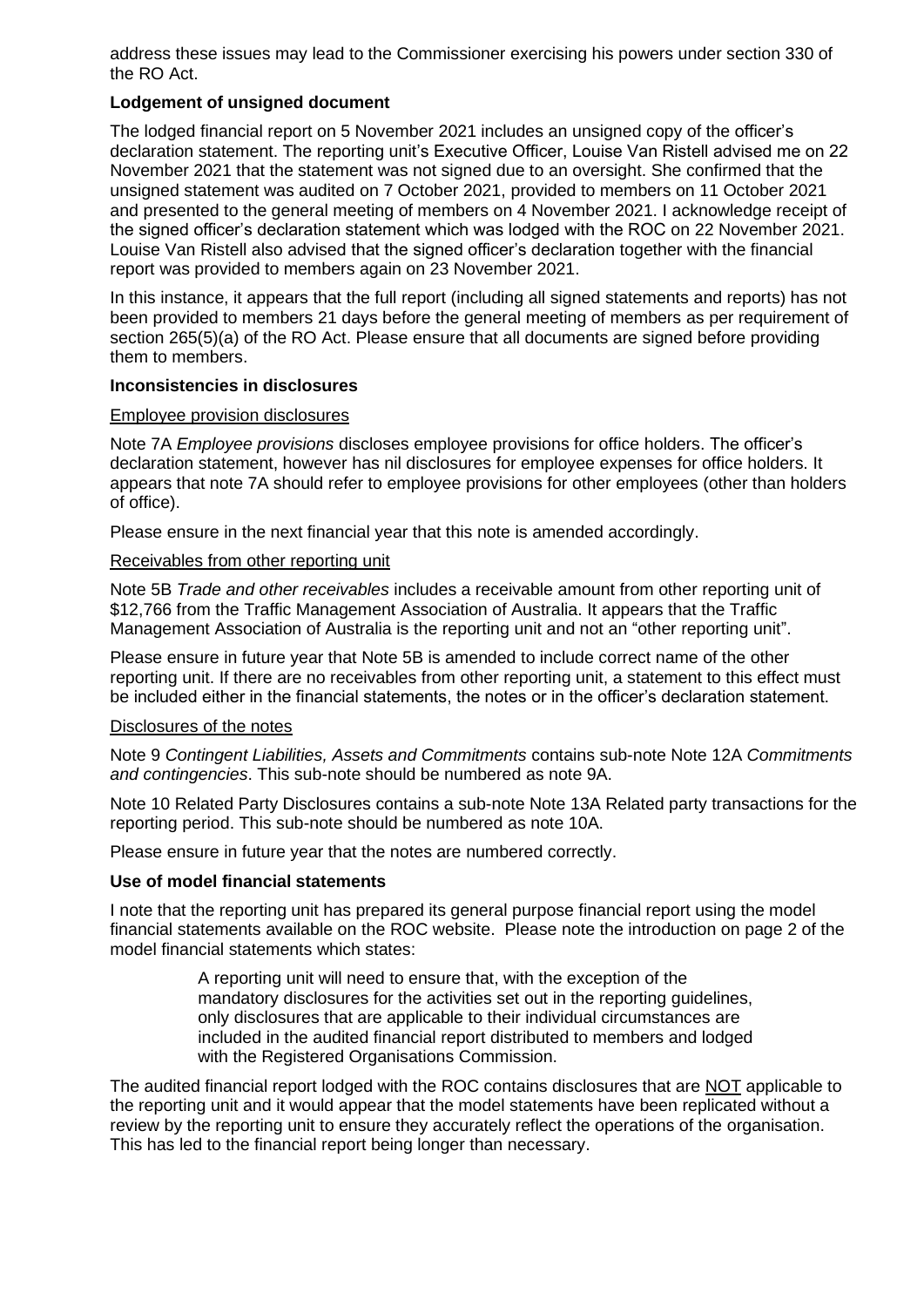Please ensure in future years that the financial report contains only information that is applicable to the reporting unit's circumstances and that is mandatory according to the reporting guidelines.

#### **Reporting Requirements**

The ROC website provides a number of factsheets in relation to the financial reporting process and associated timelines. The website also contains the s.253 reporting guidelines and a model set of financial statements.

The ROC recommends that reporting units use these model financial statements to assist in complying with the RO Act, the s.253 reporting guidelines and Australian Accounting Standards. Access to this information is available via [this link.](https://www.roc.gov.au/running-a-registered-organisation/financial-reporting)

If you have any queries regarding this letter, please contact me on (03) 9603 0764 or via email at [kylie.ngo@roc.gov.au.](mailto:kylie.ngo@roc.gov.au)

Yours sincerely,

**Kylie Ngo Registered Organisations Commission**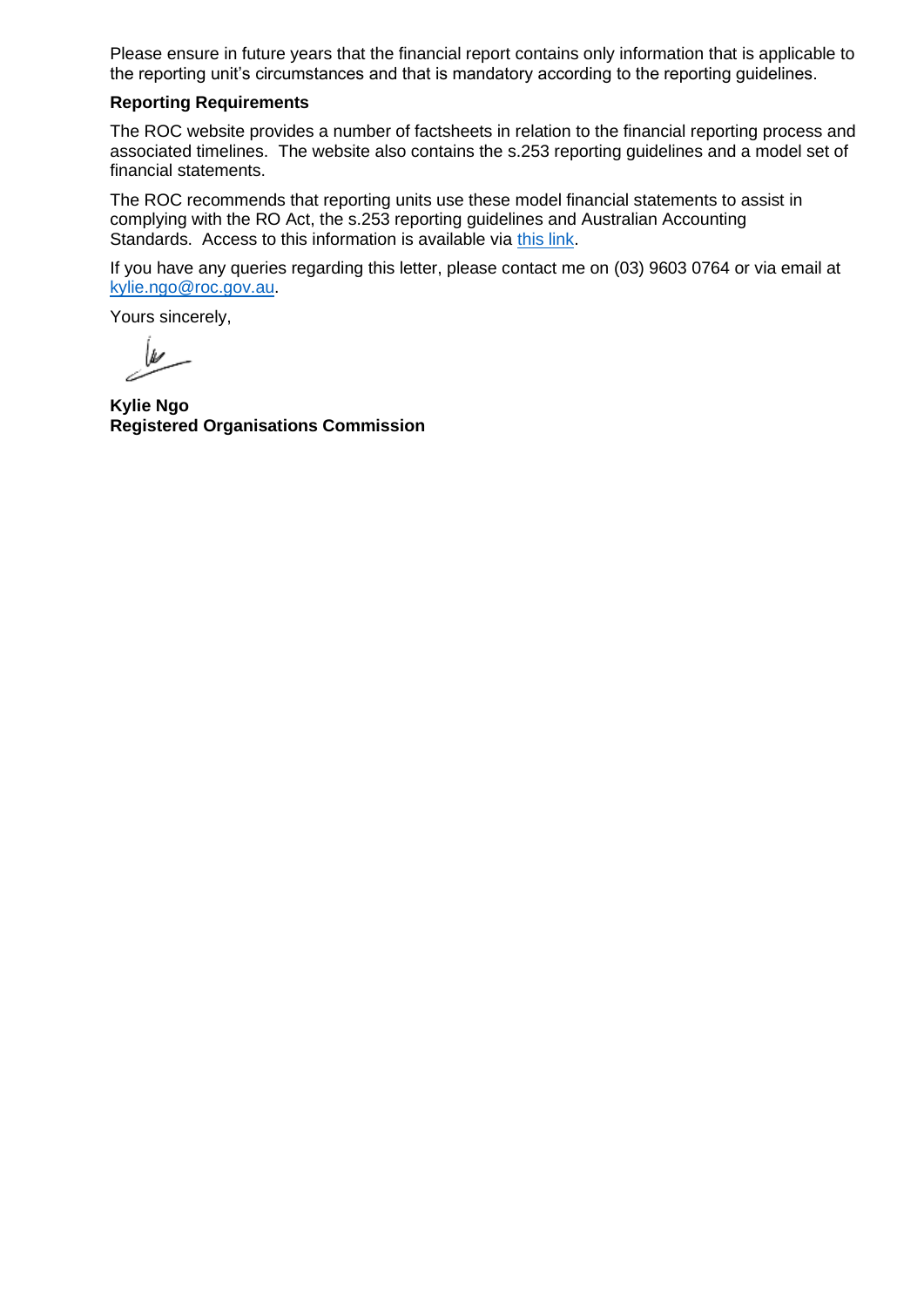# **FINANCIAL REPORT FOR THE YEAR ENDED 30 JUNE 2021**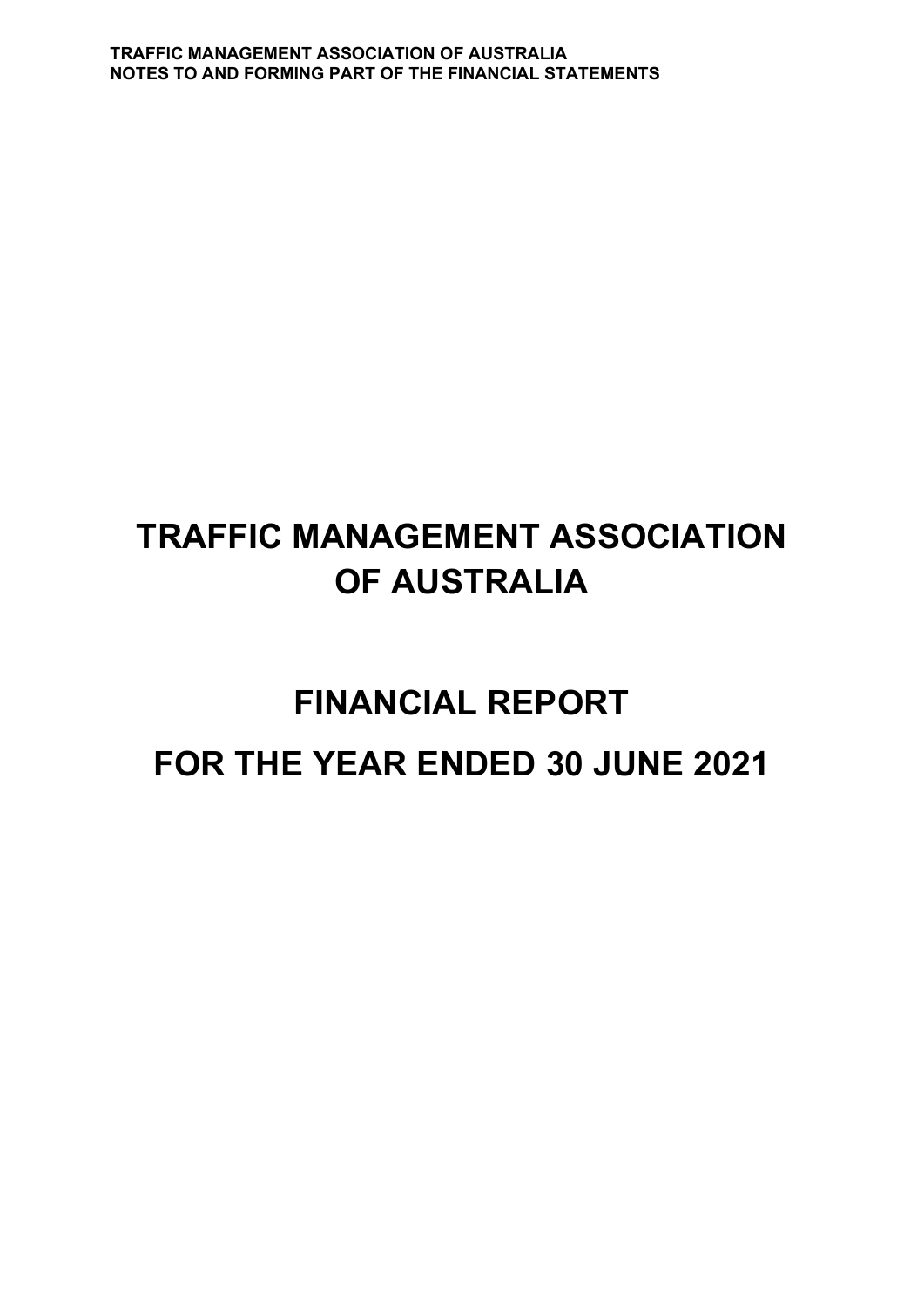**Financial Statements 2020-21** 

# Contents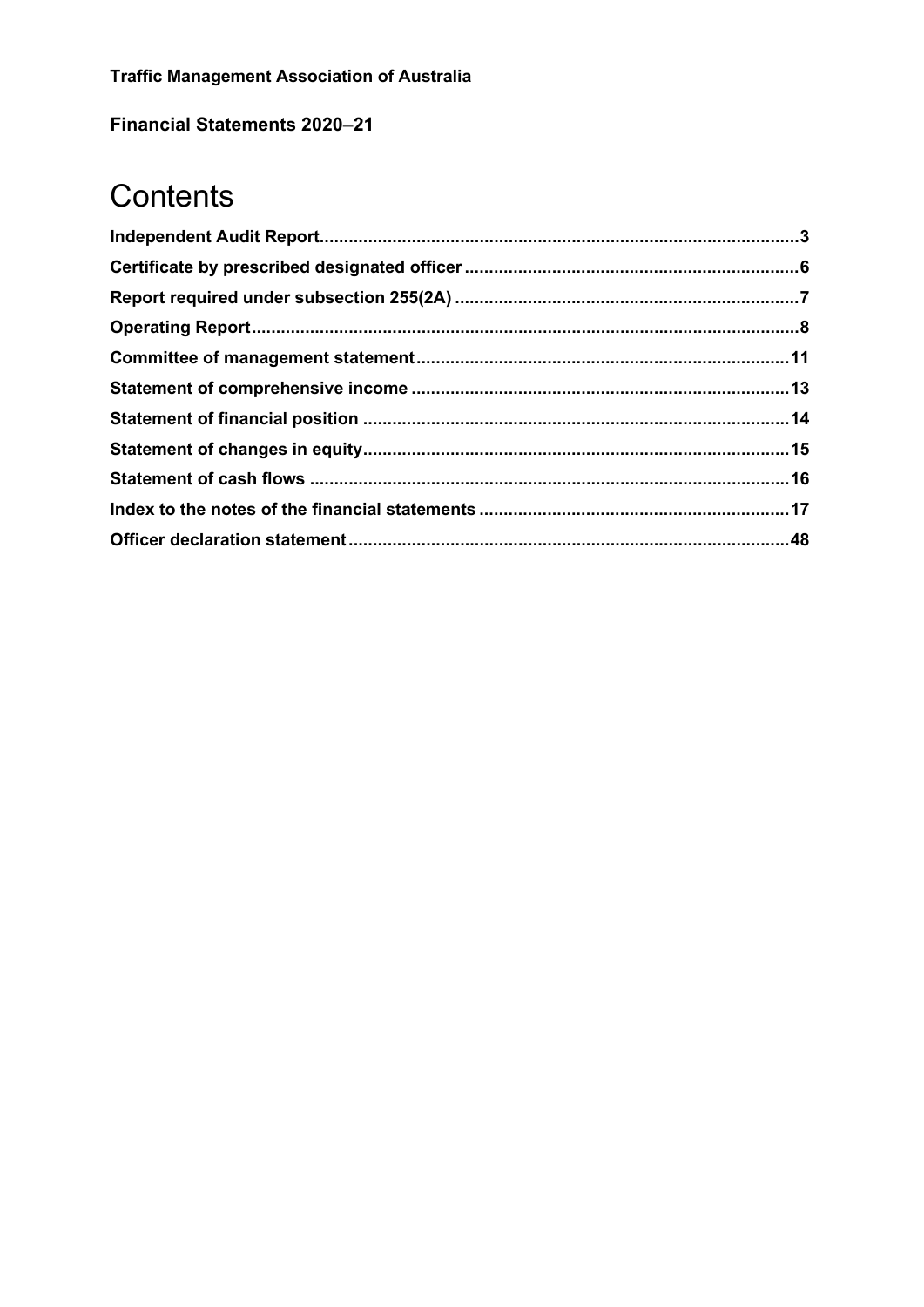<span id="page-5-0"></span>



#### **Independent Audit Report to the Members of Traffic Management**

#### **Association of Australia**

#### **Report on the Audit of the Financial Report**

#### **Opinion**

I have audited the financial report of Traffic Management Association of Australia (the Registration Organisation), which comprises the statement of financial position as at 30 June 2021, the statement of profit and loss and other comprehensive income, statement of changes in equity and statement of cash flows for the year ended 30 June 2021, notes to the financial statements, including a summary of significant accounting policies, the committee of management statement, the subsection 255(2A) report and the officer declaration statement.

In my opinion, the accompanying financial report of Traffic Management Association of Australia is in accordance with:

- a) the Australian Accounting Standards; and
- b) gives a true and fair view of the Organisation's financial position as at 30 June 2021 and of its financial performance for the year then ended; and
- c) any other requirements imposed by the reporting guidelines or Part 3 of Chapter 8 of the Fair Work (Registered Organisations) Act 2009 (the RO Act).

I declare that management's use of the going concern basis in the preparation of the financial statements of the reporting unit is appropriate.

#### **Basis for Opinion**

I conducted my audit in accordance with Australian Auditing Standards. My responsibilities under those standards are further described in the *Auditor's Responsibilities for the Audit of the Financial Report* section of my report. I am independent of the reporting unit in accordance with the ethical requirements of the Accounting Professional and Ethical Standards Board's APES 110 *Code of Ethics for Professional Accountants (including Independence Standards)* (the Code) that are relevant to my audit of the financial report in Australia. I have also fulfilled my other ethical responsibilities in accordance with the Code. I believe that the audit evidence I have obtained is sufficient and appropriate to provide a basis for my opinion.

#### **Information Other than the Financial Report and Auditor's Report Thereon**

The committee of management is responsible for the other information. The other information obtained at the date of this auditor's report is in the operating report accompanying the financial report.

My opinion on the financial report does not cover the other information and accordingly I do not express any form of assurance conclusion thereon.

canberra. adelaide. brisbane. gold coast. melbourne. sydney

Level 2. 14 Moore Street. Canberra ACT 2601 t 61.2 6274 3400 f 61.2 6274 3499 GPO Box 680. Canberra ACT 2601 w www.vincents.com.au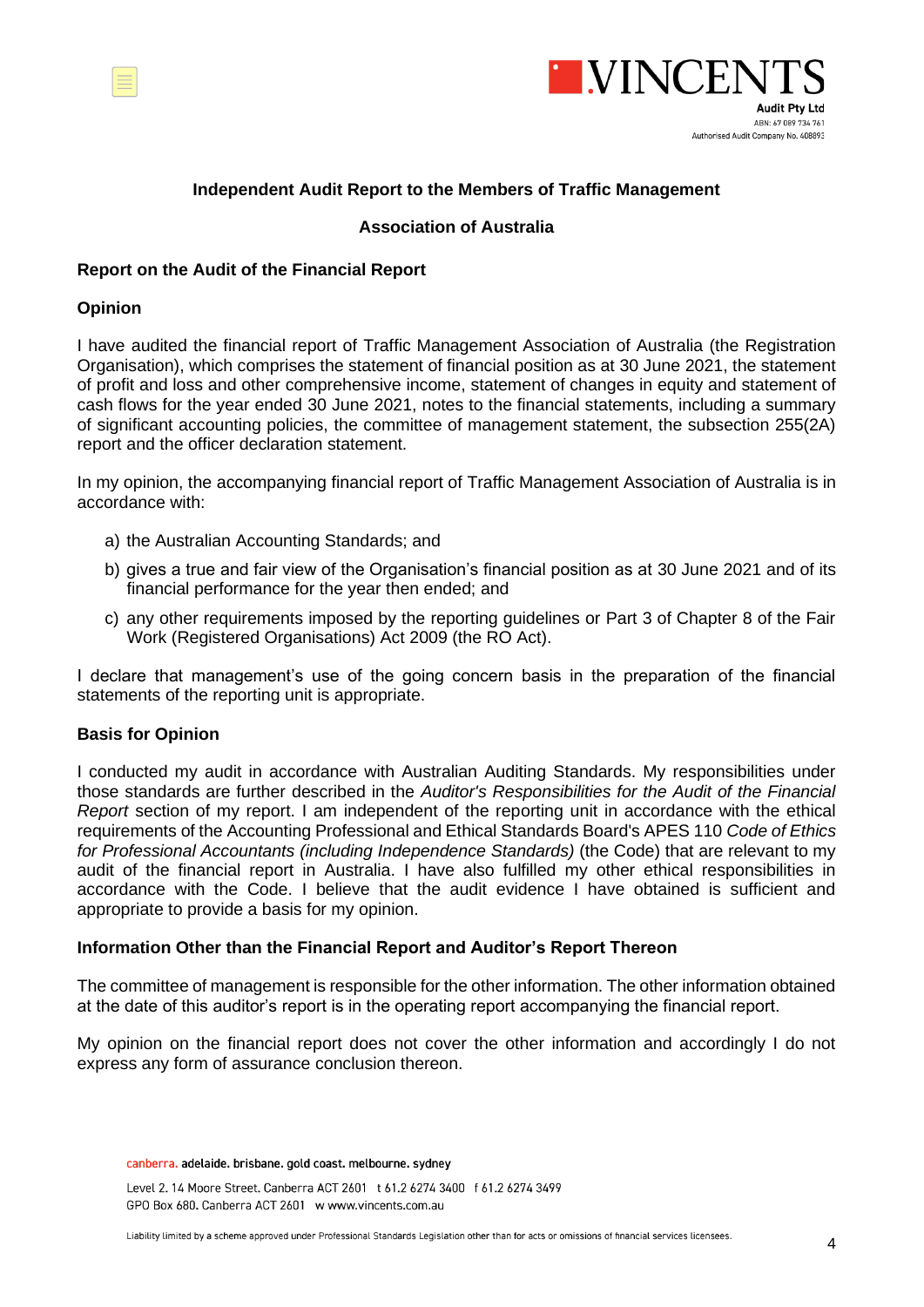

In connection with my audit of the financial report, my responsibility is to read the other information and, in doing so, consider whether the other information is materially inconsistent with the financial report or my knowledge obtained in the audit or otherwise appears to be materially misstated. If, based on the work I have performed, I conclude that there is a material misstatement of this other information, I am required to report that fact. I have nothing to report in this regard.

#### **Responsibilities of Committee of Management for the Financial Report**

The committee of management of the reporting unit is responsible for the preparation of the financial report that gives a true and fair view in accordance with Australian Accounting Standards and the RO Act, and for such internal control as the committee of management determine is necessary to enable the preparation of the financial report that gives a true and fair view and is free from material misstatement, whether due to fraud or error.

In preparing the financial report, the committee of management is responsible for assessing the reporting unit's ability to continue as a going concern, disclosing, as applicable, matters related to going concern and using the going concern basis of accounting unless the committee of management either intend to liquidate the reporting unit or to cease operations, or have no realistic alternative but to do so.

#### **Auditor's Responsibilities for the Audit of the Financial Report**

My objective is to obtain reasonable assurance about whether the financial report as a whole is free from material misstatement, whether due to fraud or error, and to issue an auditor's report that includes my opinion. Reasonable assurance is a high level of assurance, but is not a guarantee that an audit conducted in accordance with Australian Auditing Standards will always detect a material misstatement when it exists. Misstatements can arise from fraud or error and are considered material if, individually or in the aggregate, they could reasonably be expected to influence the economic decisions of users taken on the basis of the financial report.

As part of an audit in accordance with the Australian Auditing Standards, I exercise professional judgement and maintain professional scepticism throughout the audit. I also:

- Identify and assess the risks of material misstatement of the financial report, whether due to fraud or error, design and perform audit procedures responsive to those risks, and obtain audit evidence that is sufficient and appropriate to provide a basis for my opinion. The risk of not detecting a material misstatement resulting from fraud is higher than for one resulting from error, as fraud may involve collusion, forgery, intentional omissions, misrepresentations, or the override of internal control.
- Obtain an understanding of internal control relevant to the audit in order to design audit procedures that are appropriate in the circumstances, but not for the purpose of expressing an opinion on the effectiveness of the reporting unit's internal control.
- Evaluate the appropriateness of accounting policies used and the reasonableness of accounting estimates and related disclosures made by the committee of management.
- Conclude on the appropriateness of the committee of management's use of the going concern basis of accounting and, based on the audit evidence obtained, whether a material uncertainty exists related to events or conditions that may cast significant doubt on the reporting unit's ability to continue as a going concern. If I conclude that a material uncertainty exists, I am required to draw attention in my auditor's report to the related disclosures in the financial report or, if such disclosures are inadequate, to modify my opinion. My conclusions are based on the audit evidence obtained up to the date of my auditor's report. However, future events or conditions may cause the reporting unit to cease to continue as a going concern.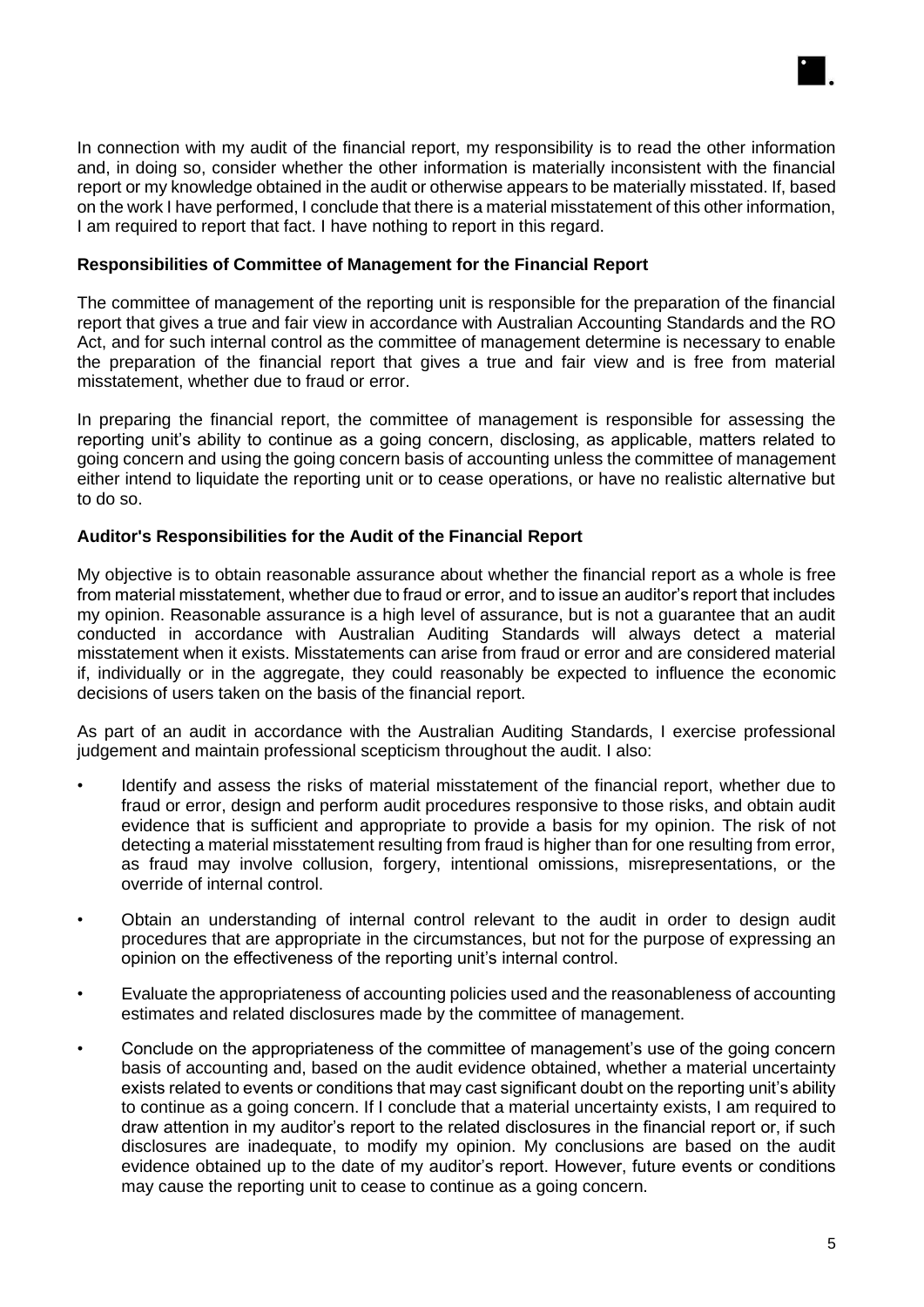- Evaluate the overall presentation, structure and content of the financial report, including the disclosures, and whether the financial report represents the underlying transactions and events in a manner that achieves fair presentation.
- Obtain sufficient appropriate audit evidence regarding the financial information of the entities or business activities within the reporting unit to express an opinion on the financial report. I am responsible for the direction, supervision and performance of the reporting unit audit. I remain solely responsible for my audit opinion.

I communicate with the committee of management regarding, among other matters, the planned scope and timing of the audit and significant audit findings, including any significant deficiencies in internal control that I identify during my audit.

I declare that I am an auditor registered under the RO Act.

#### **Report on Other Legal and Regulatory Requirements**

In accordance with the requirements of section 257(7) of the RO Act, I am required to describe any deficiency, failure or shortcoming in respect of the matters referred to in section 252 and 257(2) of the RO Act. I did not locate any deficiency, failure or shortcoming in respect of the matters referred to in section 252 and 257(2) of the RO Act. Therefore, my opinion on the financial report is not modified.

#### **Vincents Audit Pty Ltd**

**Phillip Miller CA Director**

Canberra

Dated this 7 October 2021

Registration number (as registered by the RO Commissioner under the RO Act): AA2017/24

 $\blacksquare$ .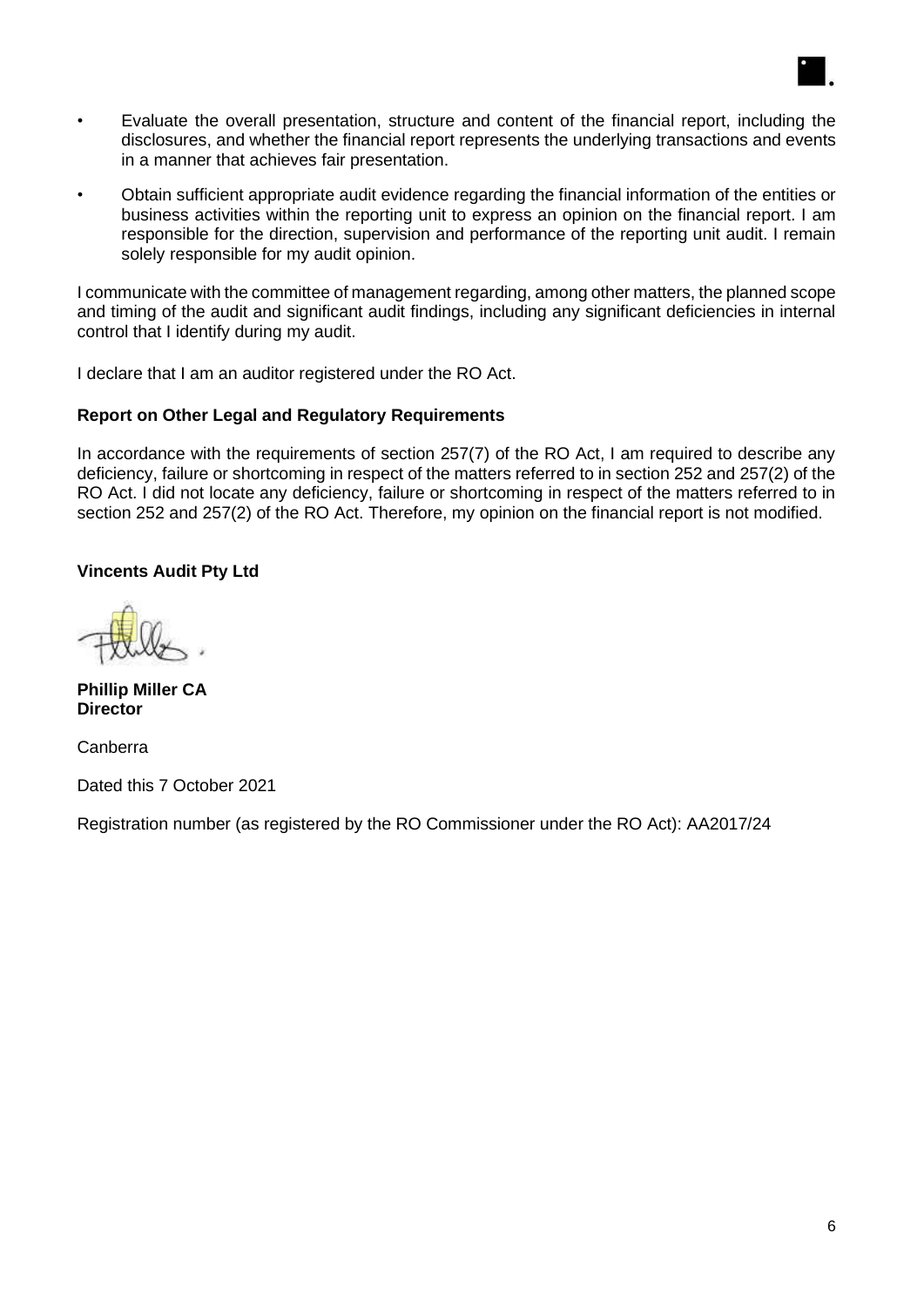

# <span id="page-8-0"></span>Certificate by prescribed designated officer

Certificate for the year ended 30 June 2021

I, Andrew White, being the Treasurer of the Traffic Management Association of Australia (TMAA) certify:

- that the documents lodged herewith are copies of the full report for the Traffic Management Association of Australia (TMAA) for the period ended referred to in s.268 of the Fair Work (Registered Organisations) Act 2009; and
- that the full report was provided to members of the reporting unit on 1 October 2021 (the management Committee), and approved by the management committee on Tuesday 5 October 2021; and the report provided to all members on 11 October 2021 and;
- that the full report was presented to a general meeting of members of the Traffic Management Association of Australia (TMAA) on Thursday 4 November 2021 in accordance with s.266 of the Fair Work (Registered Organisations) Act 2009.

Signature of prescribed designated officer:

achulund

Name of prescribed designated officer: Andrew White

Title of prescribed designated officer: Treasurer

Dated: 4 November 2021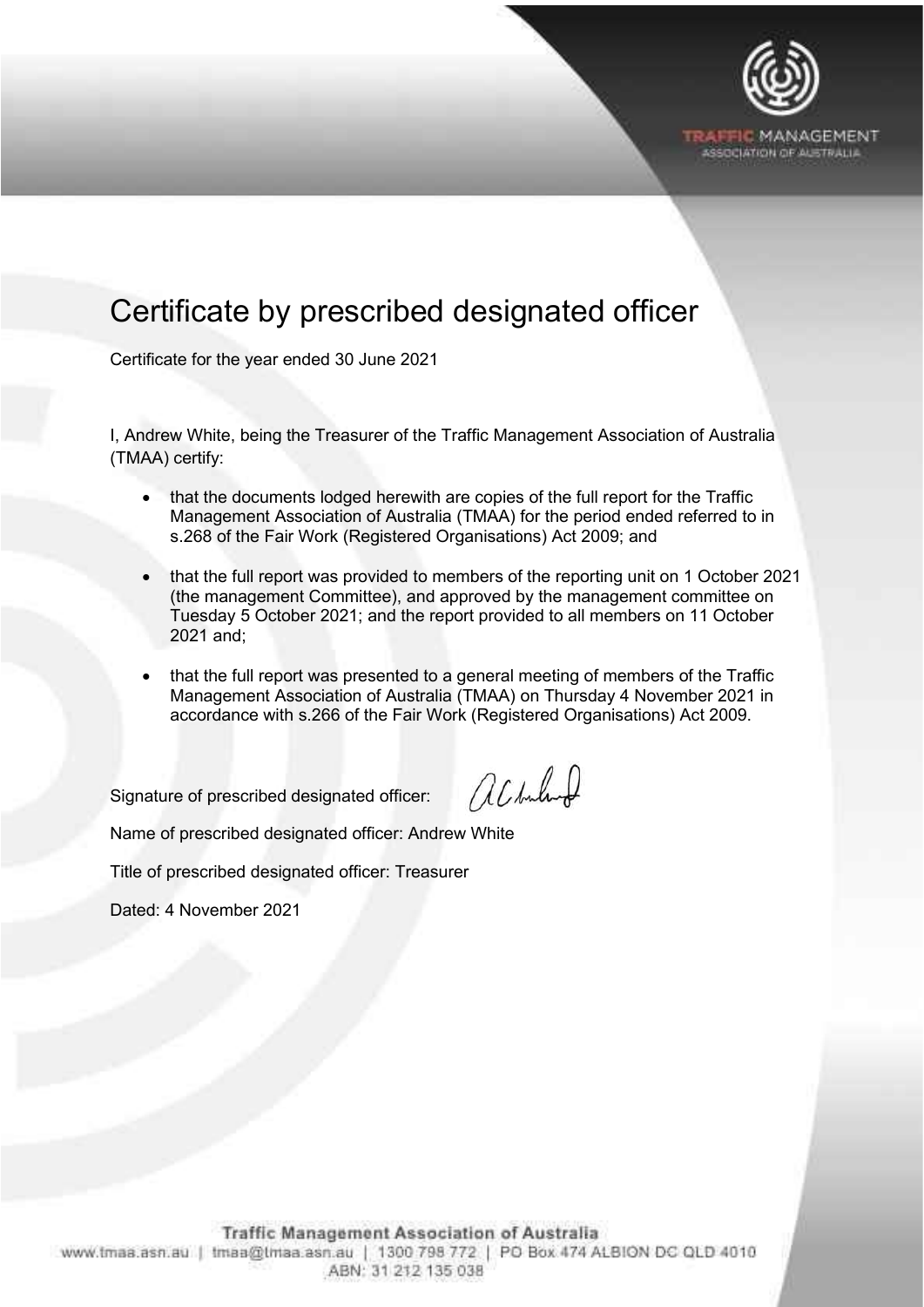

**TRAFFIC MANAGEMENT** •.%.:..-:IATION OF AUSTRALIA

# **Traffic Management Association of Australia**

# <span id="page-9-0"></span>Report required under subsection 255(2A)

For the year ended 30 June 2021

The committee of management present the expenditure report as required under subsection 255(2A) on the reporting unit for the year ended 30 June 2021.

| <b>Categories of expenditures</b>                                            | $2021($ \$) | $2020($ \$) |
|------------------------------------------------------------------------------|-------------|-------------|
| Remunerations and other employment-related costs and<br>expenses - employees | 110,968     | 115,505     |
| Advertising                                                                  | -           |             |
| Operating costs                                                              | 313,776     | 345,069     |
| Donations to political parties                                               |             |             |
| Legal costs                                                                  | 1.298       | 6,063       |

Signature of prescribed designated officer:  $\bigotimes{\cal L}$  hubund

Name and title of prescribed designated officer: Andrew White

Dated: 5 October 2021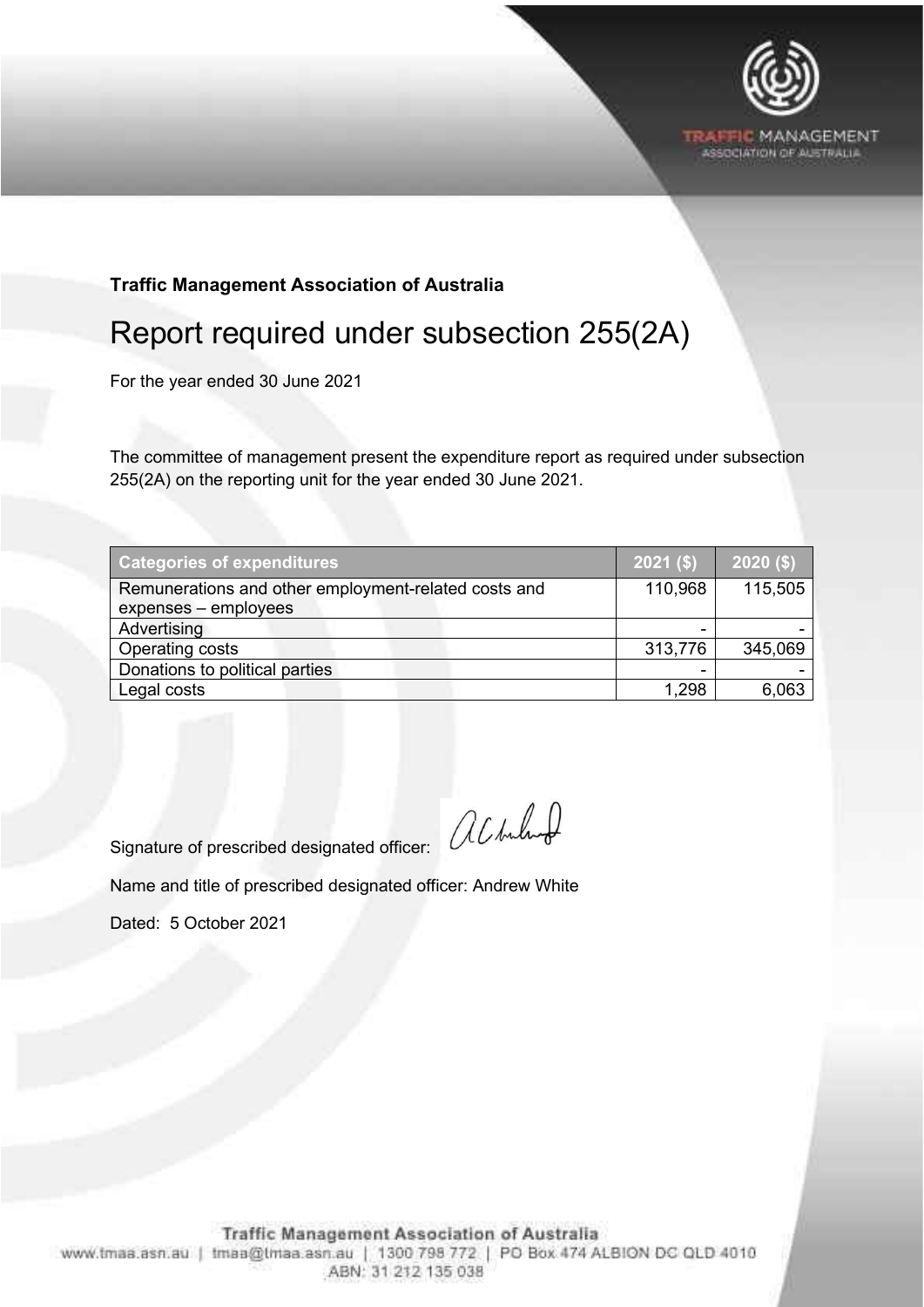

#### **Traffic Management Association of Australia (TMAA)**

# <span id="page-10-0"></span>Operating Report

for the year ended 30 June 2021

The committee of management presents its operating report on the reporting unit for the year ended 30 June 2021.

#### **Review of principal activities, the results of those activities and any significant changes in the nature of those activities during the year:**

The Organisation's objects are:

- a) To promote the Traffic Control Industry in Australia;
- b) To promote the need for safe working environments within the Traffic Control Industry;
- c) To represent the general interests of employers in the Traffic Control Industry;
- d) To provide information services to the Members in the Traffic Control Industry;

e) To provide, when necessary, access to industrial relations services and legal representation for Members;

- f) To promote cooperation and respect within the Traffic Control Industry;
- g) To encourage Membership of the Organisation;
- h) To encourage, support and develop skills within the Traffic Control Industry;
- i) To actively promote standardisation and improvement within the Traffic Control Industry;
- j) To liaise with industry stakeholders promoting the interests of the Traffic Control Industry; and

k) To lobby Local, State and Federal governments with regards to laws which will affect the interests of Members of the Traffic Control Industry.

The TMAA is currently working on three strategic areas of focus for the next year and beyond. They are:

- a) National Safety Awareness Campaign for Traffic Controllers (national airings from a funded project for four years from the Office of Road Safety).
- b) National Training for Traffic Controllers providing feedback to Austroads (ongoing).
- c) National Pre-qualification for Traffic Management Companies providing input and feedback to Austroads (ongoing).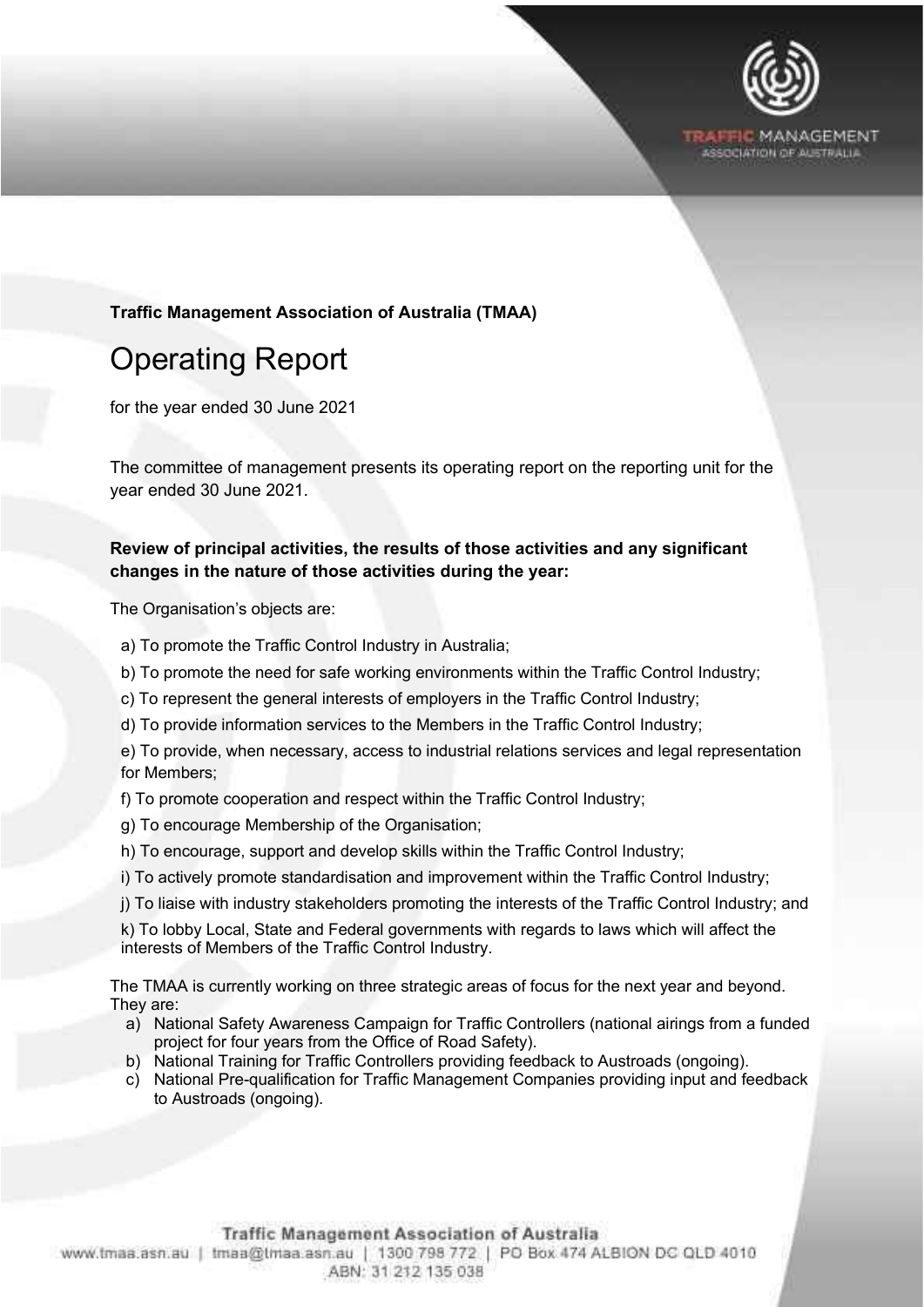

#### **Significant changes in financial affairs**

There have been no significant changes in financial affairs during the reporting period.

#### **Right of members to resign**

a) A Member may resign from the Organisation at any time by providing the Secretary with written notice of their resignation.

b) No Membership fees will be refundable if a Member resigns from the Organisation.

c) Any dues payable but not paid by a former Member of the Organisation, in relation to a period before the Member's resignation from the Organisation took effect, may be sued for and recovered in the name of the Organisation as a debt due to the Organisation.

d) A Member's resignation takes effect fourteen (14) days from the time the notice is received by the Secretary, except where Rule 5.10(e) applies.

e) A Member may choose to specify in their notice of resignation the date and time from which their resignation will take effect that is shorter than fourteen (14) days.

**Officers or members who are superannuation fund trustee(s) (include position details) or director of a company that is a superannuation fund trustee where being a member or officer of a registered organisation is a criterion for them holding such position.**

Not applicable to any TMAA officers.

#### **Number of members**

The current number of TMAA members is 118. (Refer attached Membership Register).

#### **Number of employees**

The current number of employees of the TMAA is one (1), Louise Van Ristell, Executive Officer, commenced in April 2019, part time.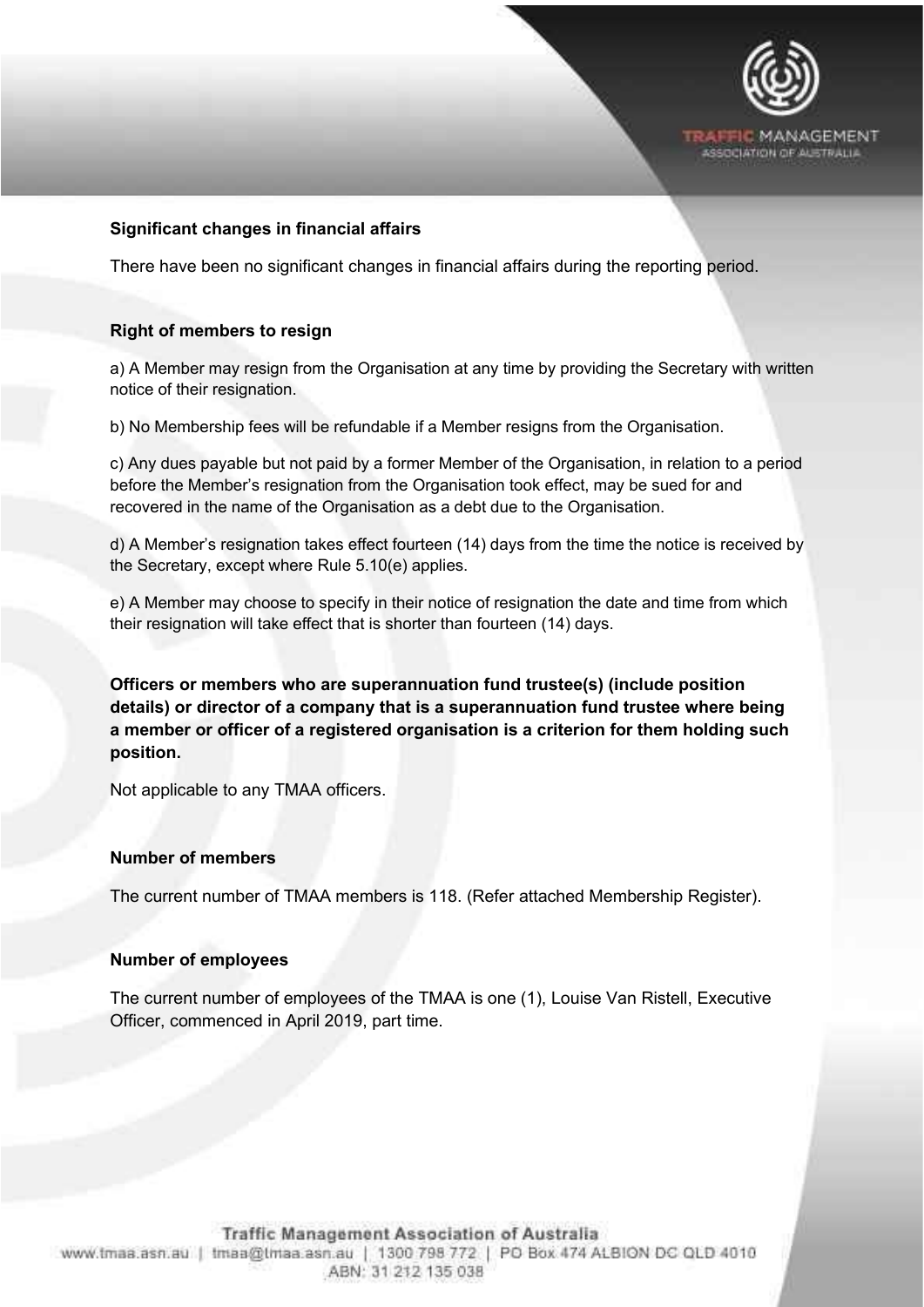

# **Names of committee of management members and period positions held during the financial year.**

The TMAA Management Committee office bearers are elected from a two-tier election presided over and implemented by the Australian Electoral Commission, as required by Fair Work Commission for Registered Organisations. The TMAA Board and State Representatives from 1 July 2020 were:

**Andrew White – South Australia Division Representative – TMAA Treasurer**

**Andrew Clements – Queensland Division Representative**

**Anthony Simmons – Victoria Division Representative – TMAA Secretary**

**Damien Heaslip – Northern Territory Division Representative**

**Ben Marsonet – New South Wales Division Representative – TMAA Vice President**

**Stephen O'Dwyer – Western Australian Division Representative - TMAA President**

**Camille O'Meara – Tasmania Division Representative (resigned 2/02/2021)**

Signature of designated officer: all buluted

Name and title of designated officer: Andrew White, TMAA Treasurer

Dated: 30 June 2021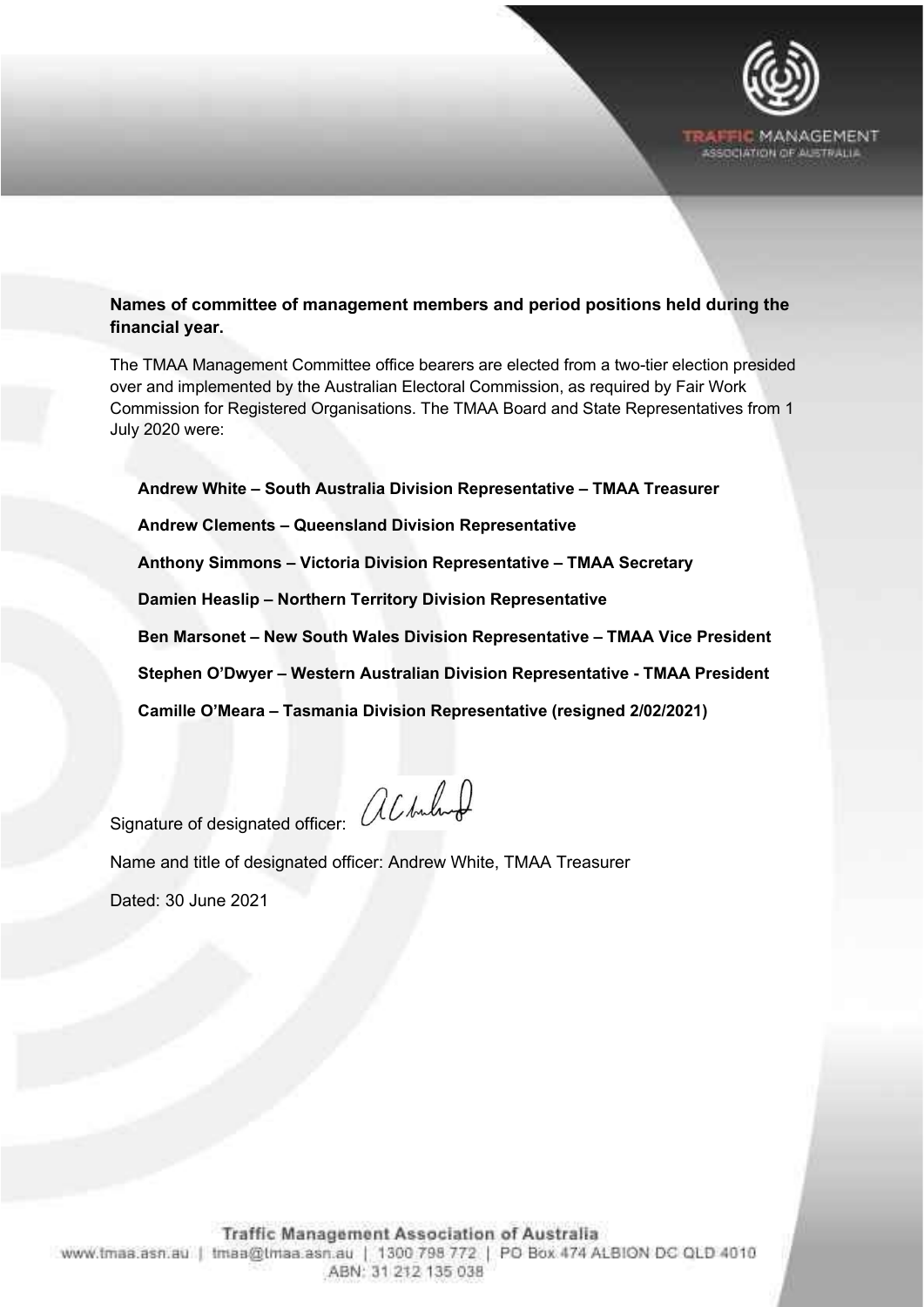

# **Traffic Management Association of Australia (TMAA)**

# <span id="page-13-0"></span>Committee of management statement

for the year ended 30 June 2021.

On 5 October 2021, the Committee of Management of the Traffic Management Association of Australia (TMAA) passed the following resolution in relation to the general-purpose financial report (**GPFR**) for the year ended 30 June 2021:

The Traffic Management Association of Australia (TMAA) Committee of Management declares that in its opinion:

- a) the financial statements and notes comply with the Australian Accounting Standards;
- b) the financial statements and notes comply with any other requirements imposed by the Reporting Guidelines or Part 3 of Chapter 8 of the Fair Work (Registered Organisations) Act 2009 (the **RO Act**);
- c) the financial statements and notes give a true and fair view of the financial performance, financial position and cash flows of the reporting unit for the financial year to which they relate;
- d) there are reasonable grounds to believe that the reporting unit will be able to pay its debts as and when they become due and payable; and
- e) during the financial year to which the GPFR relates and since the end of that year:
	- i. meetings of the committee of management were held in accordance with the rules of the organisation including the rules of a branch concerned; and
	- ii. the financial affairs of the reporting unit have been managed in accordance with the rules of the organisation including the rules of a branch concerned; and
	- iii. the financial records of the reporting unit have been kept and maintained in accordance with the RO Act; and
	- iv. where the organisation consists of two or more reporting units, the financial records of the reporting unit have been kept, as far as practicable, in a consistent manner with each of the other reporting units of the organisation; and
	- v. where information has been sought in any request by a member of the reporting unit or the Commissioner duly made under section 272 of the RO Act, that information has been provided to the member or the Commissioner; and
	- vi. where any order for inspection of financial records has been made by the Fair Work Commission under section 273 of the RO Act, there has been compliance.

Traffic Management Association of Australia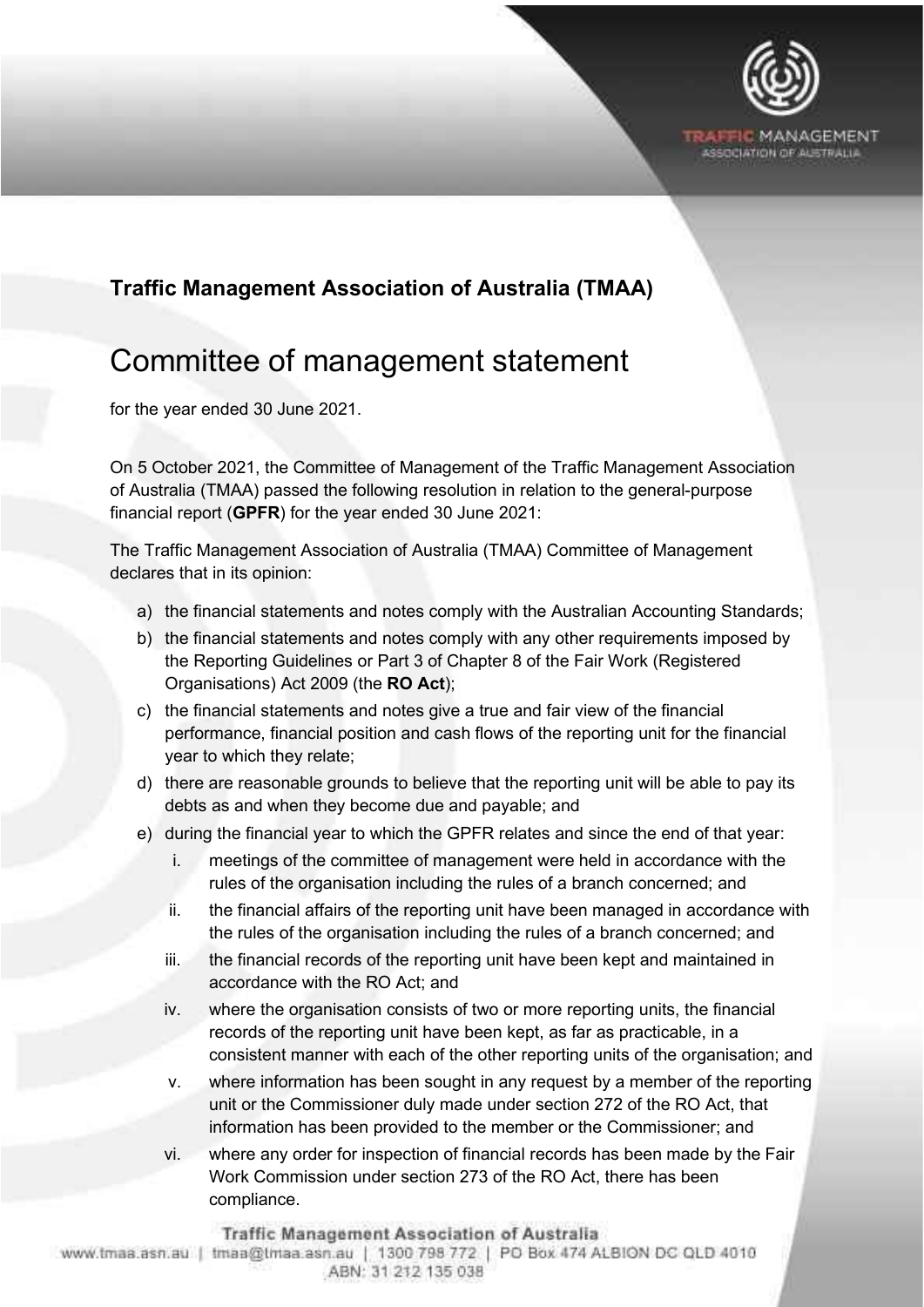

This declaration is made in accordance with a resolution of the committee of management.

Signature of designated officer:  $\bigcup\mathcal{L}\bigcup\mathcal{L}$ 

Name and title of designated officer: Andrew White, TMAA Treasurer

Dated: 5 October 2021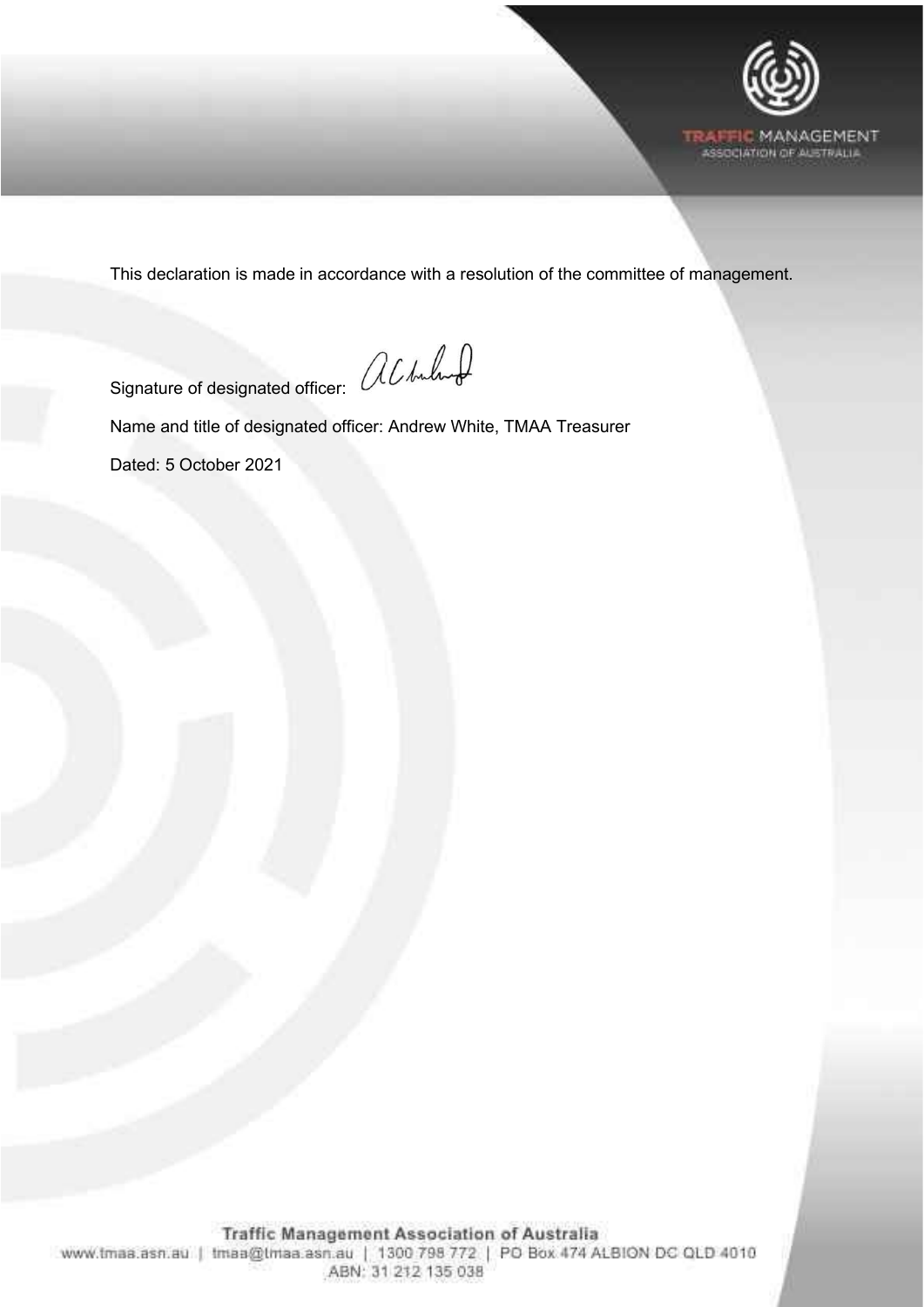**Traffic Management Association of Australia**

# <span id="page-15-0"></span>Statement of comprehensive income

*for the year ended 30 June 2021*

|                                                                    | <b>Notes</b> | 2021      | 2020      |
|--------------------------------------------------------------------|--------------|-----------|-----------|
|                                                                    |              | S         | \$        |
| Revenue from contracts with customers                              | 3            |           |           |
| Membership subscriptions                                           |              | 294,760   | 276,433   |
| Supplier memberships                                               |              | 132,071   | 116,762   |
| Discounts applied                                                  |              | (25, 182) | (20, 758) |
| Capitation fees and other revenue from another reporting unit      | 3A           |           |           |
| Levies                                                             | 3B           |           |           |
| Other sales of goods or services to members                        |              |           |           |
| Total revenue from contracts with customers                        |              | 401,649   | 372,437   |
| Income for furthering objectives                                   | 3            |           |           |
| Grants and/or donations*                                           | 3C           |           |           |
| Total income for furthering objectives                             |              |           |           |
| <b>Other Income</b>                                                |              |           |           |
| Revenue from recovery of wages activity                            | 3D           |           |           |
| Suppliers sponsorship income                                       |              | 58,936    | 29,988    |
| Other sponsorship income                                           |              | 54,200    | 84,823    |
| Other income                                                       | 3E           |           | 21,969    |
| <b>Total other income</b>                                          |              | 113,136   | 136,780   |
| <b>Total income</b>                                                |              | 514,785   | 509,217   |
| <b>Expenses</b>                                                    |              |           |           |
| Employee expenses                                                  | 4A           | 110,968   | 115,505   |
| Capitation fees and other expense to another reporting unit        | 4B           |           |           |
| <b>Affiliation fees</b>                                            | 4C           |           |           |
| Administration expenses                                            | 4D           | 313,776   | 331,214   |
| Grants or donations                                                | 4E           |           | 8,000     |
| Legal costs                                                        | 4F           | 1,298     | 6,063     |
| Audit fees                                                         | 11           |           | 7,855     |
| <b>Total expenses</b>                                              |              | 426,042   | 468,637   |
| Surplus (deficit) for the year                                     |              | 88,743    | 40,580    |
| Other comprehensive income                                         |              |           |           |
| Items that will be subsequently reclassified to profit or loss     |              |           |           |
| Gain/(loss) on debt instruments at fair value through other        |              |           |           |
| comprehensive income (FVTOCI)                                      |              |           |           |
| Items that will not be subsequently reclassified to profit or loss |              |           |           |
| Gain/(loss) on revaluation of land & buildings                     |              |           |           |
| Gain/(loss) on equity instruments designated at FVTOCI             |              |           |           |
| Total comprehensive income for the year                            |              |           |           |
|                                                                    |              |           |           |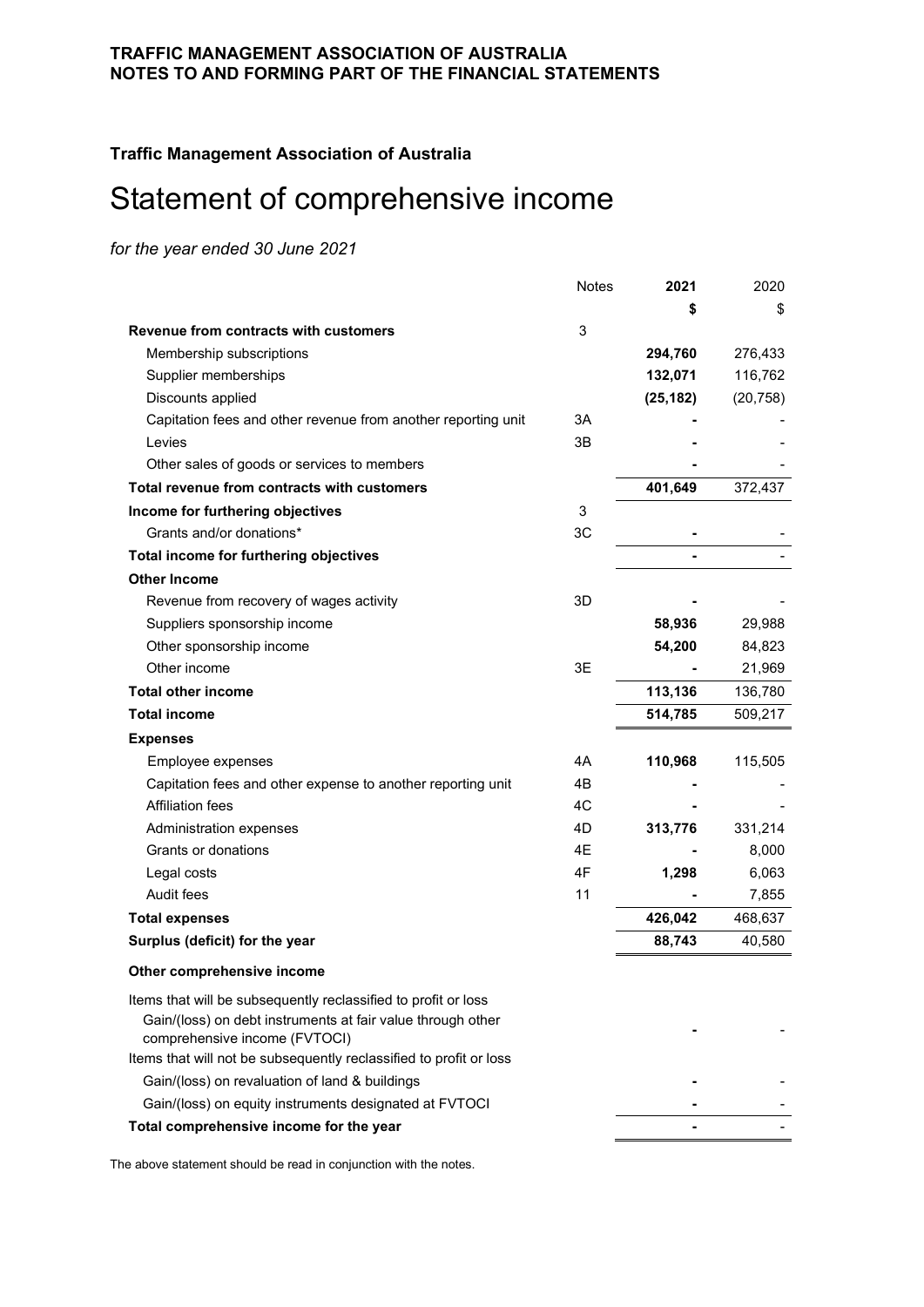#### **TRAFFIC MANAGEMENT ASSOCIATION OF AUSTRALIA NOTES TO AND FORMING PART OF THE FINANCIAL STATEMENTS Traffic Management Association of Australia**

# <span id="page-16-0"></span>Statement of financial position

*as at 30 June 2021*

| <b>Notes</b><br>\$<br>\$<br><b>ASSETS</b><br><b>Current assets</b><br>Cash and cash equivalents<br>5A<br>413,640<br>257,382<br>Trade and other receivables<br>5B<br>16,329<br>19,289<br>5C<br>23,367<br>9,500<br>Prepayments<br><b>Total current assets</b><br>453,326<br>286,171<br>453,326<br><b>Total assets</b><br>286,171<br><b>LIABILITIES</b><br><b>Current liabilities</b><br>6A<br>34,433<br>16,842<br>Trade payables<br>Other liabilities<br>6B<br>68,266<br>Employee provisions<br>7A<br>7,445<br><b>Total current liabilities</b><br>102,699<br>24,287<br><b>Total liabilities</b><br>102,699<br>24,287<br>350,627<br>261,884<br><b>Net assets</b><br><b>EQUITY</b><br>350,627<br>Retained earnings (accumulated deficit)<br>261,884<br><b>Total equity</b><br>350,627<br>261,884 |  | 2021 | 2020 |
|-----------------------------------------------------------------------------------------------------------------------------------------------------------------------------------------------------------------------------------------------------------------------------------------------------------------------------------------------------------------------------------------------------------------------------------------------------------------------------------------------------------------------------------------------------------------------------------------------------------------------------------------------------------------------------------------------------------------------------------------------------------------------------------------------|--|------|------|
|                                                                                                                                                                                                                                                                                                                                                                                                                                                                                                                                                                                                                                                                                                                                                                                               |  |      |      |
|                                                                                                                                                                                                                                                                                                                                                                                                                                                                                                                                                                                                                                                                                                                                                                                               |  |      |      |
|                                                                                                                                                                                                                                                                                                                                                                                                                                                                                                                                                                                                                                                                                                                                                                                               |  |      |      |
|                                                                                                                                                                                                                                                                                                                                                                                                                                                                                                                                                                                                                                                                                                                                                                                               |  |      |      |
|                                                                                                                                                                                                                                                                                                                                                                                                                                                                                                                                                                                                                                                                                                                                                                                               |  |      |      |
|                                                                                                                                                                                                                                                                                                                                                                                                                                                                                                                                                                                                                                                                                                                                                                                               |  |      |      |
|                                                                                                                                                                                                                                                                                                                                                                                                                                                                                                                                                                                                                                                                                                                                                                                               |  |      |      |
|                                                                                                                                                                                                                                                                                                                                                                                                                                                                                                                                                                                                                                                                                                                                                                                               |  |      |      |
|                                                                                                                                                                                                                                                                                                                                                                                                                                                                                                                                                                                                                                                                                                                                                                                               |  |      |      |
|                                                                                                                                                                                                                                                                                                                                                                                                                                                                                                                                                                                                                                                                                                                                                                                               |  |      |      |
|                                                                                                                                                                                                                                                                                                                                                                                                                                                                                                                                                                                                                                                                                                                                                                                               |  |      |      |
|                                                                                                                                                                                                                                                                                                                                                                                                                                                                                                                                                                                                                                                                                                                                                                                               |  |      |      |
|                                                                                                                                                                                                                                                                                                                                                                                                                                                                                                                                                                                                                                                                                                                                                                                               |  |      |      |
|                                                                                                                                                                                                                                                                                                                                                                                                                                                                                                                                                                                                                                                                                                                                                                                               |  |      |      |
|                                                                                                                                                                                                                                                                                                                                                                                                                                                                                                                                                                                                                                                                                                                                                                                               |  |      |      |
|                                                                                                                                                                                                                                                                                                                                                                                                                                                                                                                                                                                                                                                                                                                                                                                               |  |      |      |
|                                                                                                                                                                                                                                                                                                                                                                                                                                                                                                                                                                                                                                                                                                                                                                                               |  |      |      |
|                                                                                                                                                                                                                                                                                                                                                                                                                                                                                                                                                                                                                                                                                                                                                                                               |  |      |      |
|                                                                                                                                                                                                                                                                                                                                                                                                                                                                                                                                                                                                                                                                                                                                                                                               |  |      |      |
|                                                                                                                                                                                                                                                                                                                                                                                                                                                                                                                                                                                                                                                                                                                                                                                               |  |      |      |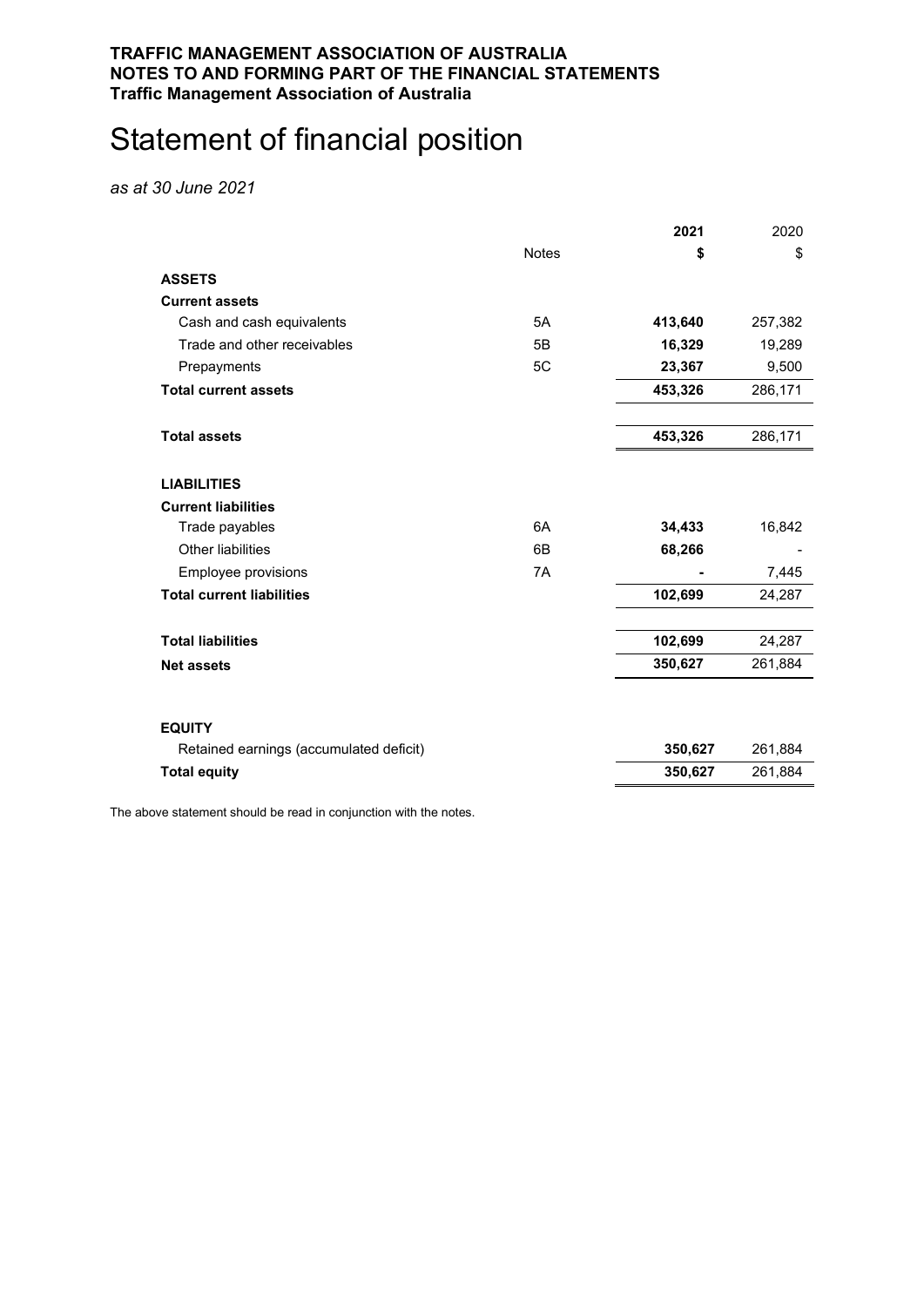# <span id="page-17-0"></span>Statement of changes in equity

*for the year ended 30 June 2021*

|                                    |              | <b>Retained earnings</b> | <b>Total equity</b> |
|------------------------------------|--------------|--------------------------|---------------------|
|                                    | <b>Notes</b> | \$                       | \$                  |
| Balance as at 1 July 2019          |              | 221,304                  | 221,304             |
| Surplus / (deficit)                |              | 40.580                   | 40,580              |
| Other comprehensive income         |              | $\overline{\phantom{a}}$ |                     |
| Closing balance as at 30 June 2021 |              | 261,884                  | 261,884             |
| Surplus / (deficit)                |              | 88.743                   | 88,743              |
| Other comprehensive income         |              |                          |                     |
| Closing balance as at 30 June 2021 |              | 350,627                  | 350,627             |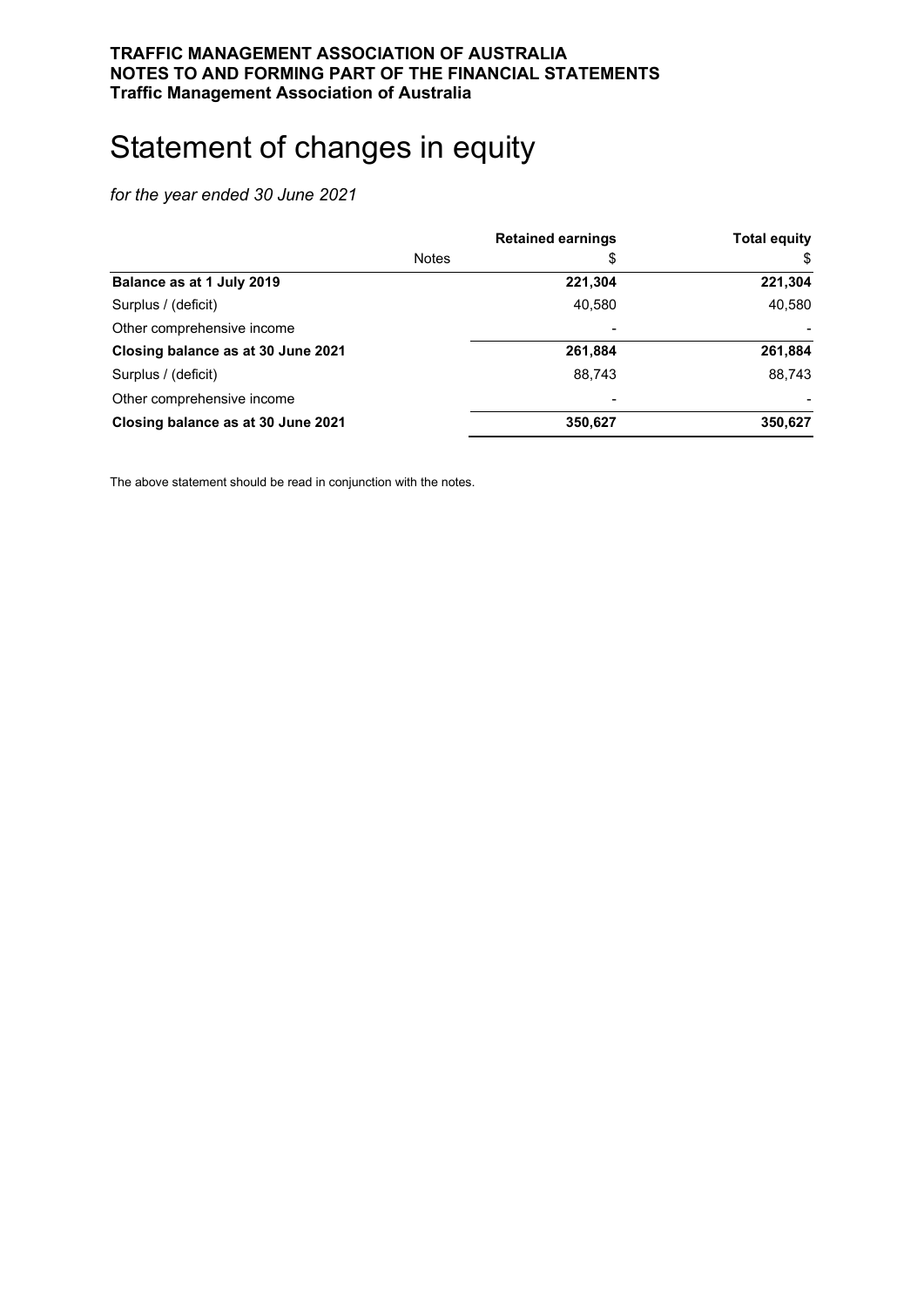#### **TRAFFIC MANAGEMENT ASSOCIATION OF AUSTRALIA NOTES TO AND FORMING PART OF THE FINANCIAL STATEMENTS Traffic Management Association of Australia**

# <span id="page-18-0"></span>Statement of cash flows

*for the year ended 30 June 2021*

|                                                                     |              | 2021       | 2020       |
|---------------------------------------------------------------------|--------------|------------|------------|
|                                                                     | <b>Notes</b> | S          | \$         |
| <b>OPERATING ACTIVITIES</b>                                         |              |            |            |
| Cash received                                                       |              |            |            |
| Receipts from customers                                             |              | 508,684    | 399,472    |
| Donations and Grants                                                |              |            |            |
| Interest                                                            |              |            |            |
| Other                                                               |              |            |            |
| <b>Cash used</b>                                                    |              |            |            |
| Employees                                                           |              |            |            |
| Suppliers                                                           |              | (352, 426) | (366, 937) |
| Net cash from (used by) operating activities                        | 8A           | 156,258    | 32,535     |
| <b>INVESTING ACTIVITIES</b>                                         |              |            |            |
| <b>Cash received</b>                                                |              |            |            |
| Net cash from (used by) investing activities                        |              |            |            |
| <b>FINANCING ACTIVITIES</b>                                         |              |            |            |
| Net cash from (used by) financing activities                        |              |            |            |
| Net increase (decrease) in cash held                                |              |            | 32,535     |
| Cash & cash equivalents at the beginning of the reporting<br>period |              | 257,382    | 224,847    |
| Cash & cash equivalents at the end of the reporting period          | 5A           | 413,640    | 257,382    |
|                                                                     |              |            |            |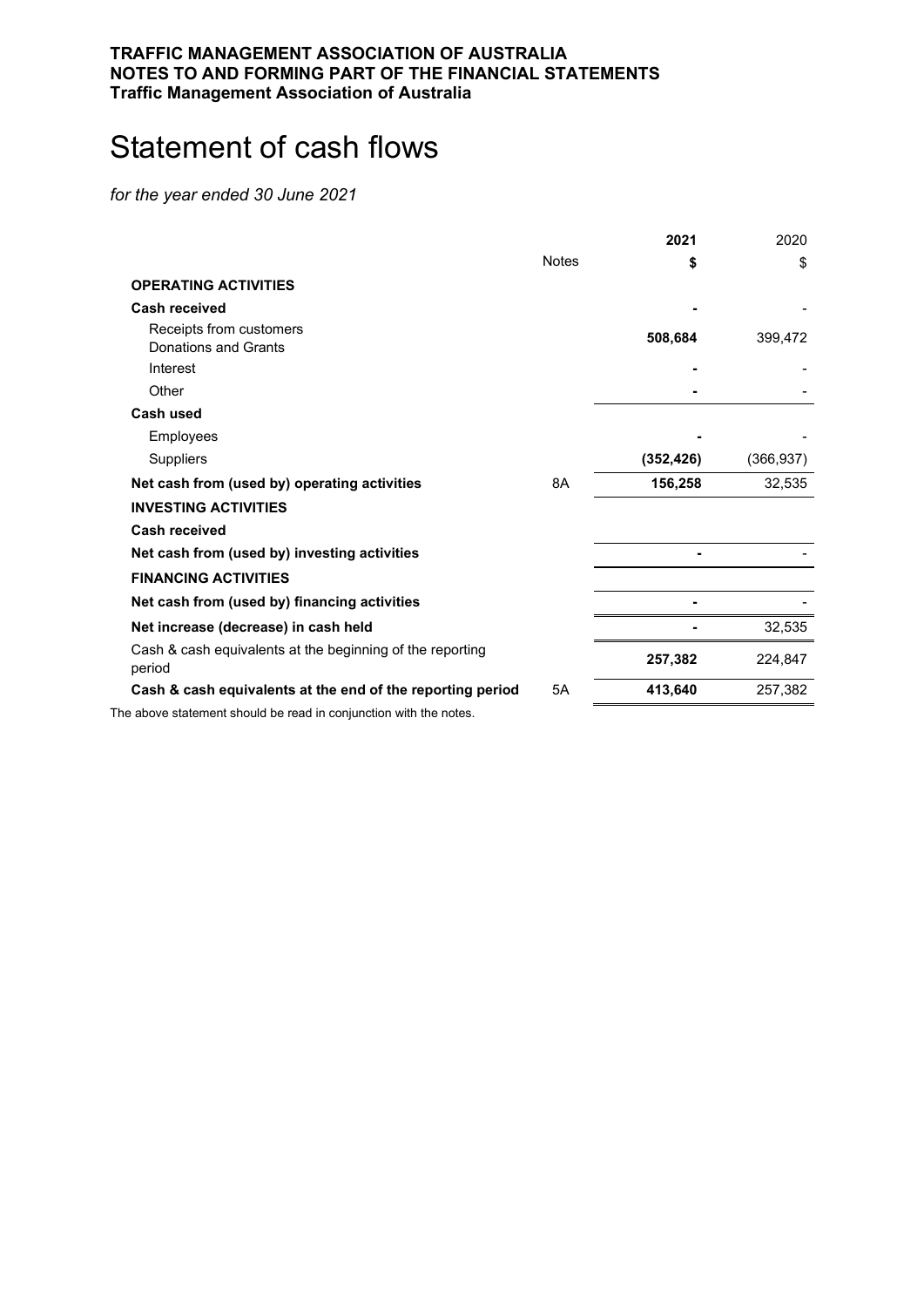# <span id="page-19-0"></span>Index to the notes of the financial statements

- Note 1 Summary of significant accounting policies
- Note 2 Events after the reporting period
- Note 3 Revenue and income
- Note 4 Expenses
- Note 5 Current assets
- Note 6 Current liabilities
- Note 7 Provisions
- Note 8 Cash flow
- Note 9 Contingent liabilities, assets and commitments
- Note 10 Related party disclosures
- Note 11 Remuneration of auditors
- Note 12 Financial instruments
- Note 13 Fair value measurements
- Note 14 Section 272 *Fair Work (Registered Organisations) Act 2009*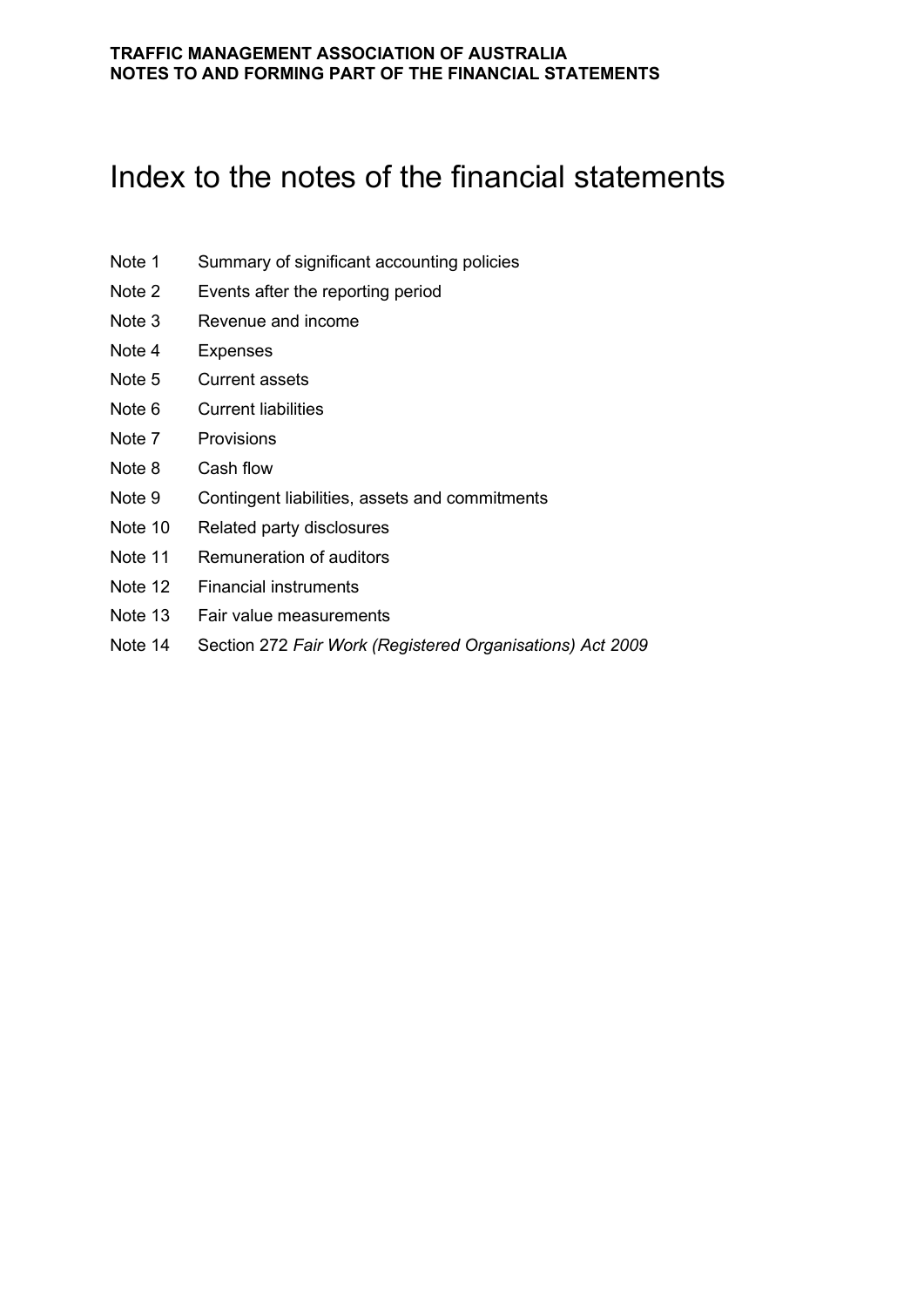# **Note 1 Summary of significant accounting policies**

# **1.1 Basis of preparation of the financial statements**

The financial statements are general purpose financial statements and have been prepared in accordance with Australian Accounting Standards and Interpretations issued by the Australian Accounting Standards Board (**AASB**) that apply for the reporting period, and the *Fair Work (Registered Organisation) Act 2009* (**RO Act**). For the purpose of preparing the general-purpose financial statements, Traffic Management Association of Australia is a not-for-profit entity.

The financial statements, except for cash flow information, have been prepared using the accrual basis of accounting. The financial statements have been prepared on a historical cost basis, except for certain assets and liabilities measured at fair value, as explained in the accounting policies below. Historical cost is generally based on the fair values of the consideration given in exchange for assets. Except where stated, no allowance is made for the effect of changing prices on the results or the financial position. The financial statements are presented in Australian dollars.

# **1.2 Comparative amounts**

When required by accounting standards, comparative figures have been adjusted to conform to changes in presentation for the current financial year.

# **1.3 Significant accounting judgements and estimates**

The preparation of financial statements requires management to make judgements, estimates and assumptions that affect the application of accounting policies and the reported amounts of assets, liabilities, income and expenses. Actual results may differ from these estimates.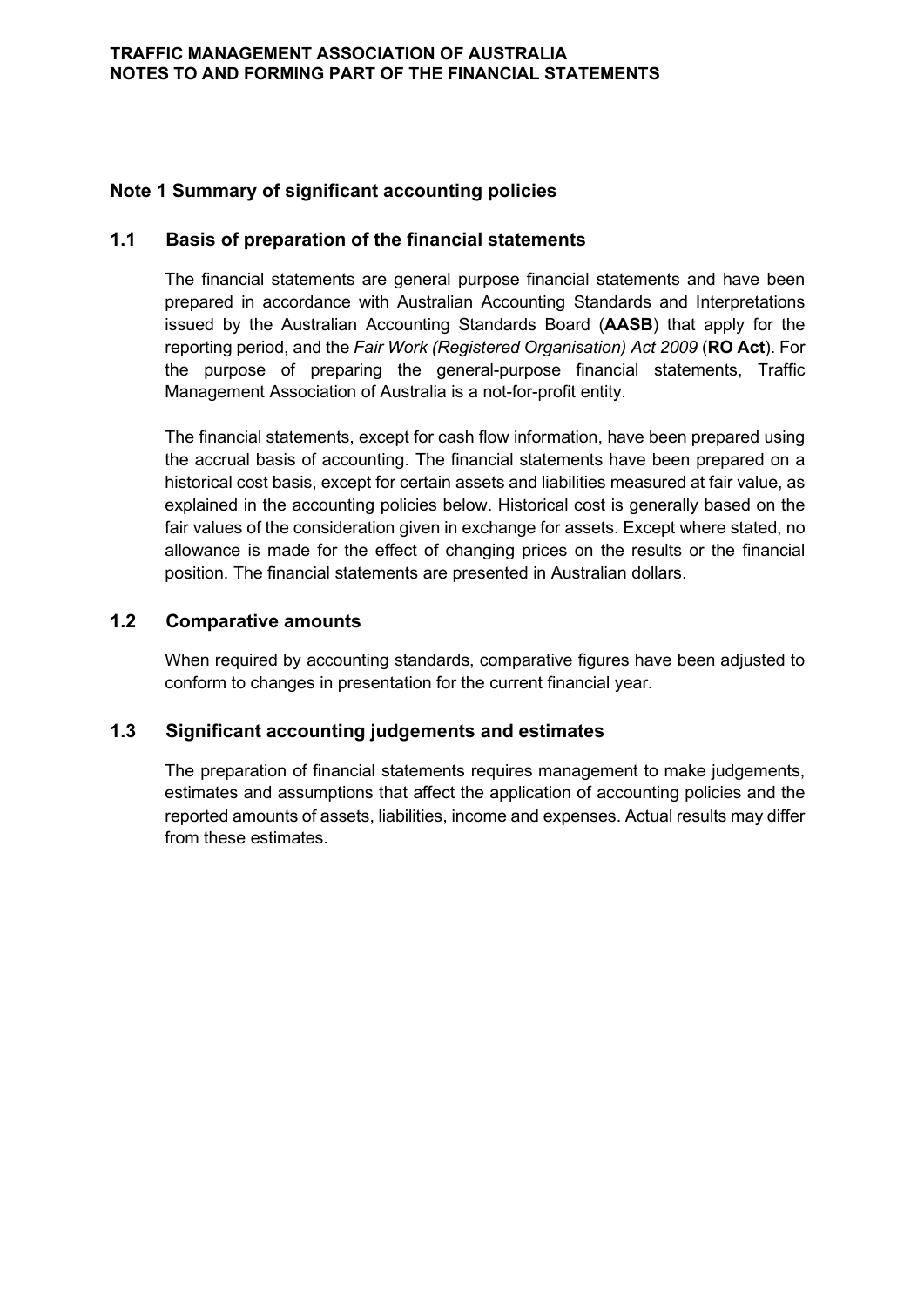# **1.4 New Australian Accounting Standards**

#### *Adoption of New Australian Accounting Standards and amendments*

The accounting policies adopted are consistent with those of the previous financial year except for the following accounting standards and amendments, which have been adopted for the first time this financial year:

• AASB 2018-7 Amendments to Australian Accounting Standards – Definition of Material

No accounting standard has been adopted earlier than the application date stated in the standard.

### **Impact on adoption of AASB 2018-7** *Amendments to Australian Accounting Standards - Definition of Material*

The amendments provide a new definition of material that states, "information is material if omitting, misstating or obscuring it could reasonably be expected to influence decisions that the primary users of general-purpose financial statements make on the basis of those financial statements, which provide financial information about a specific reporting entity." The amendments clarify that materiality will depend on the nature or magnitude of information, either individually or in combination with other information, in the context of the financial statements. A misstatement of information is material if it could reasonably be expected to influence decisions made by the primary users.

These amendments had no impact on the financial statements of, nor is there expected to be any future impact to Traffic Management Association of Australia.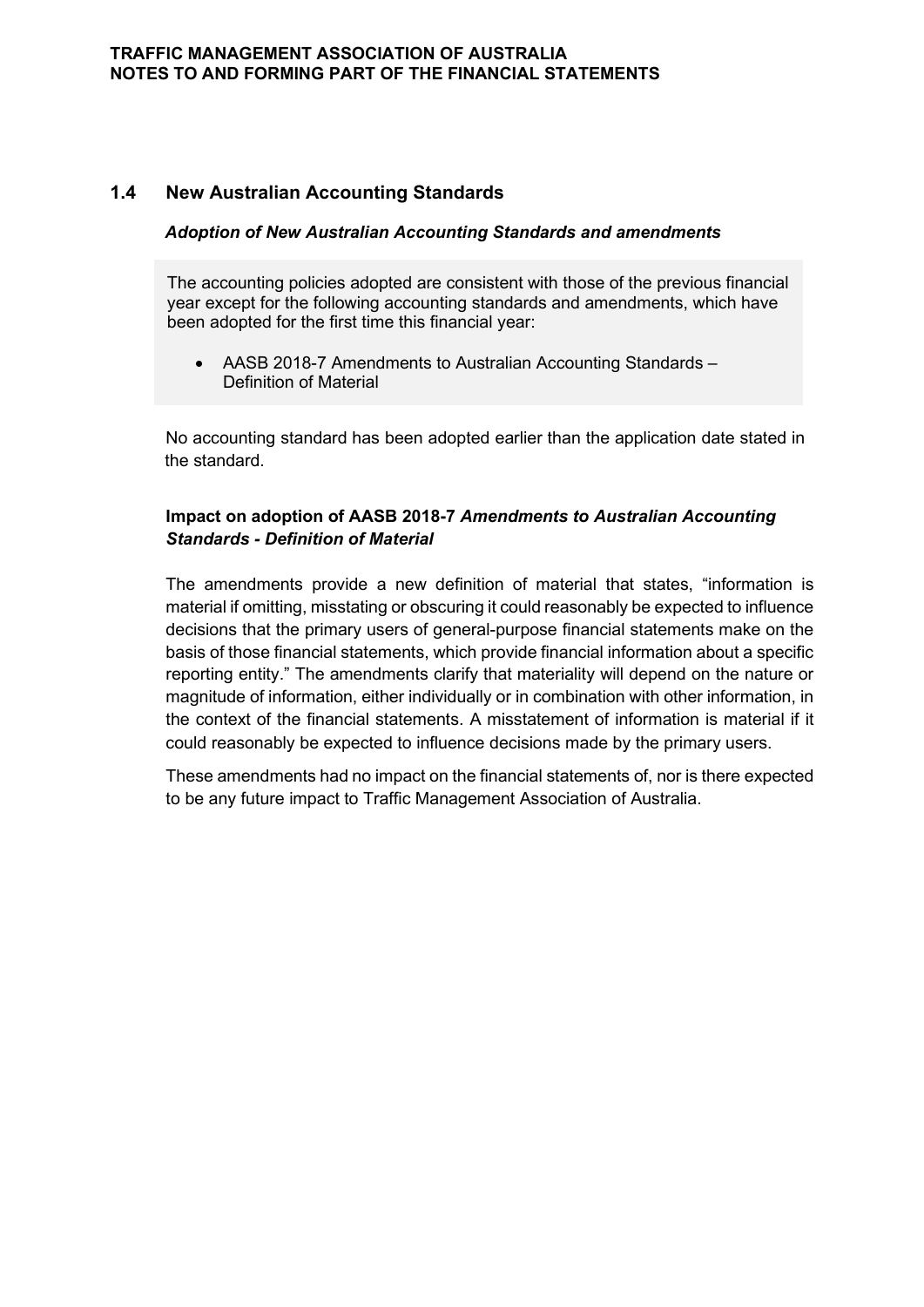## **1.5 Current versus non-current classification**

Traffic Management Association of Australia presents assets and liabilities in the statement of financial position based on current/non-current classification. An asset is current when it is:

- Expected to be realised or intended to be sold or consumed in the normal operating cycle;
- Held primarily for the purpose of trading;
- Expected to be realised within twelve months after the reporting period; or
- Cash or cash equivalent unless restricted from being exchanged or used to settle a liability for at least twelve months after the reporting period

All other assets are classified as non-current.

A liability is current when:

- It is expected to be settled in the normal operating cycle;
- It is held primarily for the purpose of trading;
- It is due to be settled within twelve months after the reporting period; or
- There is no unconditional right to defer the settlement of the liability for at least twelve months after the reporting period

The terms of the liability that could, at the option of the counterparty, result in its settlement by the issue of equity instruments do not affect its classification.

*Traffic Management Association of Australia* classifies all other liabilities as noncurrent.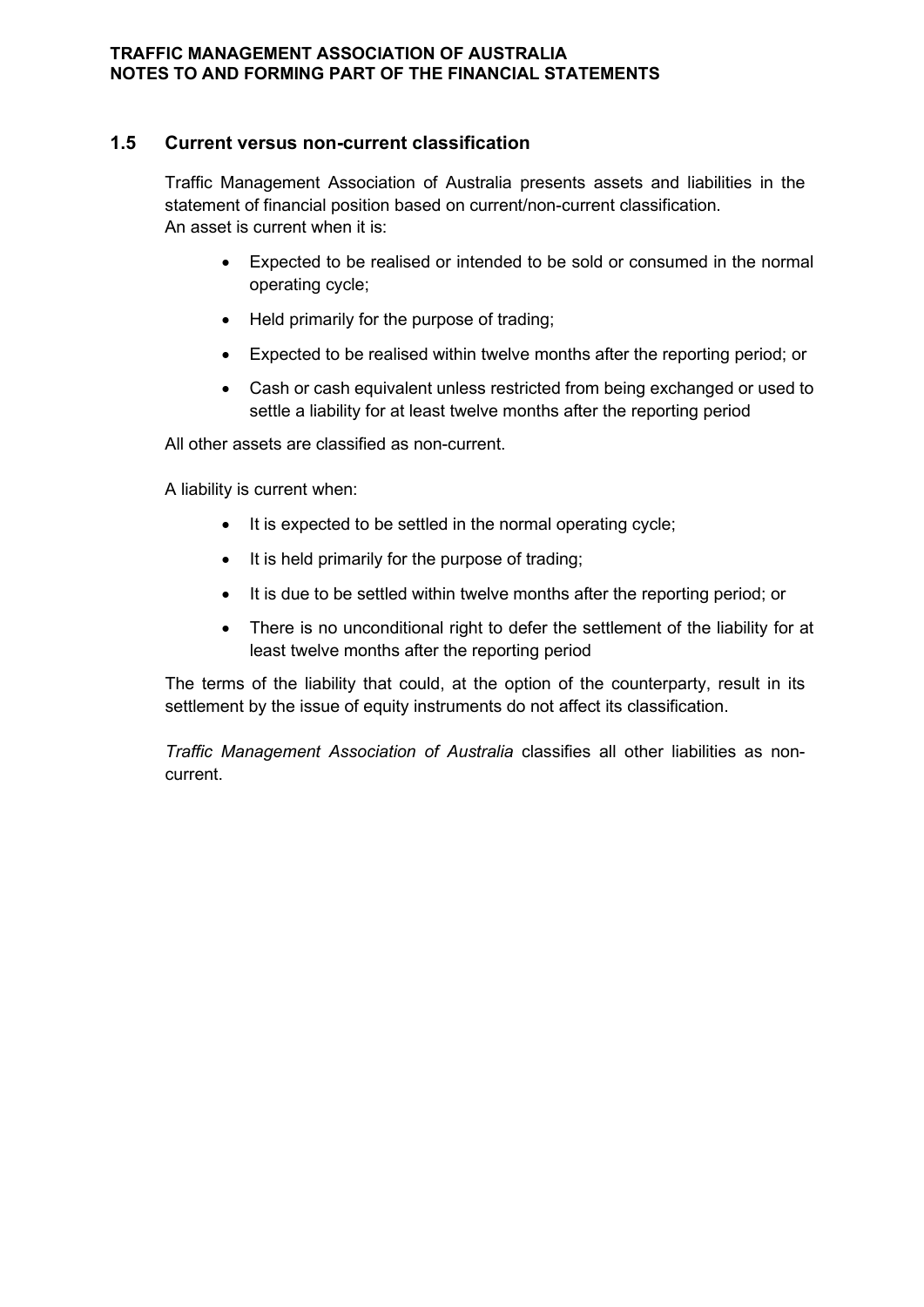#### **1.6 Revenue**

Traffic Management Association of Australia enters into various arrangements where it receives consideration from another party. These arrangements include consideration in the form of membership subscriptions, capitation fees, levies, grants, and donations.

The timing of recognition of these amounts as either revenue or income depends on the rights and obligations in those arrangements.

#### **Revenue from contracts with customers**

Where Traffic Management Association of Australia has a contract with a customer, Traffic Management Association of Australia recognises revenue when or as it transfers control of goods or services to the customer. Traffic Management Association of Australia accounts for an arrangement as a contract with a customer if the following criteria are met:

- the arrangement is enforceable; and
- the arrangement contains promises (that are also known as performance obligations) to transfer goods or services to the customer (or to other parties on behalf of the customer) that are sufficiently specific so that it can be determined when the performance obligation has been satisfied.

#### **Membership subscriptions**

For membership subscription arrangements that meet the criteria to be contracts with customers, revenue is recognised when the promised goods or services transfer to the customer as a member of Traffic Management Association of Australia

If there is only one distinct membership service promised in the arrangement, Traffic Management Association of Australia recognises revenue as the membership service is provided, which is typically based on the passage of time over the subscription period to reflect Traffic Management Association of Australia's promise to stand ready to provide assistance and support to the member as required.

If there is more than one distinct good or service promised in the membership subscription, Traffic Management Association of Australia allocates the transaction price to each performance obligation based on the relative standalone selling price of each promised good or service. In performing this allocation, standalone selling prices are estimated if there is no observable evidence of the price that Traffic Management Association of Australia charges for that good or service in a standalone sale. When a performance obligation is satisfied, which is either when the customer obtains control of the good (for example, books or clothing) or as the service transfers to the customer (for example, member services or training course), Traffic Management Association of Australia recognises revenue at the amount of the transaction price that was allocated to that performance obligation.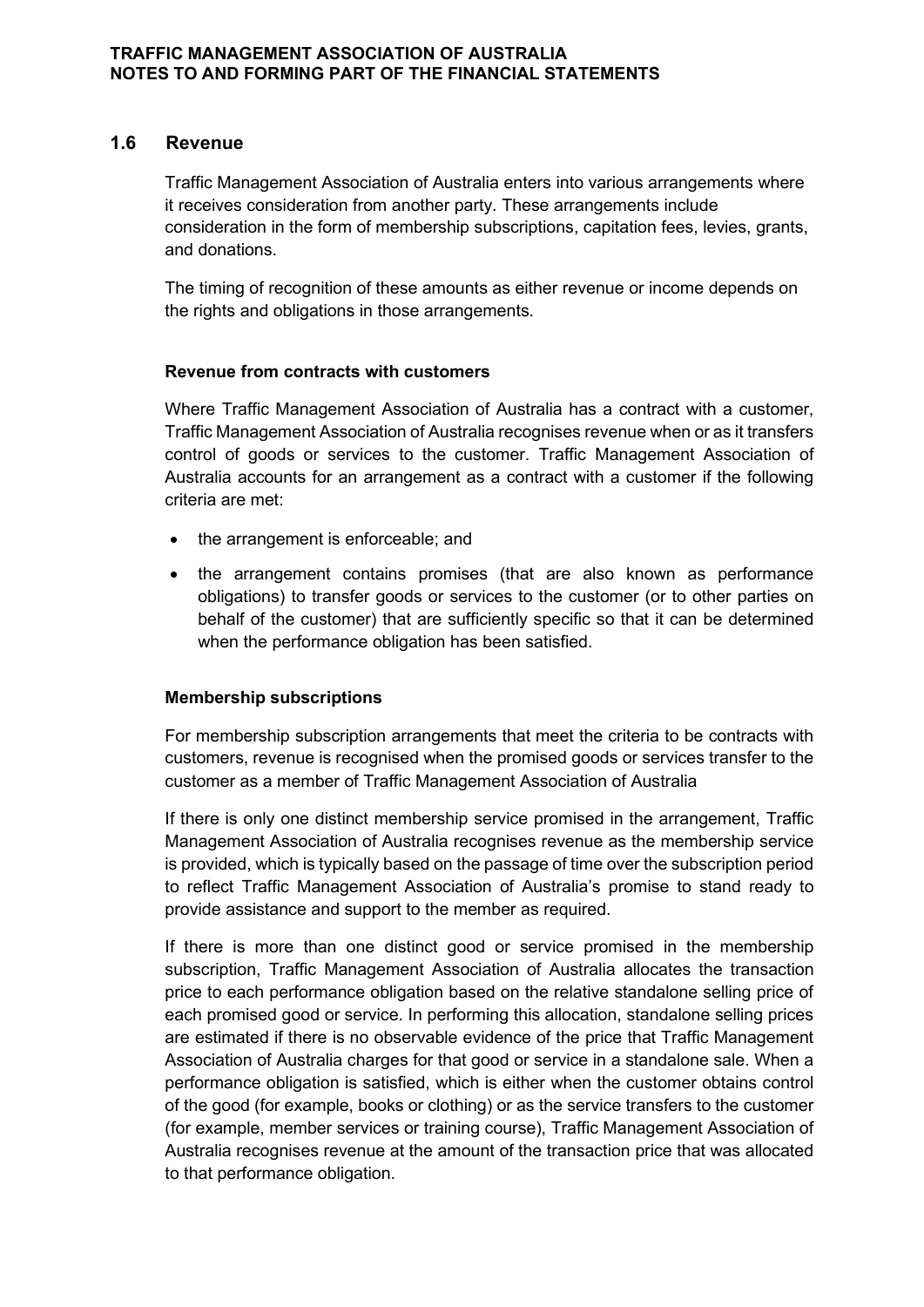For member subscriptions paid annually in advance, Traffic Management Association of Australia has elected to apply the practical expedient to not adjust the transaction price for the effects of a significant financing component because the period from when the customer pays and the good or services will transfer to the customer will be one year or less.

When a member subsequently purchases additional goods or services from Traffic Management Association of Australia at their standalone selling price, Traffic Management Association of Australia accounts for those sales as a separate contract with a customer.

# **1.7 Employee benefits**

A liability is recognised for benefits accruing to employees in respect of wages and salaries, annual leave, long service leave and termination benefits when it is probable that settlement will be required, and they are capable of being measured reliably.

Liabilities for short-term employee benefits (as defined in AASB 119 *Employee Benefits*) and termination benefits which are expected to be settled within twelve months of the end of reporting period are measured at their nominal amounts.

The nominal amount is calculated with regard to the rates expected to be paid on settlement of the liability.

Other long-term employee benefits which are expected to be settled beyond twelve months are measured as the present value of the estimated future cash outflows to be made by Traffic Management Association of Australia in respect of services provided by employees up to reporting date.

Payments to defined contribution retirement benefit plans are recognised as an expense when employees have rendered service entitling them to the contributions.

Provision is made for separation and redundancy benefit payments. Traffic Management Association of Australia recognises a provision for termination as part of a broader restructuring when it has developed a detailed formal plan for the terminations and has informed those employees affected that it will carry out the terminations. A provision for voluntary termination is recognised when the employee has accepted the offer of termination.

#### **1.8 Cash**

Cash is recognised at its nominal amount. Cash and cash equivalents includes cash on hand, deposits held at call with bank, other short-term highly liquid investments with original maturity of 3 months or less that are readily convertible to known amounts of cash and subject to insignificant risk of changes in value and bank overdrafts. Bank overdrafts are shown within short-term borrowings in current liabilities on the statement of financial position.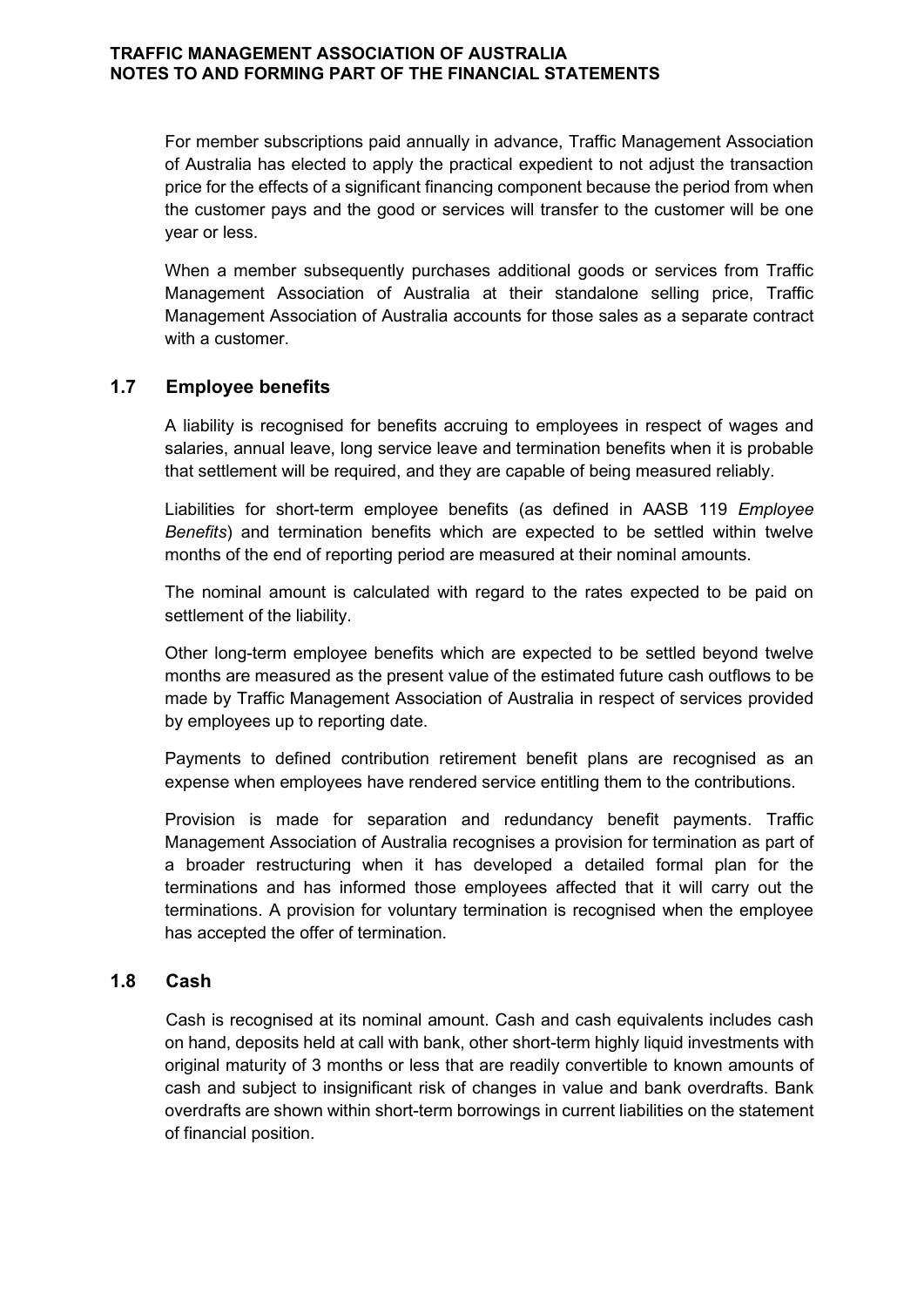# **1.9 Financial assets**

#### **Contract assets and receivables**

A contract asset is recognised when Traffic Management Association of Australia right to consideration in exchange goods or services that has transferred to the customer when that right is conditioned on *[reporting unit's]* future performance or some other condition.

A receivable is recognised if an amount of consideration that is unconditional is due from the customer (i.e. only the passage of time is required before payment of the consideration is due).

Contract assets and receivables are subject to impairment assessment. Refer to accounting policies on impairment of financial assets below.

#### **Initial recognition and measurement**

Financial assets are classified, at initial recognition, and subsequently measured at amortised cost, fair value through other comprehensive income, or fair value through profit or loss.

The classification of financial assets at initial recognition depends on the financial asset's contractual cash flow characteristics and Traffic Management Association of Australia's business model for managing them. With the exception of trade receivables that do not contain a significant financing component, Traffic Management Association of Australia initially measures a financial asset at its fair value plus, in the case of a financial asset not at fair value through profit or loss, transaction costs.

In order for a financial asset to be classified and measured at amortised cost or fair value through other comprehensive income, it needs to give rise to cash flows that are 'solely payments of principal and interest' (**SPPI**) on the principal amount outstanding. This assessment is referred to as the SPPI test and is performed at an instrument level.

Traffic Management Association of Australia business model for managing financial assets refers to how it manages its financial assets in order to generate cash flows. The business model determines whether cash flows will result from collecting contractual cash flows, selling the financial assets, or both.

Purchases or sales of financial assets that require delivery of assets within a time frame established by regulation or convention in the market place (regular way trades) are recognised on the trade date, i.e. the date that Traffic Management Association of Australia commits to purchase or sell the asset.

#### **Subsequent measurement**

For purposes of subsequent measurement, financial assets are classified as financial assets at amortised cost.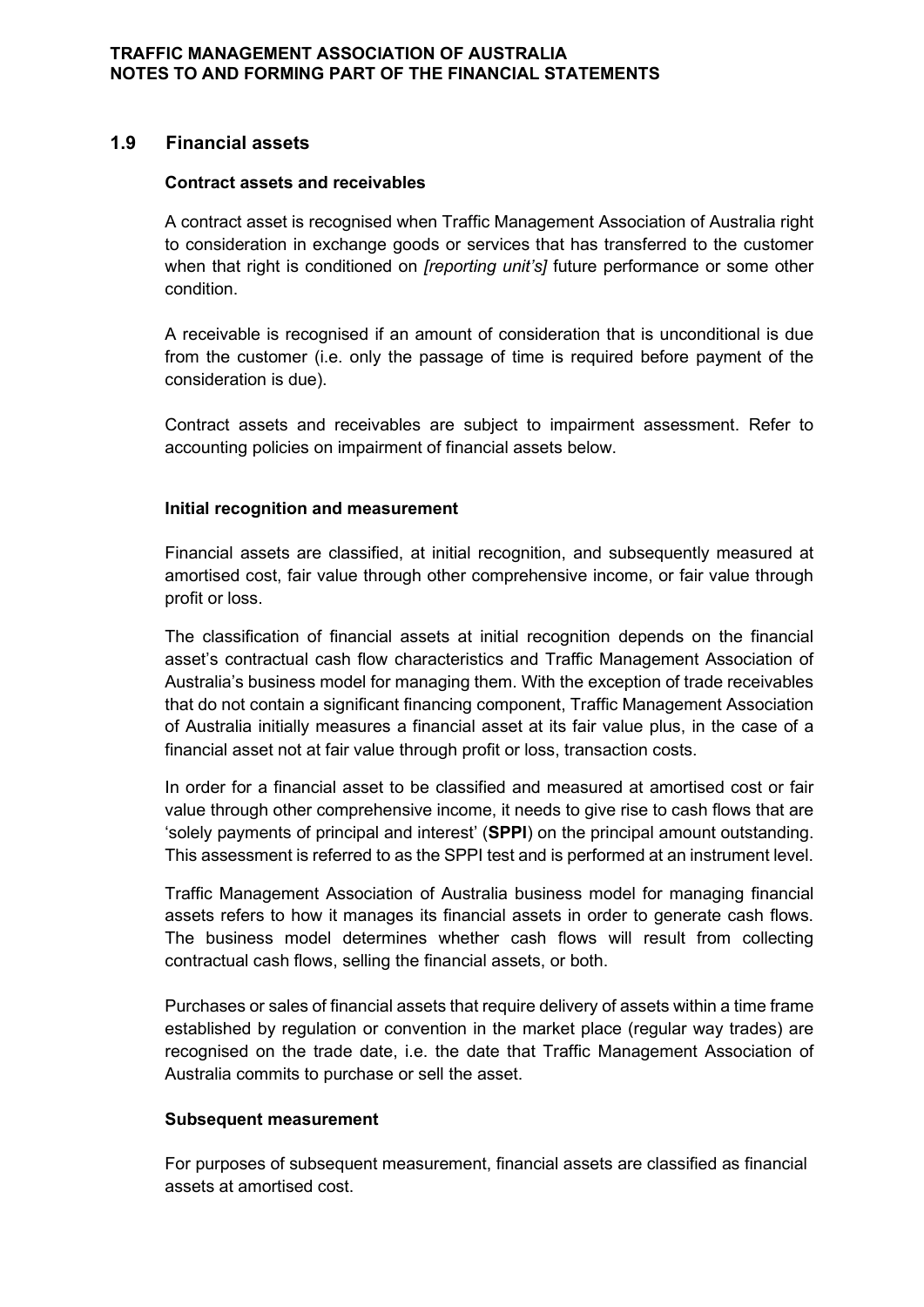#### **Financial assets at amortised cost**

Traffic Management Association of Australia measures financial assets at amortised cost if both of the following conditions are met:

- The financial asset is held within a business model with the objective to hold financial assets in order to collect contractual cash flows; and
- The contractual terms of the financial asset give rise on specified dates to cash flows that are solely payments of principal and interest on the principal amount outstanding.

Financial assets at amortised cost are subsequently measured using the effective interest rate (**EIR**) method and are subject to impairment. Gains and losses are recognised in profit or loss when the asset is derecognised, modified or impaired.

Traffic Management Association of Australia financial assets at amortised cost includes trade receivables and loans to related parties.

#### **Impairment**

#### **Expected credit losses**

Receivables for goods and services, which have 30-day terms, are recognised at the nominal amounts due less any loss allowance due to expected credit losses (**ECLs**) at each reporting date. A provision matrix that is based on historical credit loss experience, adjusted for forward-looking factors specific to the debtors and the economic environment has been established.

# **(i) Trade receivables**

For trade receivables that do not have a significant financing component, Traffic Management Association of Australia applies a simplified approach in calculating ECLs which requires lifetime ECLs to be recognised from initial recognition of the receivables.

Therefore, Traffic Management Association of Australia does not track changes in credit risk, but instead recognises a loss allowance based on lifetime ECLs at each reporting date. Traffic Management Association of Australia has established a provision matrix that is based on its historical credit loss experience, adjusted for forward-looking factors specific to the debtors and the economic environment.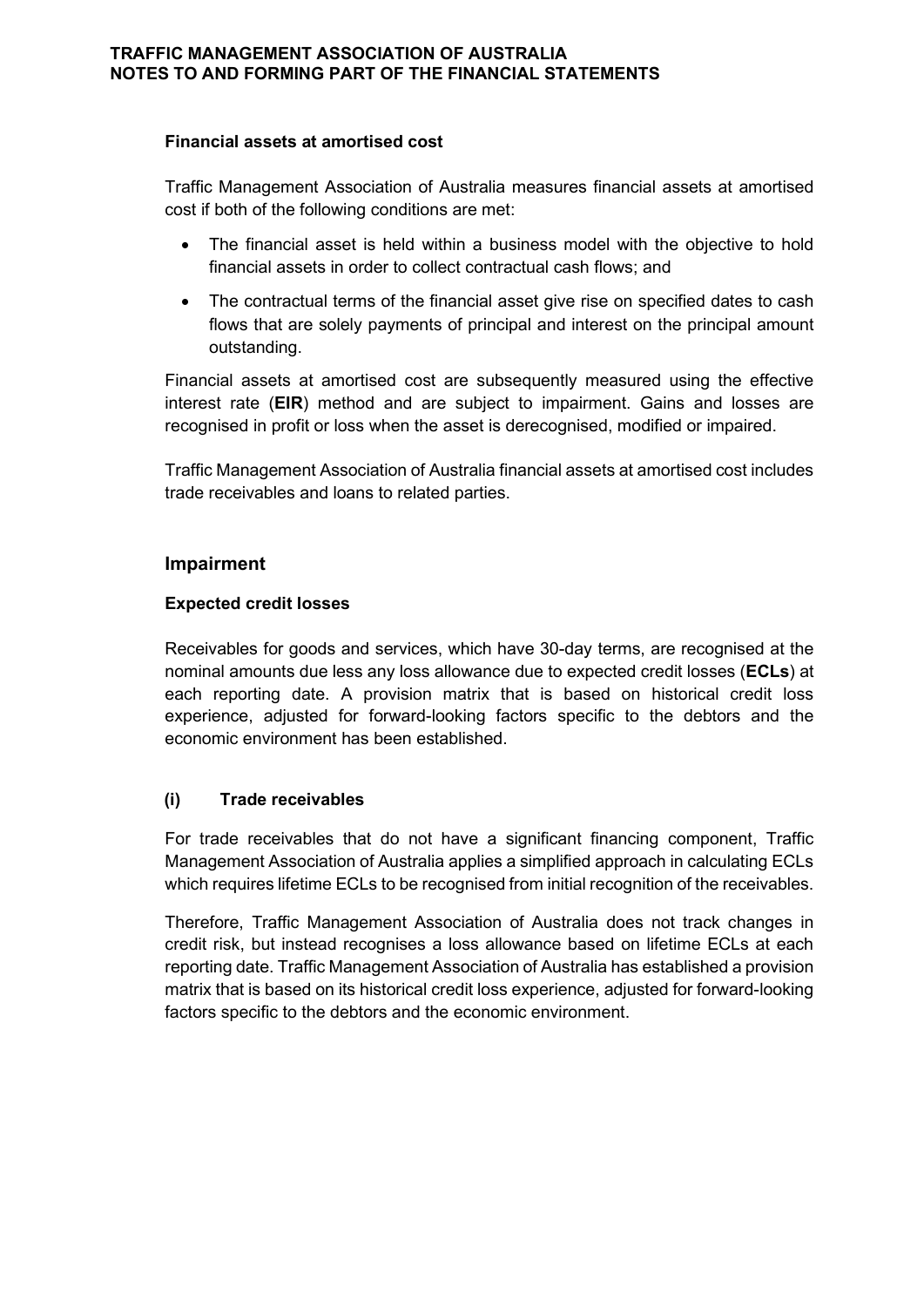# **1.10 Financial Liabilities**

#### **Initial recognition and measurement**

Financial liabilities are classified, at initial recognition, at amortised cost or at fair value through profit or loss.

All financial liabilities are recognised initially at fair value and, in the case of financial liabilities at amortised cost, net of directly attributable transaction costs.

Traffic Management Association of Australia financial liabilities include trade and other payables.

#### **Subsequent measurement**

#### **Financial liabilities at fair value through profit or loss (including designated)**

Financial liabilities at fair value through profit or loss include financial liabilities held for trading and financial liabilities designated upon initial recognition as at fair value through profit or loss.

Gains or losses on liabilities held for trading are recognised in profit or loss.

Financial liabilities designated upon initial recognition at fair value through profit or loss are designated at the initial date of recognition, and only if the criteria in AASB 9 *Financial Instruments* are satisfied.

#### **Financial liabilities at amortised cost**

After initial recognition, trade payables and interest-bearing loans and borrowings are subsequently measured at amortised cost using the EIR method. Gains and losses are recognised in profit or loss when the liabilities are derecognised as well as through the EIR amortisation process.

Amortised cost is calculated by taking into account any discount or premium on acquisition and fees or costs that are an integral part of the EIR. The EIR amortisation is included as finance costs in profit or loss.

#### **Derecognition**

A financial liability is derecognised when the obligation under the liability is discharged or cancelled or expires. When an existing financial liability is replaced by another from the same lender on substantially different terms, or the terms of an existing liability are substantially modified, such an exchange or modification is treated as the derecognition of the original liability and the recognition of a new liability. The difference in the respective carrying amounts is recognised in profit or loss.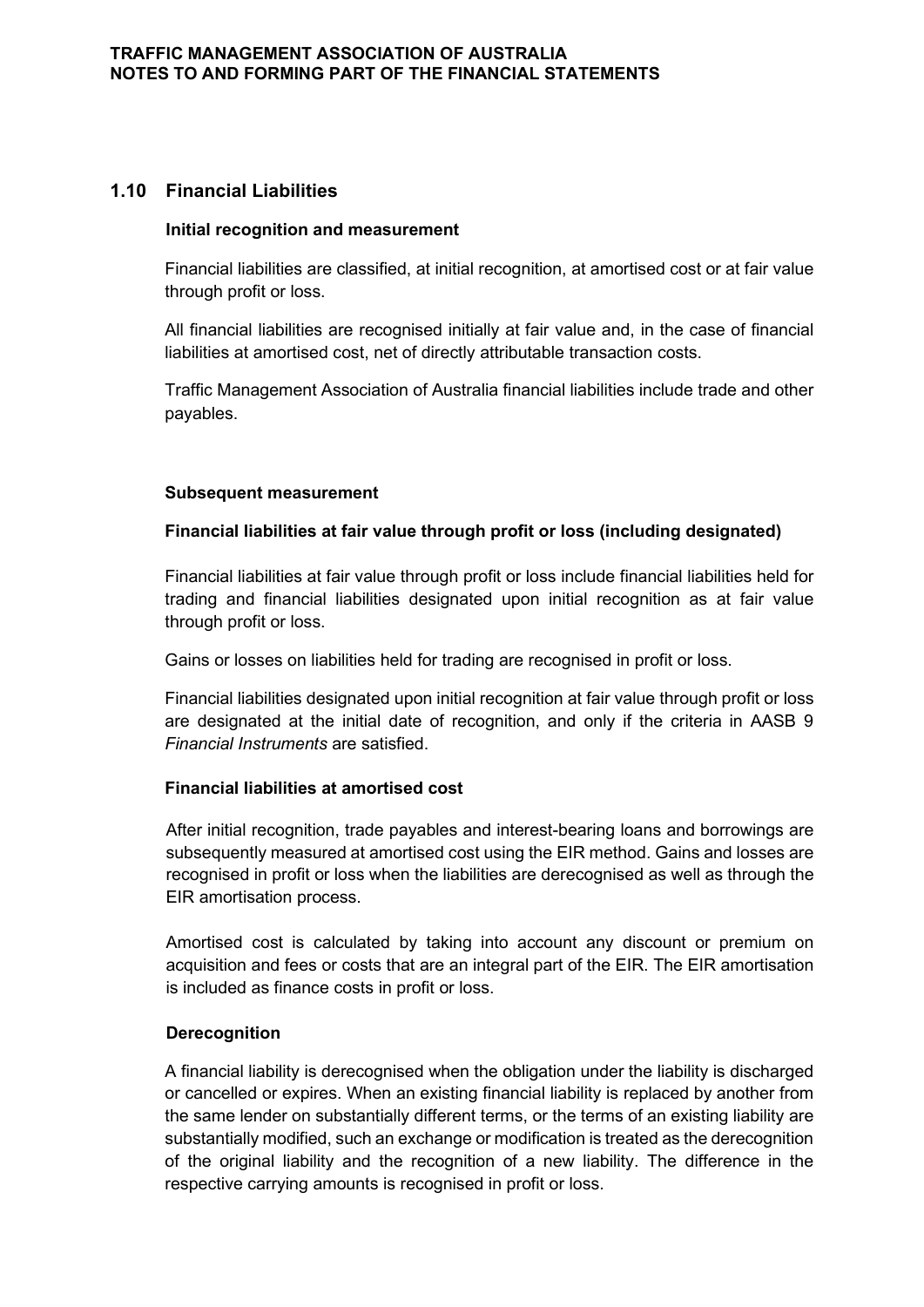# **1.11 Contingent liabilities and contingent assets**

Contingent liabilities and contingent assets are not recognised in the statement of financial position but are reported in the relevant notes. They may arise from uncertainty as to the existence of a liability or asset or represent an existing liability or asset in respect of which the amount cannot be reliably measured. Contingent assets are disclosed when settlement is probable but not virtually certain, and contingent liabilities are disclosed when settlement is greater than remote.

# **1.12 Taxation**

Traffic Management Association of Australia is exempt from income tax under section 50.1 of the *Income Tax Assessment Act 1997* however still has an obligation for Fringe Benefits Tax (**FBT**) and the Goods and Services Tax (**GST**).

Revenues, expenses and assets are recognised net of GST except:

- where the amount of GST incurred is not recoverable from the Australian Taxation Office (**ATO**); and
- for receivables and payables.

The net amount of GST recoverable from, or payable to, the taxation authority is included as part of receivables or payables.

Cash flows are included in the statement of cash flows on a gross basis. The GST component of cash flows arising from investing and financing activities which is recoverable from, or payable to, the ATO is classified within operating cash flows.

# **1.13 Going concern**

Traffic Management Association of Australia is not reliant on the agreed financial support of another reporting unit or entity to continue on a going concern basis.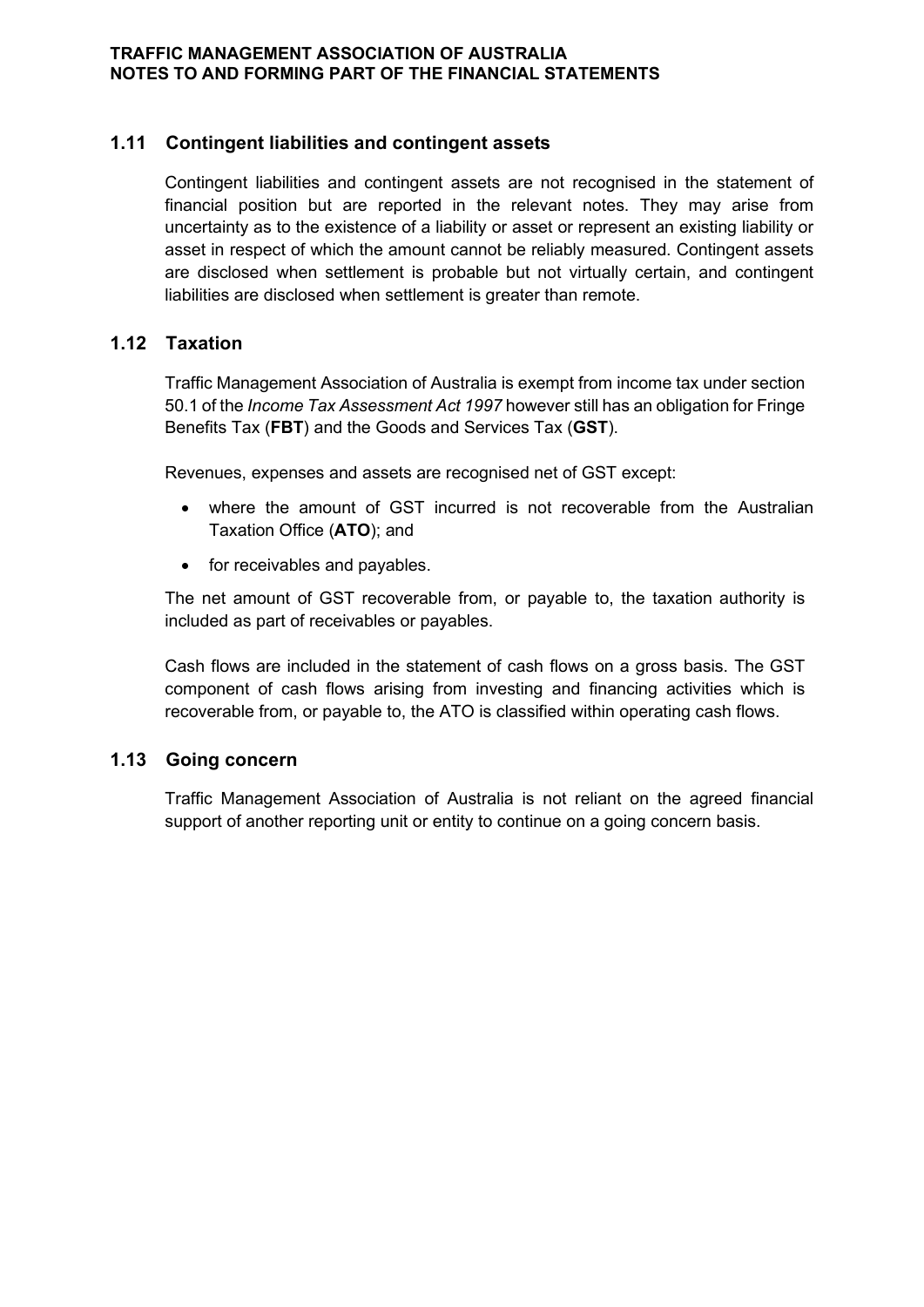# **Note 2 Events after the reporting period**

There has not been any matter or circumstance occurring subsequent to the end of the financial year that has significantly affected, or may significantly affect, the operations of Traffic Management Association of Australia, the results of those operations, or the state of affairs of Traffic Management Association of Australia in subsequent financial periods.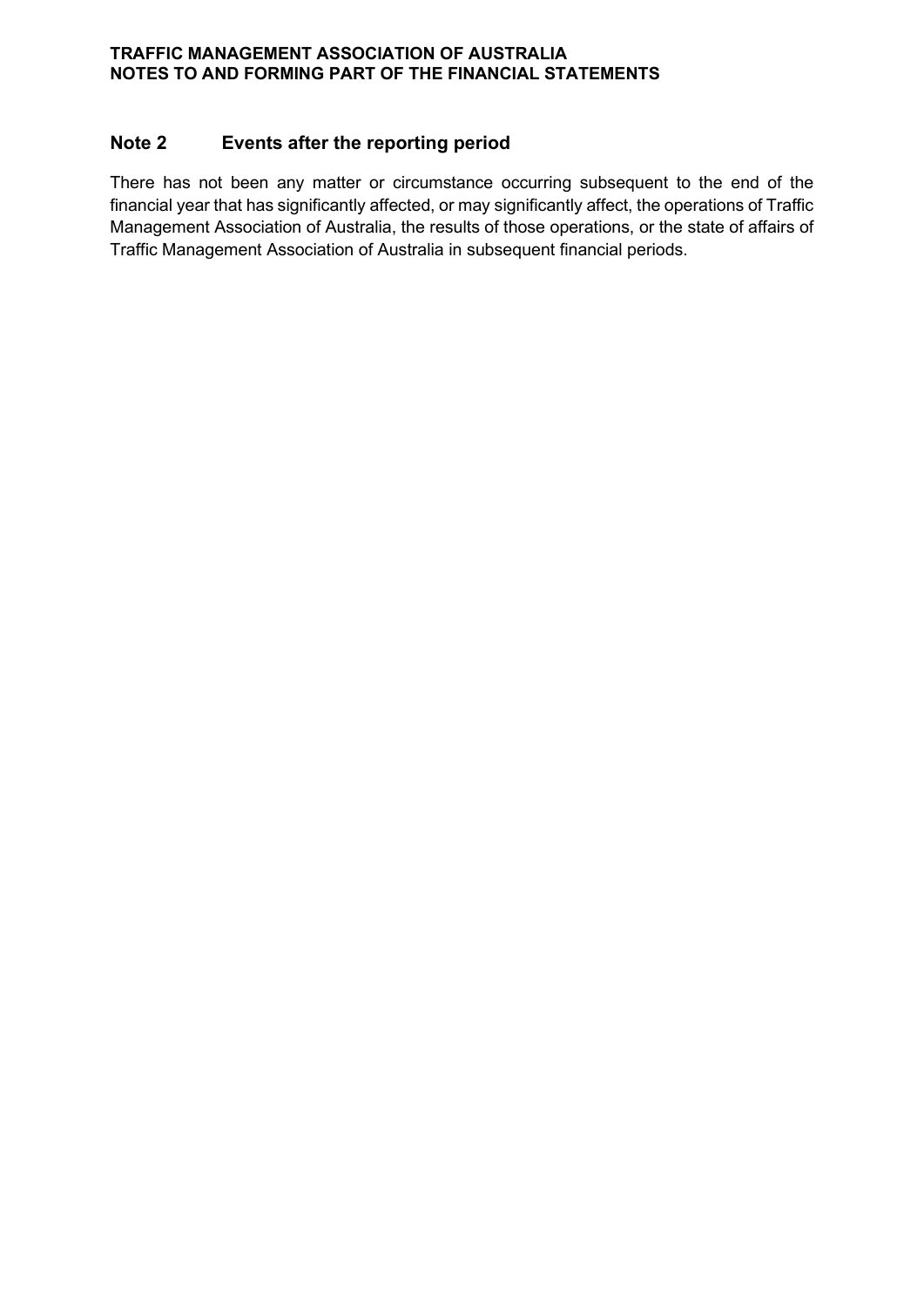## **Note 3 Revenue and income**

#### **Disaggregation of revenue from contracts with customers**

A disaggregation of Traffic Management Association of Australia's revenue by type of arrangement is provided on the face of the Statement of Comprehensive Income. The table below also sets out a disaggregation of revenue by type of customer:

|                                             | 2021      | 2020      |
|---------------------------------------------|-----------|-----------|
|                                             | \$        | \$        |
| <b>Type of customer</b>                     |           |           |
| <b>Members</b>                              | 294,760   | 276,433   |
| Other reporting units                       |           |           |
| Government                                  |           |           |
| Other parties                               | 132,071   | 116,762   |
| Discounts applied                           | (25, 182) | (20, 758) |
| Total revenue from contracts with customers | 401,649   | 372,437   |

#### **Disaggregation of income for furthering activities**

A disaggregation of Traffic Management Association of Australia's income by type of arrangement is provided on the face of the Statement of Comprehensive Income. The table below also sets out a disaggregation of income by funding source:

| <b>Income funding sources</b>                                             |           |           |
|---------------------------------------------------------------------------|-----------|-----------|
| <b>Members</b>                                                            | 294,760   | 276,433   |
| Other reporting units                                                     |           |           |
| Government                                                                |           |           |
| Other parties                                                             | 132,071   | 116,762   |
| Total income for furthering activities                                    | (25, 182) | (20, 758) |
| Note 3A: Capitation fees and other revenue from<br>another reporting unit |           |           |
| <b>Capitation fees:</b>                                                   |           |           |
| <b>Traffic Management Association of Australia</b>                        |           |           |
| <b>Subtotal capitation fees</b>                                           |           |           |
| Other revenue from another reporting unit:                                |           |           |
| <b>Traffic Management Association of Australia</b>                        |           |           |
| Subtotal other revenue from another reporting unit                        |           |           |
| Total capitation fees and other revenue from another<br>reporting unit    |           |           |
|                                                                           |           |           |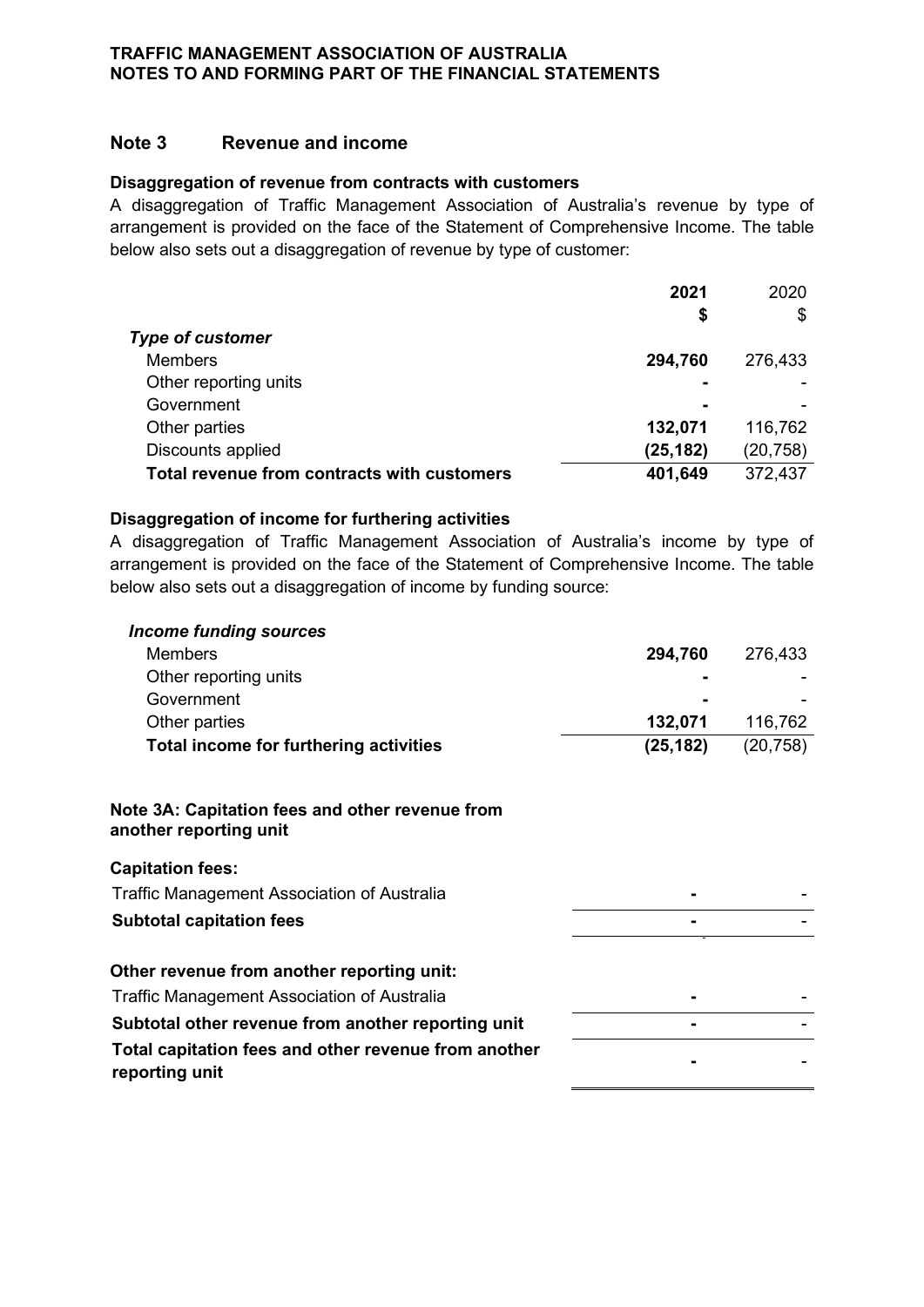**Note 3B: Levies**

|                                                      | 2021 | 2020 |
|------------------------------------------------------|------|------|
|                                                      | S    | \$   |
|                                                      |      |      |
| <b>Total levies</b>                                  |      |      |
| Note 3C: Grants and/or donations                     |      |      |
| Grants                                               |      |      |
| <b>Donations</b>                                     |      |      |
| <b>Total grants and donations</b>                    |      |      |
| Note 3D: Revenue from recovery of wages activity     |      |      |
|                                                      |      |      |
| Amounts recovered from employers in respect of wages |      |      |
| Interest received on recovered money                 |      |      |
| Total revenue from recovery of wages activity        |      |      |
|                                                      |      |      |

**Note 3E: Other income**

| <b>Total other income</b> | <b>Sundry Income</b> | 21.969 |
|---------------------------|----------------------|--------|
|                           |                      | $\sim$ |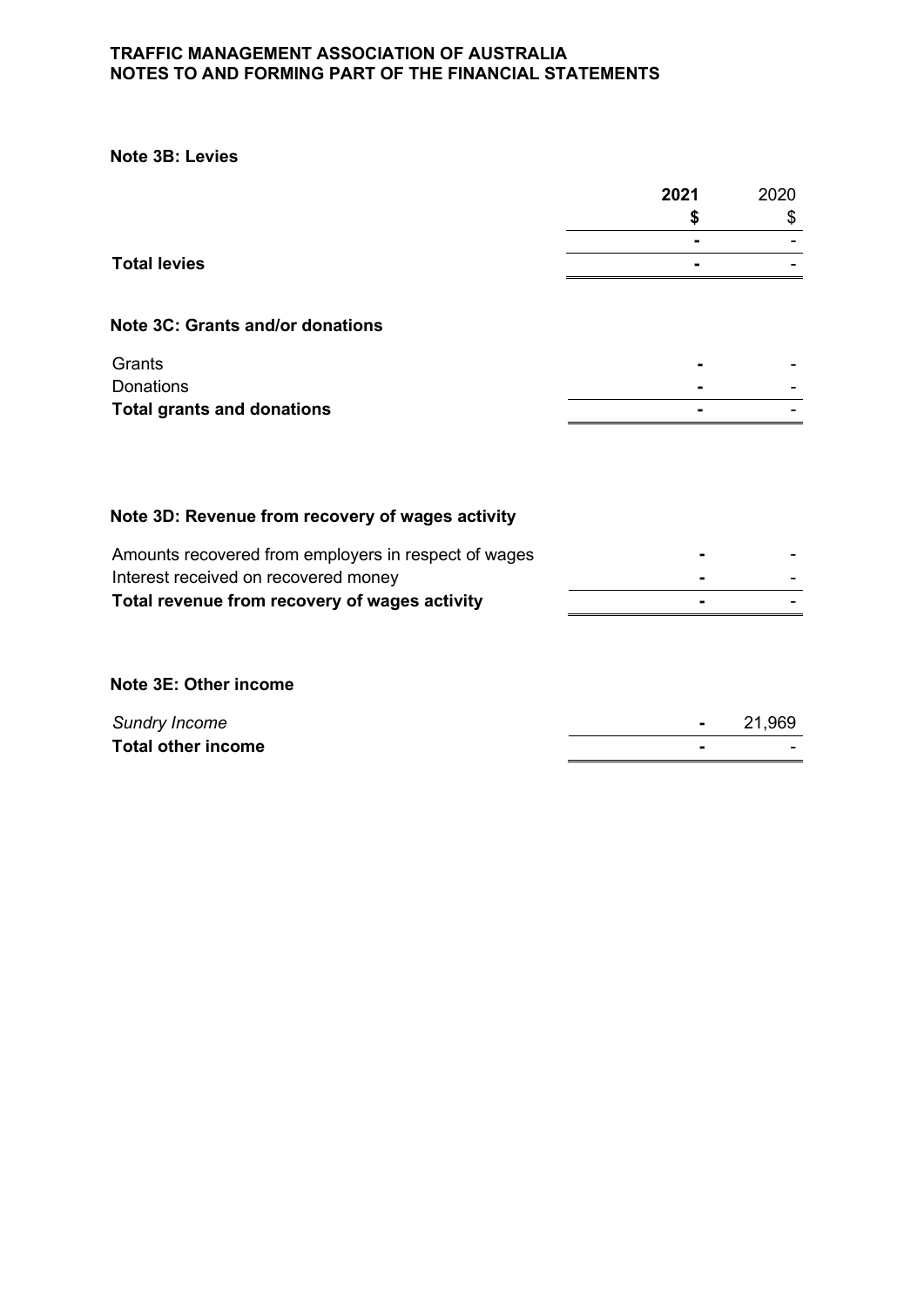#### **Note 4 Expenses**

#### **Note 4A: Employee expenses**

|                                                                   | 2021    | 2020    |
|-------------------------------------------------------------------|---------|---------|
|                                                                   | \$      | \$      |
| <b>Employees other than office holders:</b>                       |         |         |
| Wages and salaries                                                | 101,341 | 98,684  |
| Superannuation                                                    | 9,627   | 9,375   |
| Leave and other entitlements                                      |         | 7,445   |
| Separation and redundancies                                       |         |         |
| Other employee expenses                                           |         |         |
| Subtotal employee expenses employees other than<br>office holders | 110,968 | 115,505 |
|                                                                   |         |         |
| Total employee expenses                                           | 110,968 | 115,505 |

# **Note 4B: Capitation fees and other expense to another reporting unit**

| <b>Capitation fees</b>                                               |         |         |
|----------------------------------------------------------------------|---------|---------|
| <b>Traffic Management Association of Australia</b>                   |         |         |
| <b>Subtotal capitation fees</b>                                      |         |         |
| Other expense to another reporting unit                              |         |         |
| Traffic Management Association of Australia                          |         |         |
| Subtotal other expense to another reporting unit                     |         |         |
| Total capitation fees and other expense to another<br>reporting unit |         |         |
| <b>Note 4C: Affiliation fees</b>                                     |         |         |
| <b>Traffic Management Association of Australia</b>                   |         |         |
| <b>Total affiliation fees/subscriptions</b>                          |         |         |
| <b>Note 4D: Administration expenses</b>                              |         |         |
| Total paid to employers for payroll deductions of                    |         |         |
| membership subscriptions                                             |         |         |
| Compulsory levies*                                                   |         |         |
| Fees/allowances - meeting and conferences                            |         |         |
| Conference and meeting expenses                                      |         |         |
| Contractors/consultants                                              | 49,193  | 45,081  |
| Property expenses                                                    |         |         |
| Office expenses                                                      | 264,583 | 286,133 |
| Information communications technology                                |         |         |
| Other                                                                |         |         |
| <b>Subtotal administration expense</b>                               | 313,776 | 331,214 |
| <b>Total administration expenses</b>                                 | 313,776 | 331,214 |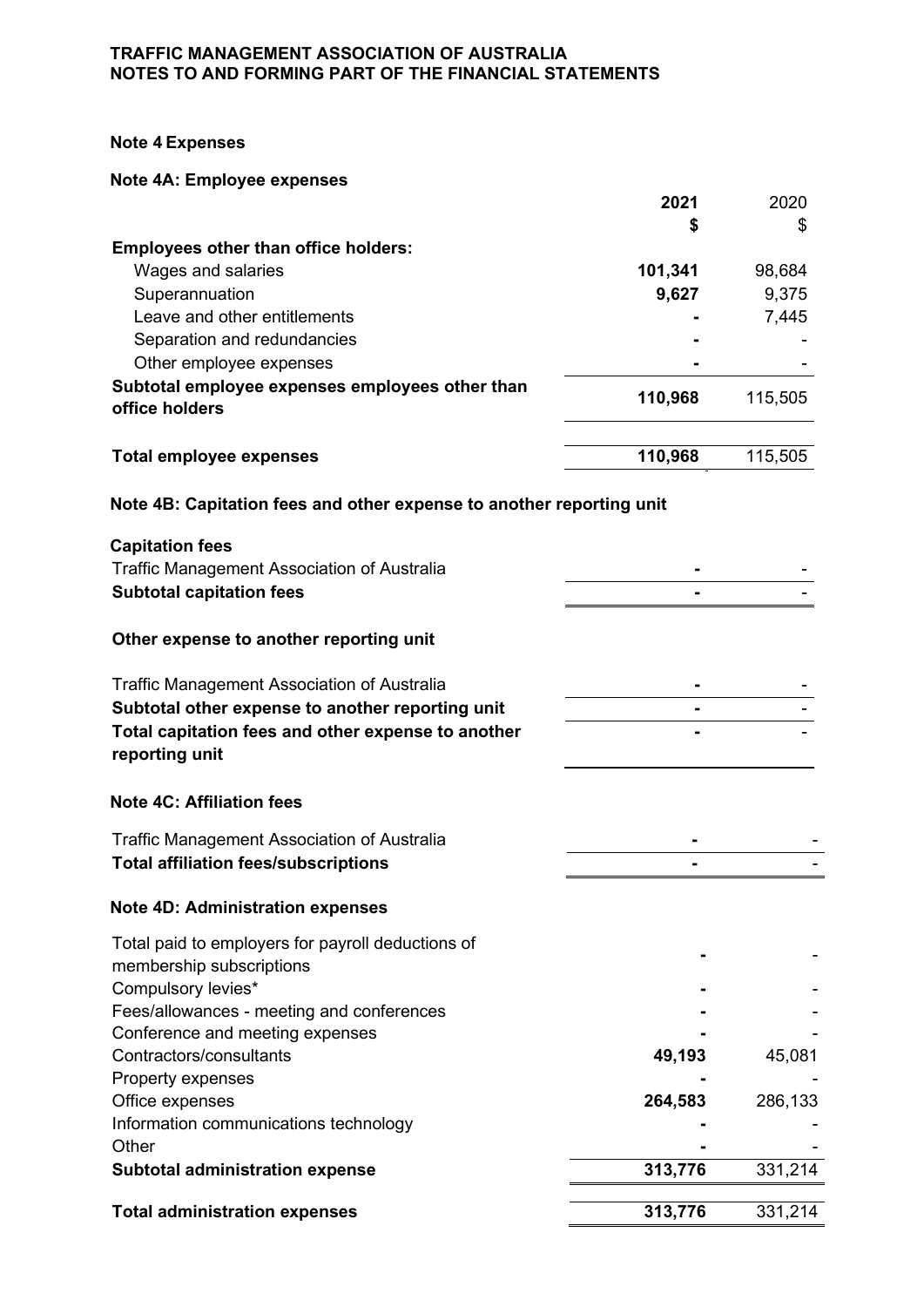#### **Note 4E: Grants or donations**

|                                          | 2021 | 2020  |
|------------------------------------------|------|-------|
|                                          | S    | \$    |
| Grants:                                  |      |       |
| Total expensed that were \$1,000 or less |      |       |
| Total expensed that exceeded \$1,000     |      |       |
| Donations:                               |      |       |
| Total expensed that were \$1,000 or less |      |       |
| Total expensed that exceeded \$1,000     |      | 8,000 |
| <b>Total grants or donations</b>         |      | 8,000 |

# **Note 4H: Legal costs**

| Litigation               |       | $\overline{\phantom{a}}$ |
|--------------------------|-------|--------------------------|
| Other legal costs        | 1,298 | 6,063                    |
| <b>Total legal costs</b> | 1,298 | 6,063                    |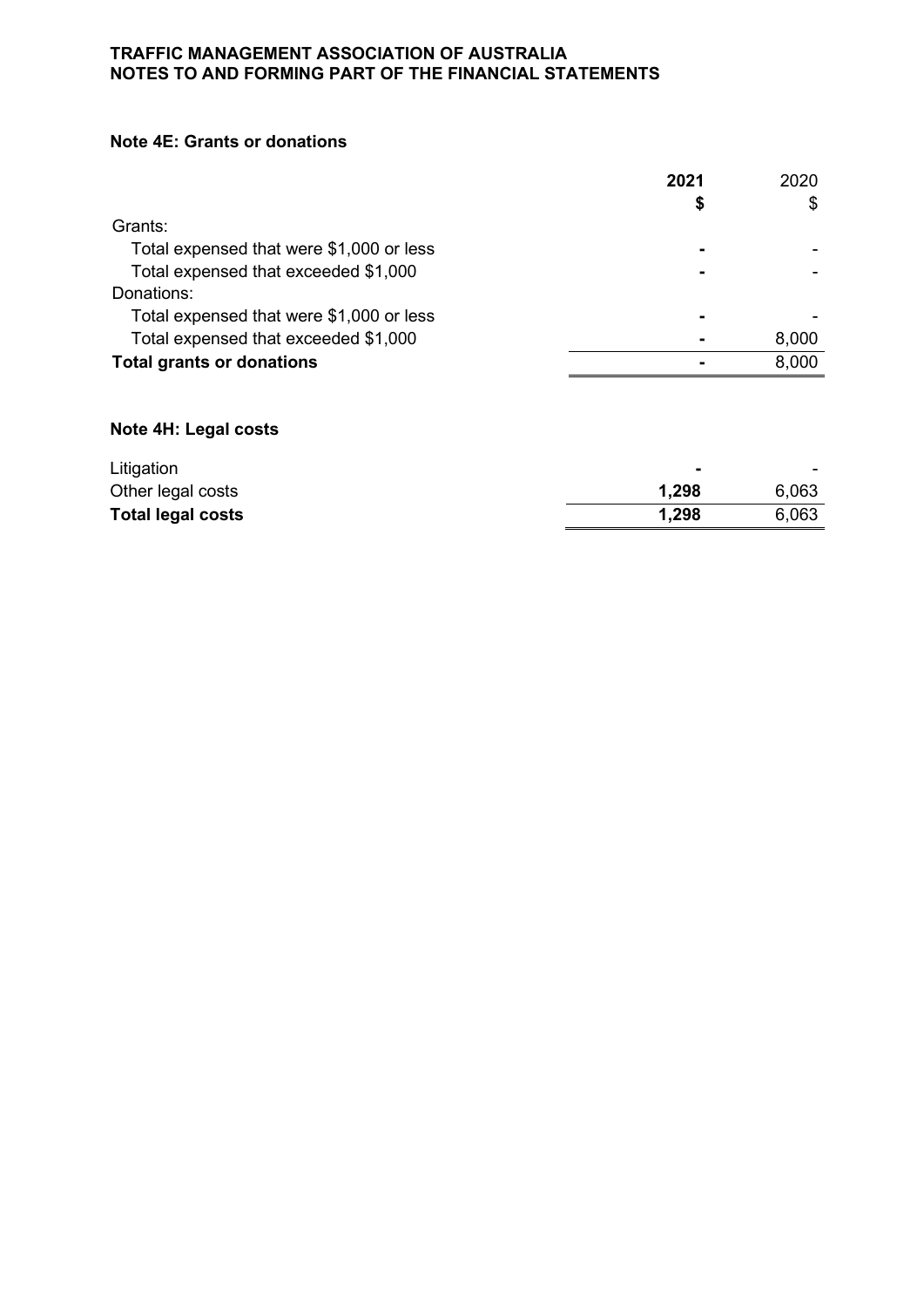|                           |                                                    | 2021    | 2020    |
|---------------------------|----------------------------------------------------|---------|---------|
|                           |                                                    | \$      | \$      |
| Note 5                    | <b>Current Assets</b>                              |         |         |
|                           | Note 5A: Cash and cash equivalents                 |         |         |
|                           | <b>NAB Community Fee Saver</b>                     | 379,391 | 220,117 |
|                           | <b>NAB Industrial Award Business</b>               | 34,249  | 37,265  |
|                           | <b>Total cash and cash equivalents</b>             | 413,640 | 257,382 |
|                           | Note 5B: Trade and other receivables               |         |         |
|                           | Receivables from other reporting unit(s)*          |         |         |
|                           | Traffic Management Association of Australia        | 12,766  | 11,370  |
|                           | Total receivables from other reporting unit(s)     | 12,766  | 11,370  |
|                           | Less allowance for expected credit losses*         |         |         |
|                           | <b>Traffic Management Association of Australia</b> |         |         |
|                           | Total allowance for expected credit losses         |         |         |
|                           | Receivable from other reporting unit(s) (net)      | 12,766  | 11,370  |
| <b>Other receivables:</b> |                                                    |         |         |
| <b>GST</b> receivable     |                                                    | 3,562   | 7,919   |
| Other                     |                                                    |         |         |
|                           | <b>Total other receivables</b>                     | 3,562   | 7,919   |
|                           | Total trade and other receivables (net)            | 16,328  | 19,289  |
|                           | Note 5C: Other current assets                      |         |         |
| Prepayments               |                                                    | 23,367  | 9,500   |
|                           | <b>Total other current assets</b>                  | 23,367  | 9,500   |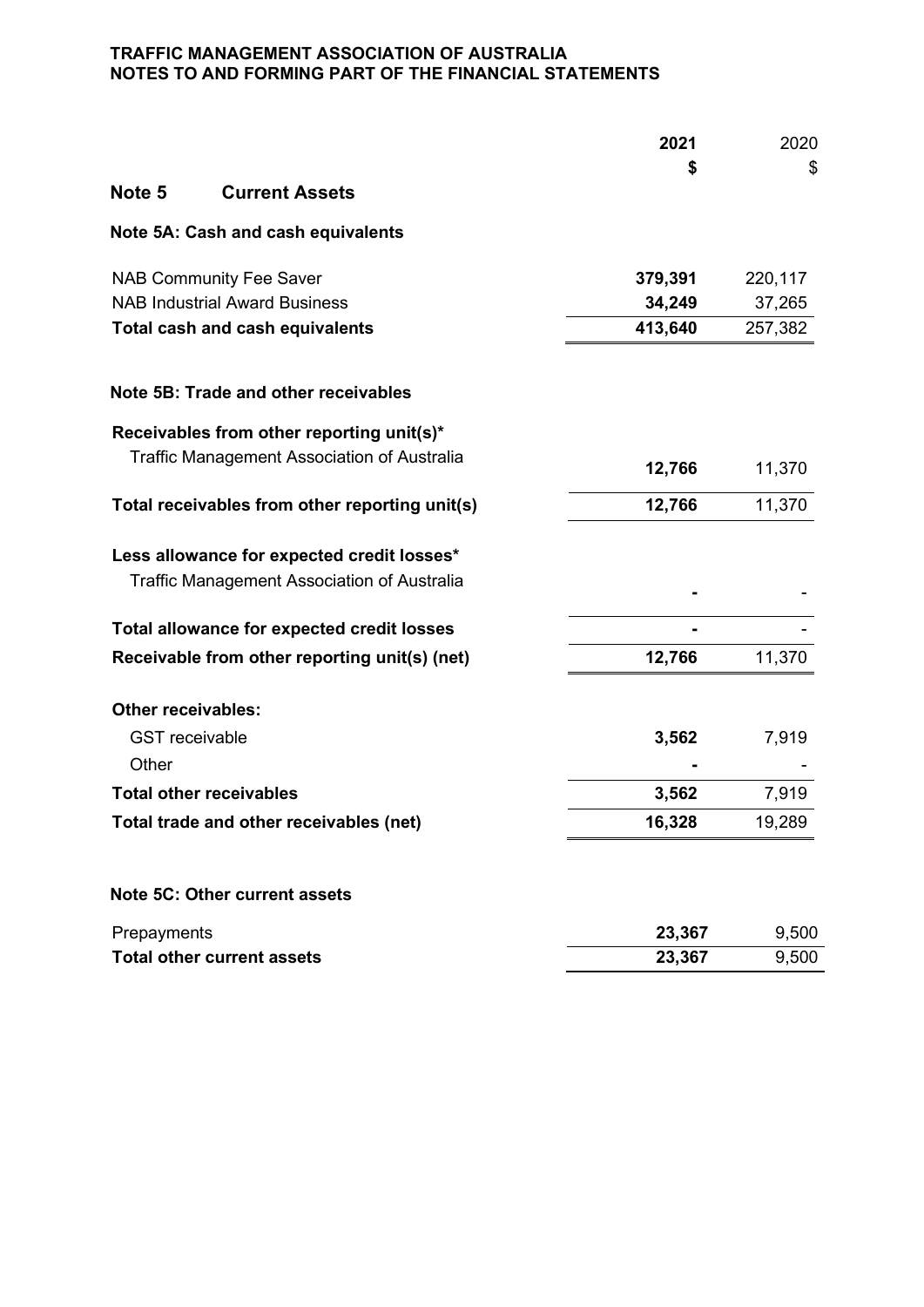| Note 6                      | <b>Current Liabilities</b>      | 2021<br>\$ | 2020<br>\$ |
|-----------------------------|---------------------------------|------------|------------|
|                             | Note 6A: Trade payables         |            |            |
|                             | Trade creditors and accruals    | 34,433     | 16,842     |
|                             | <b>Subtotal trade creditors</b> | 34,433     | 16,842     |
|                             |                                 |            |            |
| <b>Total trade payables</b> |                                 | 34,433     | 16,842     |

Settlement is usually made within 30 days.

# **Note 6B: Other payables**

| Payable to employers for making payroll deductions of<br>membership subscriptions* |       |
|------------------------------------------------------------------------------------|-------|
| Legal costs*                                                                       |       |
| Litigation                                                                         |       |
| Other legal costs                                                                  |       |
| <b>GST</b> payable                                                                 |       |
| Other                                                                              | 2,200 |
| <b>Total other payables</b>                                                        | 2,200 |
| Total other payables are expected to be settled in:                                |       |
| No more than 12 months                                                             | 2,200 |
| More than 12 months                                                                |       |
| <b>Total other payables</b>                                                        | 2,200 |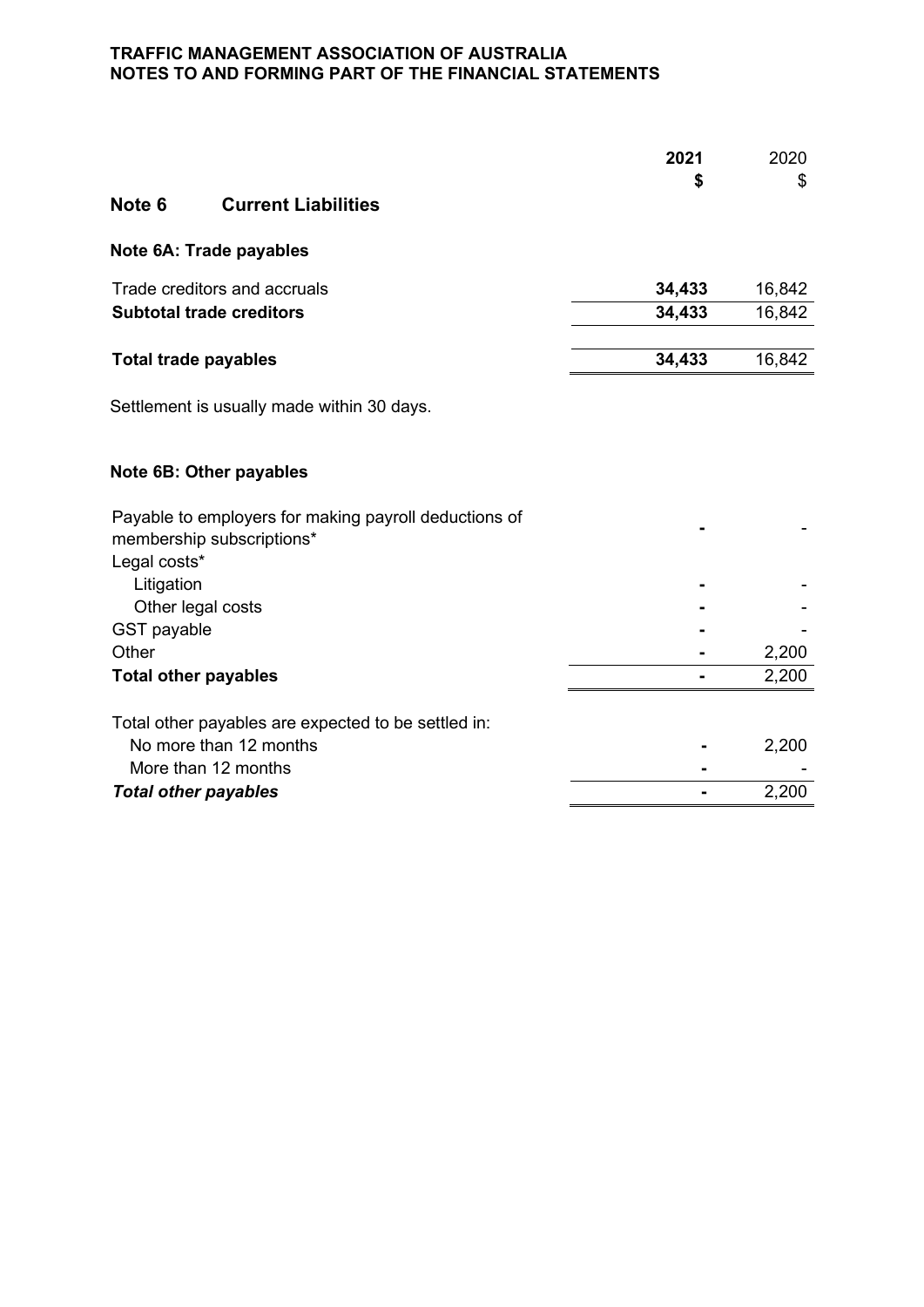|                                             | 2021 | 2020  |
|---------------------------------------------|------|-------|
|                                             | \$   | \$    |
| Note 7<br><b>Provisions</b>                 |      |       |
|                                             |      |       |
| Note 7A: Employee provisions                |      |       |
| <b>Office holders:</b>                      |      |       |
| Annual leave                                |      | 7,445 |
| Subtotal employee provisions-office holders |      | 7,445 |
| <b>Total employee provisions</b>            |      | 7,445 |
| Current                                     |      | 7,445 |
| Non-current                                 |      |       |
| <b>Total employee provisions</b>            |      | 7,445 |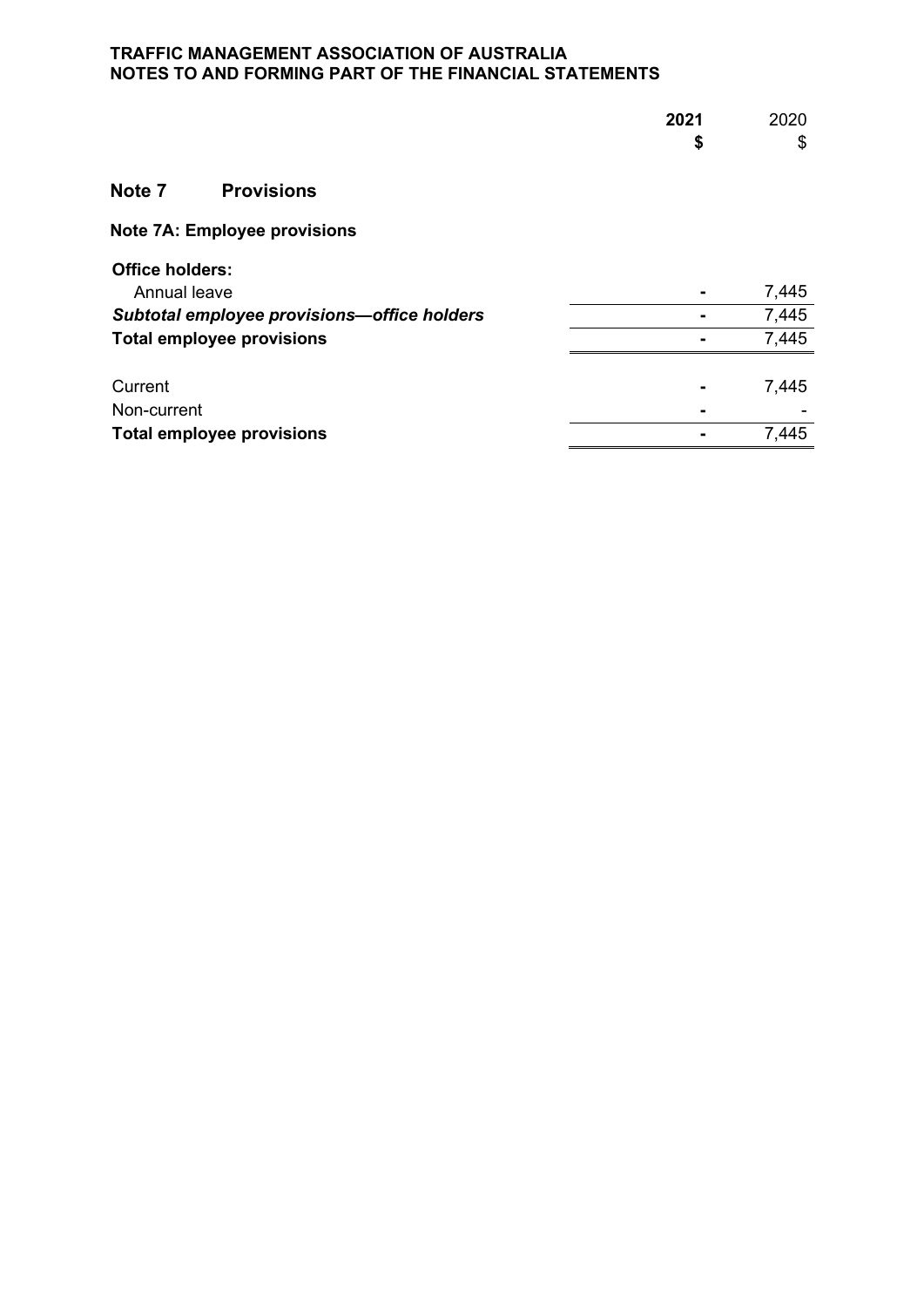|                                                                                             | 2021       | 2020       |
|---------------------------------------------------------------------------------------------|------------|------------|
| <b>Cash Flow</b><br>Note <sub>8</sub>                                                       | \$         | \$         |
| <b>Note 8A: Cash flow reconciliation</b>                                                    |            |            |
| Reconciliation of cash and cash equivalents as per balance sheet to<br>cash flow statement: |            |            |
| Cash and cash equivalents as per:                                                           |            |            |
| Cash flow statement                                                                         | 413,640    | 257,382    |
| <b>Balance sheet</b>                                                                        | 413,640    | 257,382    |
| <b>Difference</b>                                                                           |            |            |
| Reconciliation of profit/(deficit) to net cash from<br>operating activities:                |            |            |
| Profit/(deficit) for the year                                                               |            |            |
|                                                                                             | 88,743     | 40,580     |
| <b>Changes in assets/liabilities</b>                                                        |            |            |
| (Increase)/decrease in net receivables                                                      | (1, 396)   | (4, 195)   |
| (Increase)/decrease in prepayments                                                          | (13, 858)  | (3,030)    |
| Increase/(decrease) in supplier payables                                                    | 17,591     | (6,065)    |
| Increase/(decrease) in other payables                                                       |            | (2,200)    |
| Increase/(decrease) in income received in advance                                           | 68,266     |            |
| Increase/(decrease) in employee provisions                                                  | (7, 445)   | 7,445      |
| Increase/(decrease) in other provisions                                                     |            |            |
| Net cash from (used by) operating activities                                                | 156,258    | 32,535     |
| Note 8B: Cash flow information*                                                             |            |            |
| Cash inflows                                                                                |            |            |
| Traffic Management Association of Australia                                                 | 508,684    | 399,472    |
| <b>Total cash inflows</b>                                                                   | 508,684    | 399,472    |
|                                                                                             |            |            |
| Cash outflows                                                                               |            |            |
| [list each [reporting unit]/controlled entity] Traffic                                      | (352, 426) | (366, 937) |
| <b>Management Association of Australia</b>                                                  |            |            |
| <b>Total cash outflows</b>                                                                  | (352, 426) | 32,535     |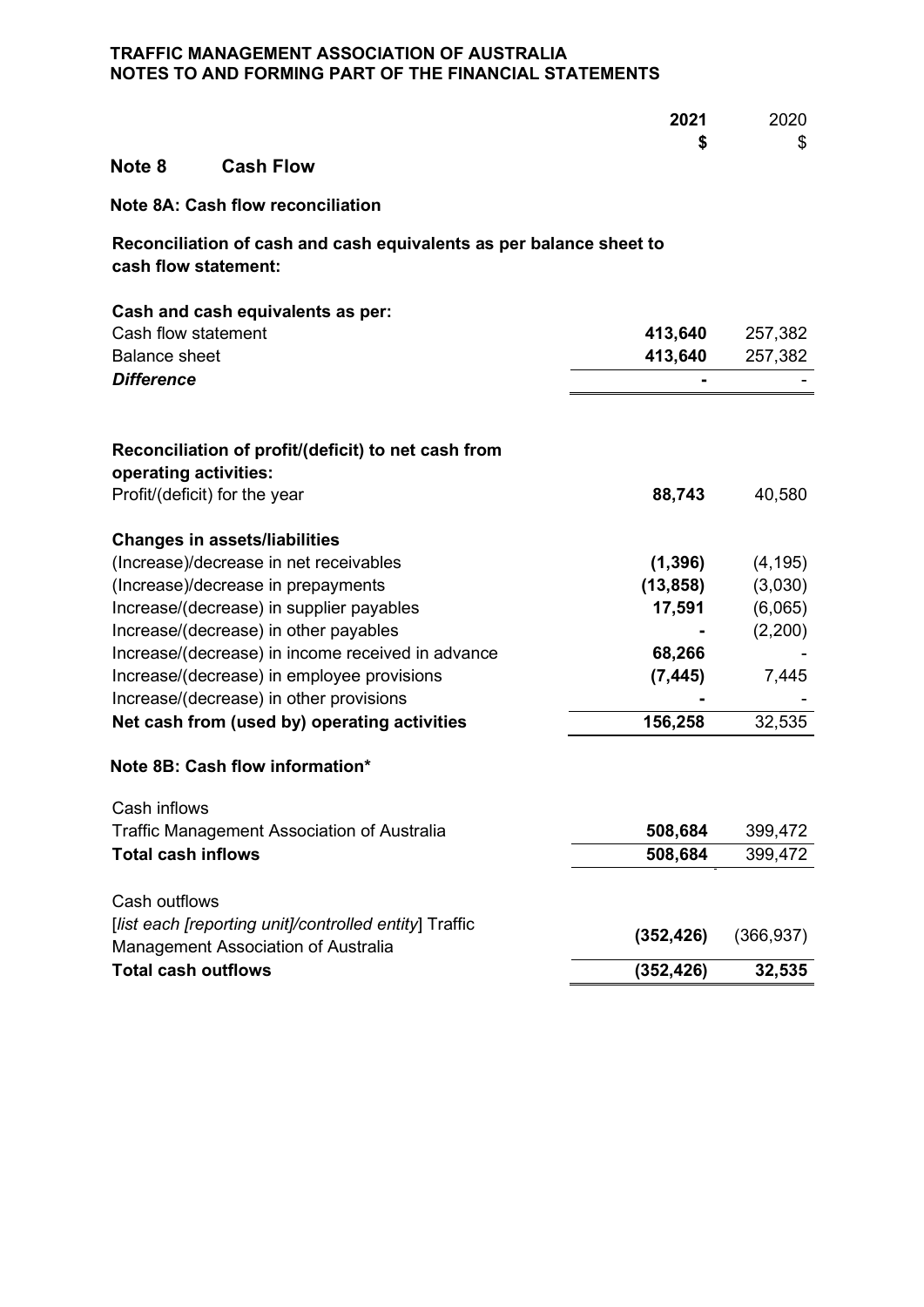# **Note 9 Contingent Liabilities, Assets and Commitments**

#### **Note 12A: Commitments and contingencies**

**Operating lease commitments—as lessor**

None

#### **Risk management for rights retained in the underlying assets**

Not applicable

Future minimum rentals receivable under non-cancellable operating leases as at 30 June are:

|                                                | 2021 | 2020 |
|------------------------------------------------|------|------|
|                                                |      |      |
| Within one year                                |      |      |
| After one year but not more than two years     |      |      |
| After two years but not more than three years  |      |      |
| After three years but not more than four years |      |      |
| After four years but not more than five years  |      |      |
| After five years                               |      |      |
|                                                |      |      |

# **Finance leases—lessor**

None

# **Risk management for rights retained in the underlying assets**

| Not applicable                                                               |  |
|------------------------------------------------------------------------------|--|
| Changes in the carrying amount of the net investment in                      |  |
| finance leases                                                               |  |
| Carrying amount of net investment in finance leases at 1<br><b>July 2020</b> |  |
| Additional assets subject to a finance lease                                 |  |
| Payments received during the year                                            |  |
| Others, such as decrease in the residual value guarantee                     |  |
| Carrying amount of net investment in finance leases at<br>30 June 2021       |  |
| Minimum lease payments                                                       |  |
| Unguaranteed residual value                                                  |  |
| <b>Gross investment</b>                                                      |  |
| Unearned finance income                                                      |  |

**Net investment (present value of the minimum lease payments) -** -

Gross amount of minimum lease payments: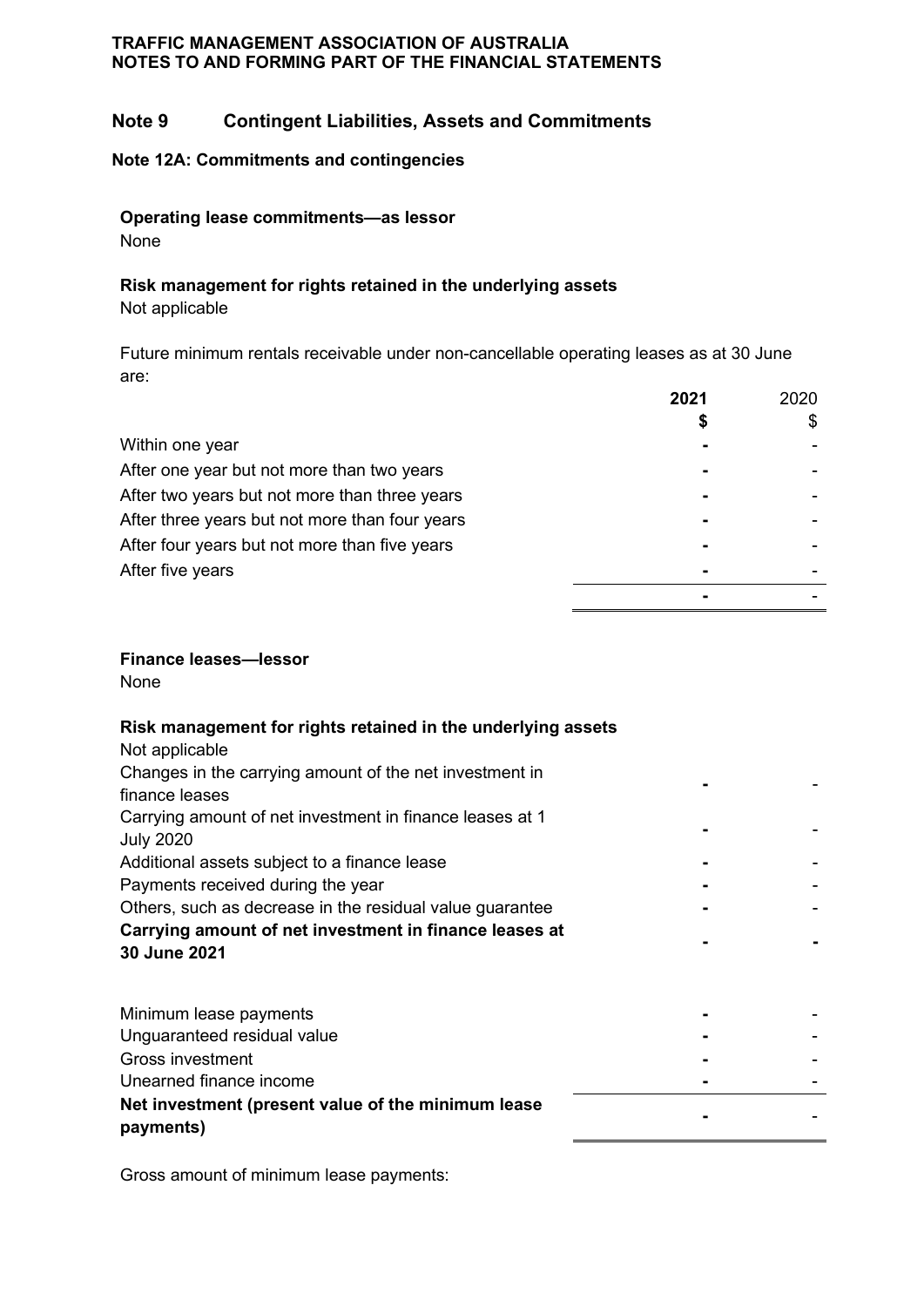| Within one year                               |  |
|-----------------------------------------------|--|
| After one year but not more than five years   |  |
| More than five years                          |  |
| Total gross amount of minimum lease payments  |  |
| Present value of minimum lease payments:      |  |
| Within one year                               |  |
| After one year but not more than five years   |  |
| More than five years                          |  |
| Total present value of minimum lease payments |  |

# **Other Contingent assets or liabilities (i.e. legal claims)**

None

# **Note 10 Related Party Disclosures**

#### **Note 13A: Related party transactions for the reporting period**

Traffic Management Association of Australia does not have any related parties or key management personnel as defined in AASB 13 Related Parties.

# **Note 11 Remuneration of Auditors**

<span id="page-39-0"></span>

| Value of the services provided     |                |       |
|------------------------------------|----------------|-------|
| Financial statement audit services | 5.500          | 7,855 |
| Other services <sup>1</sup>        | $\blacksquare$ |       |
| Total remuneration of auditors     | 5.500          | 7,855 |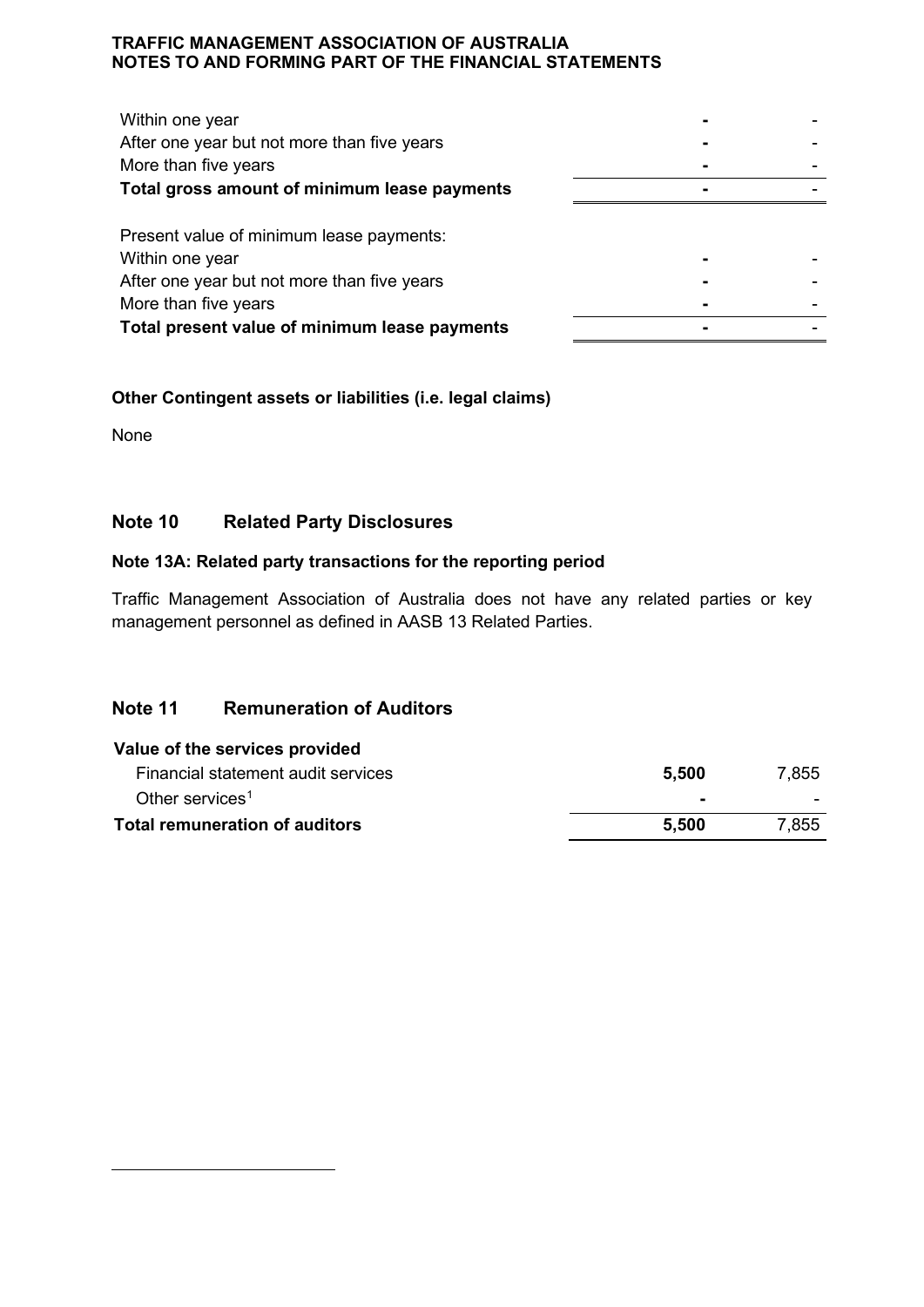| 2021 | 2020 |
|------|------|
| S    | S    |

# **Note 12 Financial Instruments**

The board meet regularly and considers risk exposure. Liquidity risk is considered in light of financial performance and cashflows. Other risks are considered when they arise.

# **Note 12A: Categories of Financial Instruments**

#### **Financial assets**

Fair value through profit or loss:

| <b>Total</b>                                    |         |         |
|-------------------------------------------------|---------|---------|
| At amortised cost:                              |         |         |
| Cash and cash equivalents                       | 413,640 | 257,382 |
| Trade receivables                               | 16,329  | 19,289  |
| <b>Total</b>                                    | 429,969 | 276,671 |
| Fair value through other comprehensive income   |         |         |
|                                                 |         |         |
| <b>Total</b>                                    |         |         |
| <b>Carrying amount of financial assets</b>      | 429,969 | 276,671 |
| <b>Financial liabilities</b>                    |         |         |
| Fair value through profit or loss:              |         |         |
|                                                 |         |         |
| <b>Total</b>                                    |         |         |
| Other financial liabilities:                    |         |         |
| Trade payables                                  | 34,433  | 16,842  |
| Other payables                                  |         |         |
| Total                                           | 34,433  | 16,842  |
| <b>Carrying amount of financial liabilities</b> | 34,433  | 16,842  |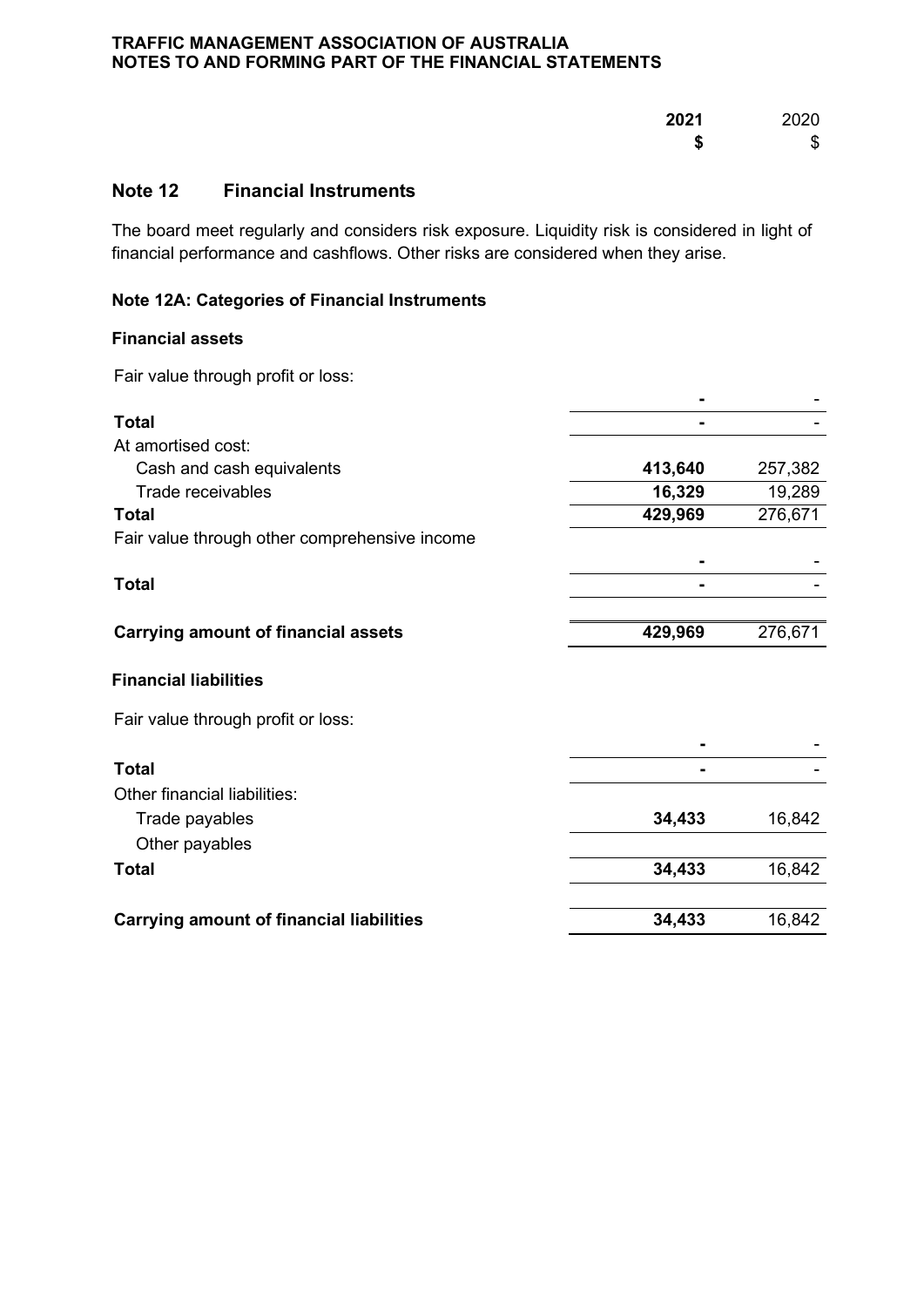# **Note 12B: Net income and expense from financial assets**

|                                                             | 2021           | 2020 |
|-------------------------------------------------------------|----------------|------|
|                                                             | \$             | \$   |
| Financial assets at fair value through profit or loss       |                |      |
| Held for trading:                                           |                |      |
| Change in fair value                                        |                |      |
| Interest revenue                                            |                |      |
| Dividend revenue                                            |                |      |
| Exchange gains/(loss)                                       |                |      |
| <b>Total held for trading</b>                               |                |      |
| Interest revenue                                            |                |      |
| Dividend revenue                                            |                |      |
| Exchange gains/(loss)                                       |                |      |
| Total designated as fair value through profit or loss       |                |      |
| Net gain/(loss) on financial assets at fair value through   |                |      |
| profit or loss                                              |                |      |
| Sub-total net income/(expense) from financial assets        | $\blacksquare$ |      |
| Financial assets at fair value through other comprehensive  |                |      |
| income                                                      |                |      |
| Interest revenue                                            |                |      |
| Exchange gains/(loss)                                       |                |      |
| Impairment                                                  |                |      |
| Gain/(loss) on disposal                                     |                |      |
| Total financial assets at fair value through other          |                |      |
| comprehensive income                                        |                |      |
| Net income/(expense) from financial assets                  |                |      |
| Note 12C: Net income and expense from financial liabilities |                |      |
| At amortised cost                                           |                |      |
| Interest expense                                            |                |      |
| Exchange gains/(loss)                                       |                |      |
| Gain/loss on disposal                                       |                |      |
| Net gain/(loss) financial liabilities - at amortised cost   |                |      |
| Fair value through profit or loss                           |                |      |
| Held for trading:                                           |                |      |
| Change in fair value                                        |                |      |
| Interest expense                                            |                |      |
| Exchange gains/(loss)                                       |                |      |
| <b>Total held for trading</b>                               |                |      |
| Designated as fair value through profit or loss:            |                |      |
| Change in fair value                                        |                |      |
| Interest expense                                            |                |      |
| Total designated as fair value through profit or loss       |                |      |
| Net gain/(loss) at fair value through profit or loss        |                |      |
| Net gain/(loss) from financial liabilities                  |                |      |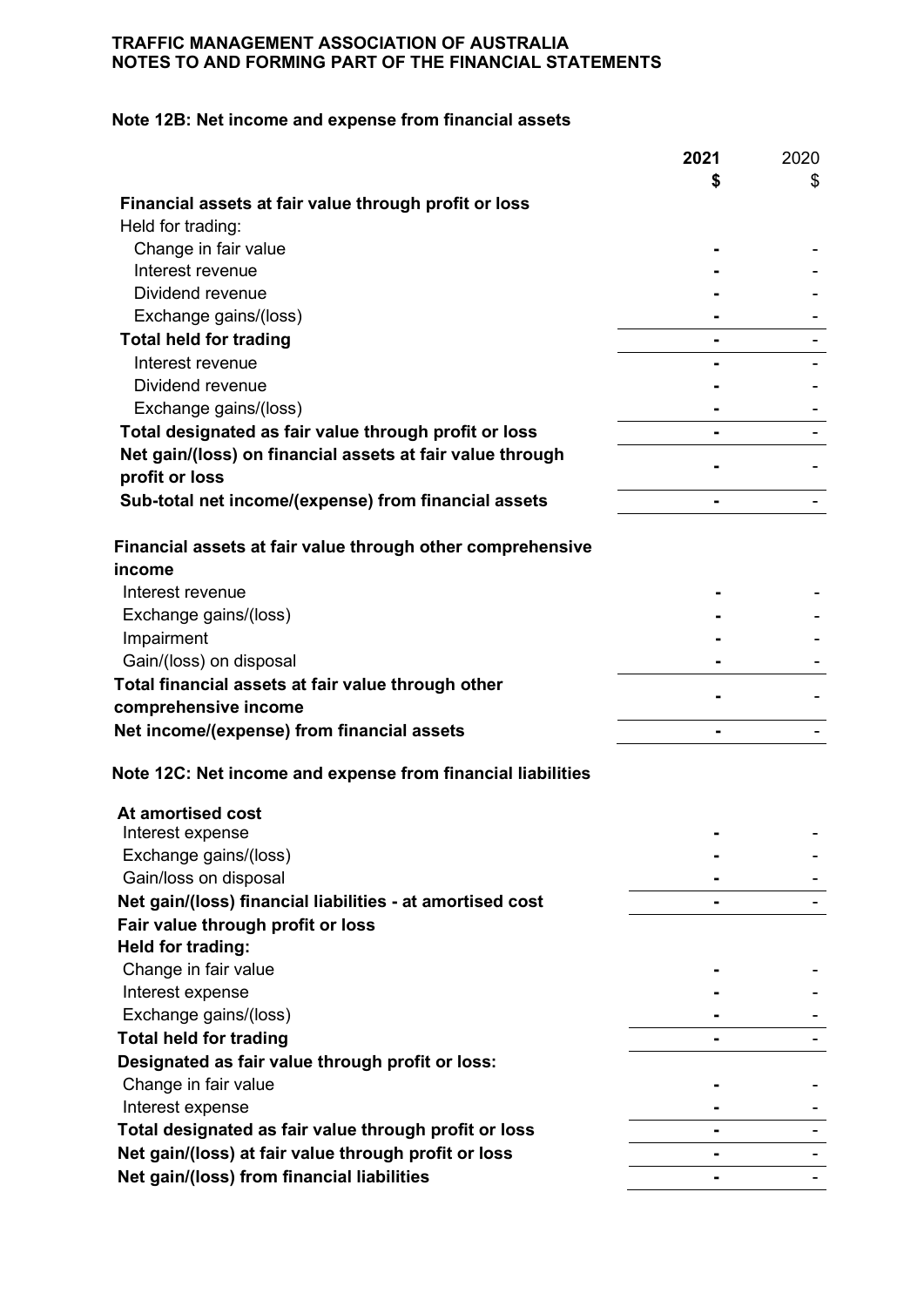| 2021 2020            |
|----------------------|
| \$<br>$\mathfrak{s}$ |

#### **Note 12D: Credit risk**

Credit risk is the risk of financial loss to the branch if a customer or counter party to a financial instrument fails to meet their contractual obligations. The board meet regularly and considers risk exposure.

The following table illustrates the entity's gross exposure to credit risk, excluding any collateral or credit enhancements.

#### **Financial assets**

| Cash and Cash Equivalents    | 413,640        | 257,382 |
|------------------------------|----------------|---------|
| <b>Trade Receivables</b>     | 16,329         | 19,289  |
| <b>Total</b>                 | 429,969        | 276,671 |
| <b>Financial liabilities</b> |                |         |
| <b>Trade Payables</b>        | 34.433         | 16.842  |
| <b>Other Payables</b>        | $\blacksquare$ |         |
| <b>Total</b>                 | 34,433         | 16,842  |

In relation to the entity's gross credit risk the following collateral is held: Nil collateral held

Set out below is the information about the credit risk exposure on financial assets using a provision matrix:

| 30 June 2021                                              | <b>Trade and other receivables</b> |          |                               |               |                                   |       |  |  |
|-----------------------------------------------------------|------------------------------------|----------|-------------------------------|---------------|-----------------------------------|-------|--|--|
|                                                           | Days past due                      |          |                               |               |                                   |       |  |  |
|                                                           | <b>Current</b>                     | <30 days | $30 - 60$<br>days             | 61-90<br>days | >91<br>days                       | Total |  |  |
|                                                           | \$                                 | \$       | \$                            | \$            | \$                                | \$    |  |  |
| Expected credit loss rate<br>Estimate total gross         | 0%                                 | 0%       | $0\%$                         | $0\%$         | $0\%$                             |       |  |  |
| carrying amount at default<br><b>Expected credit loss</b> |                                    |          | $\overline{\phantom{a}}$<br>0 | 0             | $\qquad \qquad \blacksquare$<br>0 | 0     |  |  |

| 30 June 2021                                              | <b>Trade and other receivables</b> |          |                   |               |             |       |  |  |
|-----------------------------------------------------------|------------------------------------|----------|-------------------|---------------|-------------|-------|--|--|
|                                                           | Days past due                      |          |                   |               |             |       |  |  |
|                                                           | <b>Current</b>                     | <30 days | $30 - 60$<br>days | 61-90<br>days | >91<br>days | Total |  |  |
|                                                           | \$                                 | \$       | \$                | \$            | \$          | \$    |  |  |
| Expected credit loss rate<br>Estimate total gross         | 0%                                 | 0%       | 0%                | 0%            | $0\%$       |       |  |  |
| carrying amount at default<br><b>Expected credit loss</b> |                                    |          | 0                 | 0             | 0           | 0     |  |  |

Traffic Management Association of Australia's maximum exposure to credit risk for the components of the statement of financial position at 30 June 2021 and 2020 is the carrying amounts as illustrated above.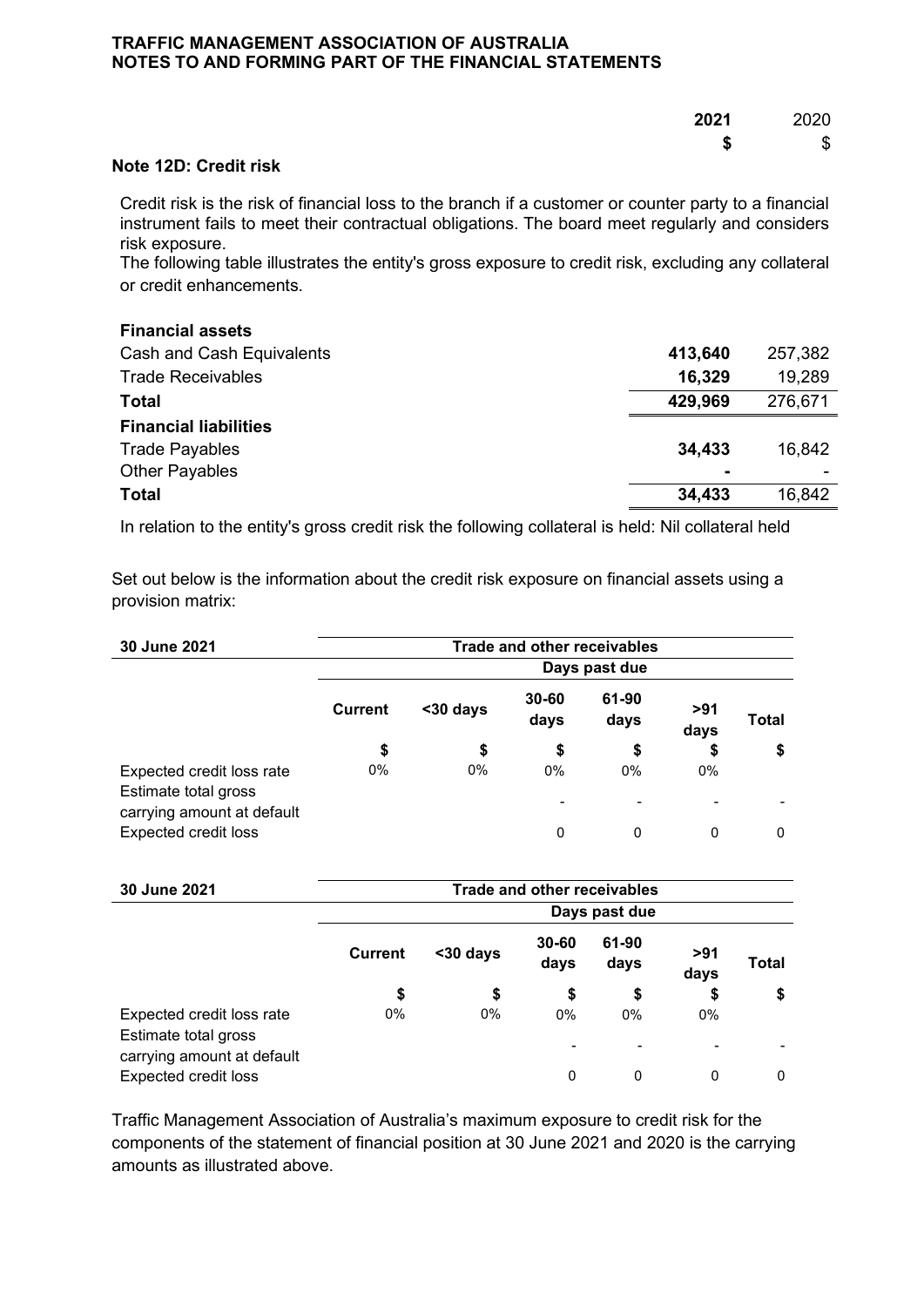### **Note 12E: Liquidity risk**

Liquidity risk is the risk that the branch will not be able to fund its obligations as they fall due. The board meet regularly and considers risk exposure.

#### **Contractual maturities for financial liabilities 2021**

|                                                       |               |          | $1 - 2$        | $2 - 5$        | >5             |              |
|-------------------------------------------------------|---------------|----------|----------------|----------------|----------------|--------------|
|                                                       | On            | < 1 year | years          | years          | years          | <b>Total</b> |
|                                                       | <b>Demand</b> | \$       | \$             | \$             | \$             | \$           |
| <b>Trade Payables</b>                                 |               | 15,912   |                |                |                |              |
| <b>Total</b>                                          |               |          |                | $\blacksquare$ | -              |              |
| Contractual maturities for financial liabilities 2020 |               |          |                |                |                |              |
|                                                       |               |          | $1 - 2$        | $2 - 5$        | >5             |              |
|                                                       | On            | < 1 year | years          | years          | years          | Total        |
|                                                       | Demand        | \$       | \$             | \$             | \$             | \$           |
| <b>Trade Payables</b>                                 |               | 1,100    |                |                | ۰              | 1,100        |
| Total                                                 |               | 1,100    | $\blacksquare$ |                | $\blacksquare$ | 1,100        |
|                                                       |               |          |                |                |                |              |
| Lease liability maturities for 2021                   |               |          | $1 - 2$        | $2 - 5$        | >5             |              |
|                                                       | On            | < 1 year | years          | years          | years          | <b>Total</b> |
|                                                       | <b>Demand</b> | \$       | \$             | \$             | \$             | \$           |
| Lease liability                                       |               |          |                |                |                |              |
| <b>Total</b>                                          |               |          |                |                |                |              |
| Lease liability maturities for 2020                   |               |          |                |                |                |              |
|                                                       |               |          | $1 - 2$        | $2 - 5$        | >5             |              |
|                                                       | On            | < 1 year | years          | years          | years          | Total        |
|                                                       | Demand        | \$       | \$             | \$             | \$             | \$           |
| Lease liability                                       |               |          |                |                |                |              |
| Total                                                 |               |          |                |                |                |              |

#### **Note 12F: Market risk**

Market risks generally include interest rate risk, price risk, and currency risk. The Association is exposed mainly to interest rate risk in relation to the returns received from its Cash and Cash Equivalents. All are domestic investments so there are no currency risks in relation to those investments.

#### **Interest rate risk**

The method and assumption used for sensitivity analysis for 2021 and 2020 are the same and illustrate the effect that a 2% change in interest rates will have on the Branch's profit and loss and equity for both years. The change is equivalent to the approximate CPI variation during both years.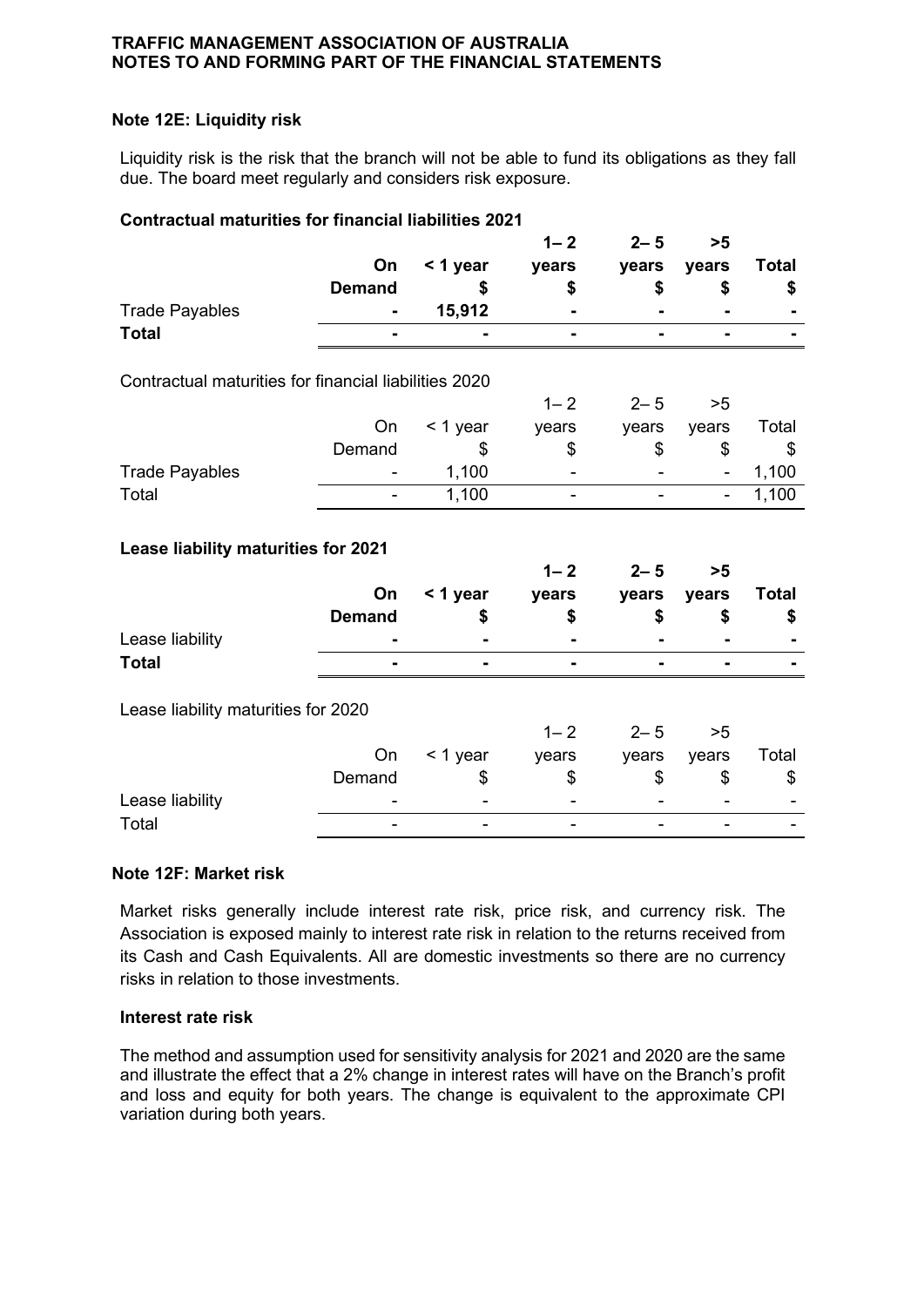### **Sensitivity analysis of the risk that the entity is exposed to for 2021**

|                    |                      | Change in risk | <b>Effect on</b>      |               |  |
|--------------------|----------------------|----------------|-----------------------|---------------|--|
|                    | <b>Risk variable</b> | variable %     | <b>Profit or loss</b> | <b>Equity</b> |  |
| Interest rate risk |                      | $- + 2\%$      | 7.911                 | 7.911         |  |
| Interest rate risk |                      | $- 2\%$        | (7, 911)              | (7,911)       |  |

Sensitivity analysis of the risk that the entity is exposed to for 2020

|                    |               | Change in risk | Effect on      |          |
|--------------------|---------------|----------------|----------------|----------|
|                    | Risk variable | variable %     | Profit or loss | Equity   |
|                    |               |                |                |          |
| Interest rate risk |               | $- + 2\%$      | 5.148          | 5.148    |
| Interest rate risk |               | $-2\%$         | (5, 148)       | (5, 148) |

#### **Price risk**

As the Association is only exposed to investments in cash and cash equivalents the association does not experience any price risk in regard to its investments.

#### **Sensitivity analysis of the risk that the entity is exposed to for 2021**

|                  |                      | Change in risk | <b>Effect on</b>      |               |  |
|------------------|----------------------|----------------|-----------------------|---------------|--|
|                  | <b>Risk variable</b> | variable %     | <b>Profit or loss</b> | <b>Equity</b> |  |
| Other price risk |                      | - 0%           | -                     |               |  |
| Other price risk |                      | - 0%           | -                     |               |  |

Sensitivity analysis of the risk that the entity is exposed to for 2020

|                  |               |   | Change in risk | Effect on                |        |  |
|------------------|---------------|---|----------------|--------------------------|--------|--|
|                  | Risk variable |   | variable %     | Profit or loss           | Equity |  |
|                  |               |   |                |                          |        |  |
| Other price risk |               |   | - 0%           | $\overline{\phantom{a}}$ |        |  |
| Other price risk |               | ۰ | $0\%$          |                          |        |  |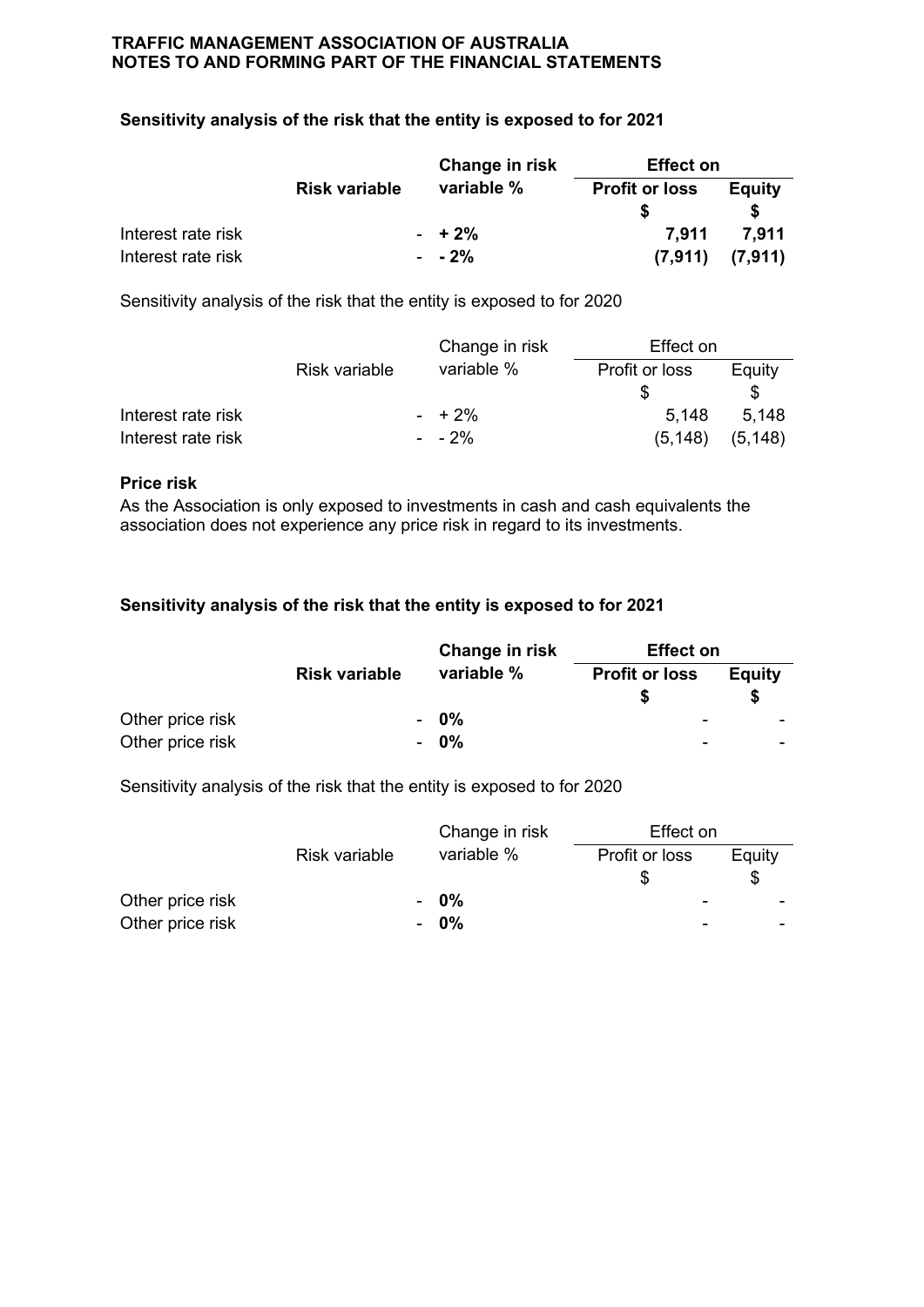|                                               | 2021 | 2020 |
|-----------------------------------------------|------|------|
|                                               | \$   | \$   |
| Note 12G: Asset pledged/or held as collateral |      |      |
| Assets pledged as collateral                  |      |      |
| Financial assets pledged as collateral:       |      |      |
|                                               |      |      |
| Total assets pledged as collateral            |      |      |
| Assets held as collateral                     |      |      |
| Fair value of assets held as collateral:      |      |      |
| <b>Financial assets</b>                       |      |      |
| Non-financial assets                          |      |      |
| Total assets held as collateral               |      |      |

# **Note 12H: Changes in liabilities arising from financing activities**

|                                                                                                                                                                                              | 1 July<br>2020 | Cash<br>flows | <b>Reclassified</b><br>as part of<br>disposal<br>group | Foreign<br>exchange<br>movement | Changes<br>in fair<br>values        | <b>New</b><br>Leases | Other        | 30 June<br>2021 |
|----------------------------------------------------------------------------------------------------------------------------------------------------------------------------------------------|----------------|---------------|--------------------------------------------------------|---------------------------------|-------------------------------------|----------------------|--------------|-----------------|
| Current interest-<br>bearing loans and<br>borrowings<br>(excluding items<br>listed below)<br>Non-current<br>interest-bearing<br>loans and<br>borrowings<br>(excluding items                  | \$             | \$            | \$                                                     | \$                              | \$                                  | \$                   | \$           | \$              |
| listed below)<br><b>Dividends</b><br>Payable                                                                                                                                                 |                |               |                                                        |                                 |                                     |                      |              |                 |
| <b>Total liabilities</b><br>from financing<br>activities                                                                                                                                     |                |               |                                                        |                                 |                                     |                      |              |                 |
|                                                                                                                                                                                              | 1 July<br>2019 | Cash<br>flows | <b>Reclassified</b><br>as part of<br>disposal<br>group | Foreign<br>exchange<br>movement | <b>Changes</b><br>in fair<br>values | <b>New</b><br>Leases | <b>Other</b> | 30 June<br>2021 |
| Current interest-<br>bearing loans and<br>borrowings<br>(excluding items<br>listed below)<br>Non-current<br>interest-bearing<br>loans and<br>borrowings<br>(excluding items<br>listed below) | \$             | \$            | \$                                                     | \$                              | \$                                  | \$                   | \$           | \$              |
| <b>Dividends</b><br>Payable<br><b>Total liabilities</b><br>from financing                                                                                                                    |                |               |                                                        |                                 |                                     |                      |              |                 |
| activities                                                                                                                                                                                   |                |               |                                                        |                                 |                                     |                      |              |                 |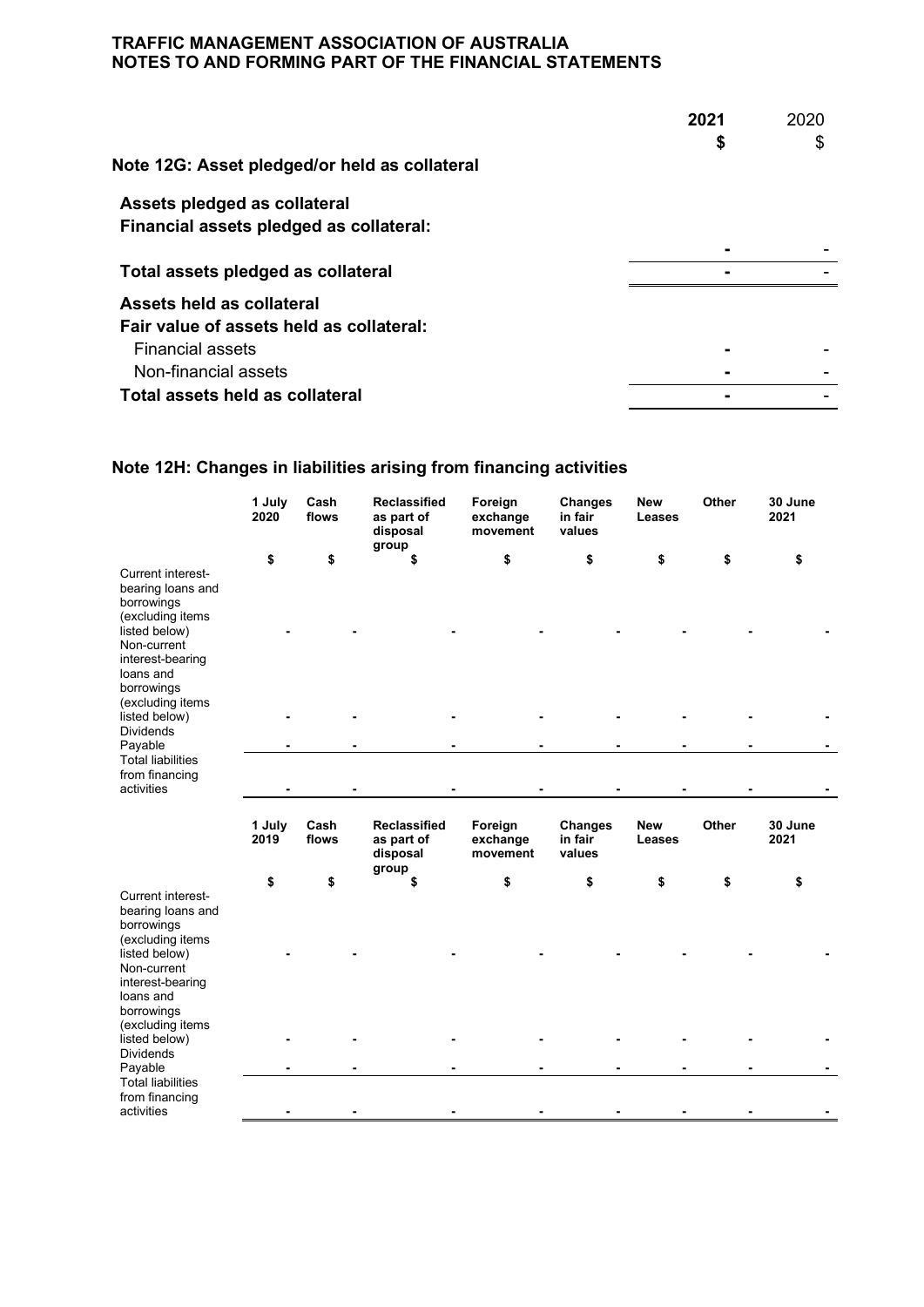The 'Other' column includes the effect of reclassification of non-current portion of interestbearing loans and borrowings, including obligations under finance leases and hire purchase contracts to current due to the passage of time, the accrual of special dividends that were not yet paid at the year-end, and the effect of accrued but not yet paid interest on interest-bearing loans and borrowings. *[Reporting unit]* classifies interest paid as cash flows from operating activities.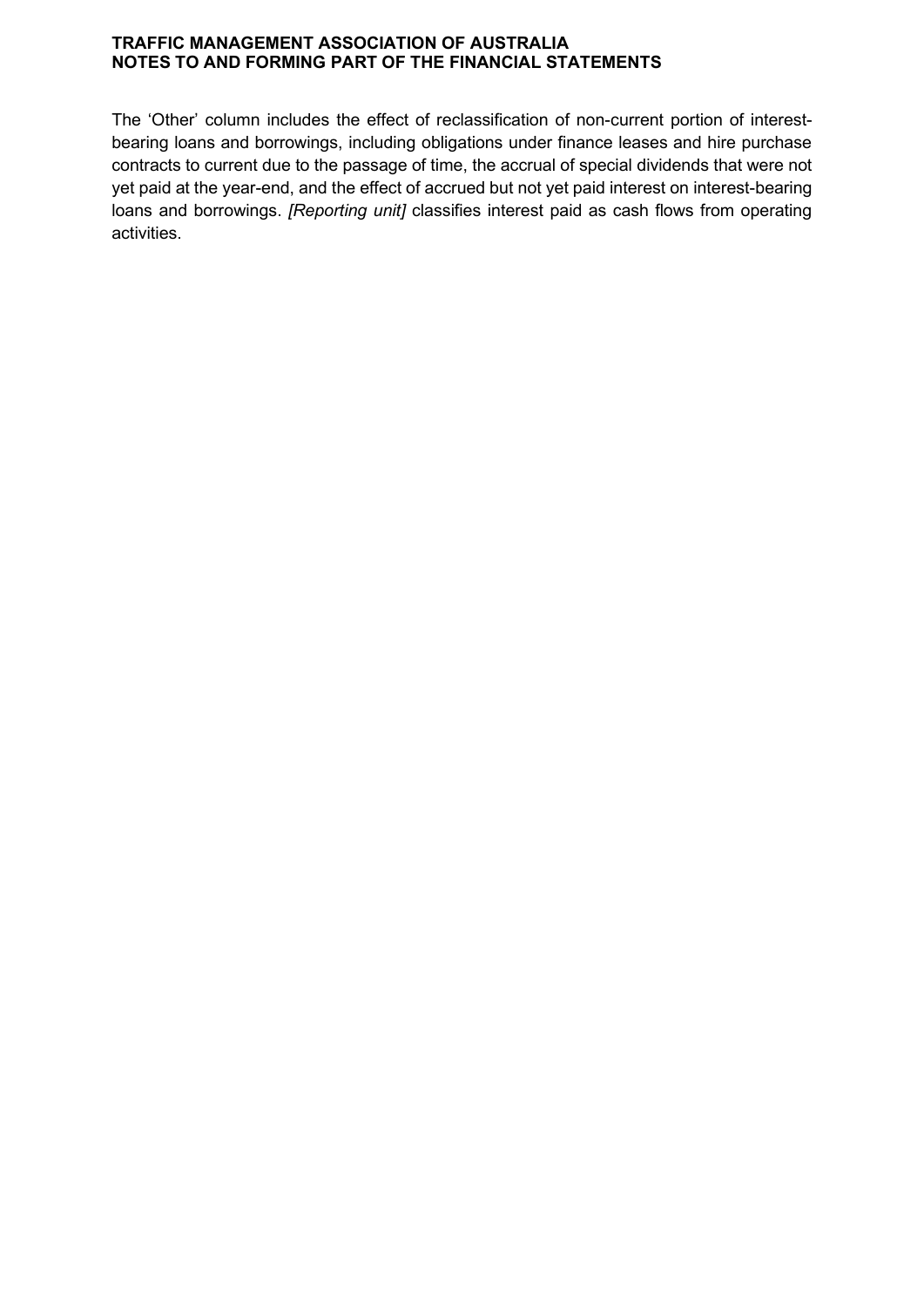# **Note 13 Fair value measurement**

# **Note 13A: Financial assets and liabilities**

Management of Traffic Management Association of Australia assessed that cash, trade receivables, trade payables, and other current liabilities approximate their carrying amounts largely due to the short-term maturities of these instruments.

The fair value of financial assets and liabilities is included at the amount which the instrument could be exchanged in a current transaction between willing parties. The following methods and assumptions were used to estimate the fair values:

- Fair values of Traffic Management Association of Australia interest-bearing borrowings and loans are determined by using a discounted cash flow method. The discount rate used reflects the issuer's borrowing rate as at the end of the reporting period. The own performance risk as at [*year-end date*] was assessed to be insignificant.
- Fair value of equity securities are derived from quoted market prices in active markets.
- Long-term fixed-rate and variable-rate receivables/borrowings are evaluated by Traffic Management Association of Australia based on parameters such as interest rates and individual credit worthiness of the customer. Based on this evaluation, allowances are taken into account for the expected losses of these receivables. As at 30 June 2021 the carrying amounts of such receivables, net of allowances, were not materially different from their calculated fair values.

The following table contains the carrying amounts and related fair values for *[reporting unit's]* financial assets and liabilities:

|                              | Carrying | Fair    | Carrying | Fair    |
|------------------------------|----------|---------|----------|---------|
|                              | amount   | value   | amount   | value   |
|                              | 2021     | 2021    | 2020     | 2020    |
|                              | \$       | \$      | \$       | \$      |
| <b>Financial assets</b>      |          |         |          |         |
| Cash and cash equivalents    | 413,640  | 413,640 | 257,382  | 257,382 |
| <b>Receivables</b>           | 16,329   | 16,329  | 19,289   | 19,289  |
| <b>Total</b>                 | 429,969  | 429,969 | 276,671  | 276,671 |
| <b>Financial liabilities</b> |          |         |          |         |
| <b>Trade Payables</b>        | 34,433   | 34,433  | 16,842   | 16,842  |
| <b>Other Payables</b>        |          |         |          |         |
| <b>Total</b>                 | 34,433   | 34,433  | 16,842   | 16,842  |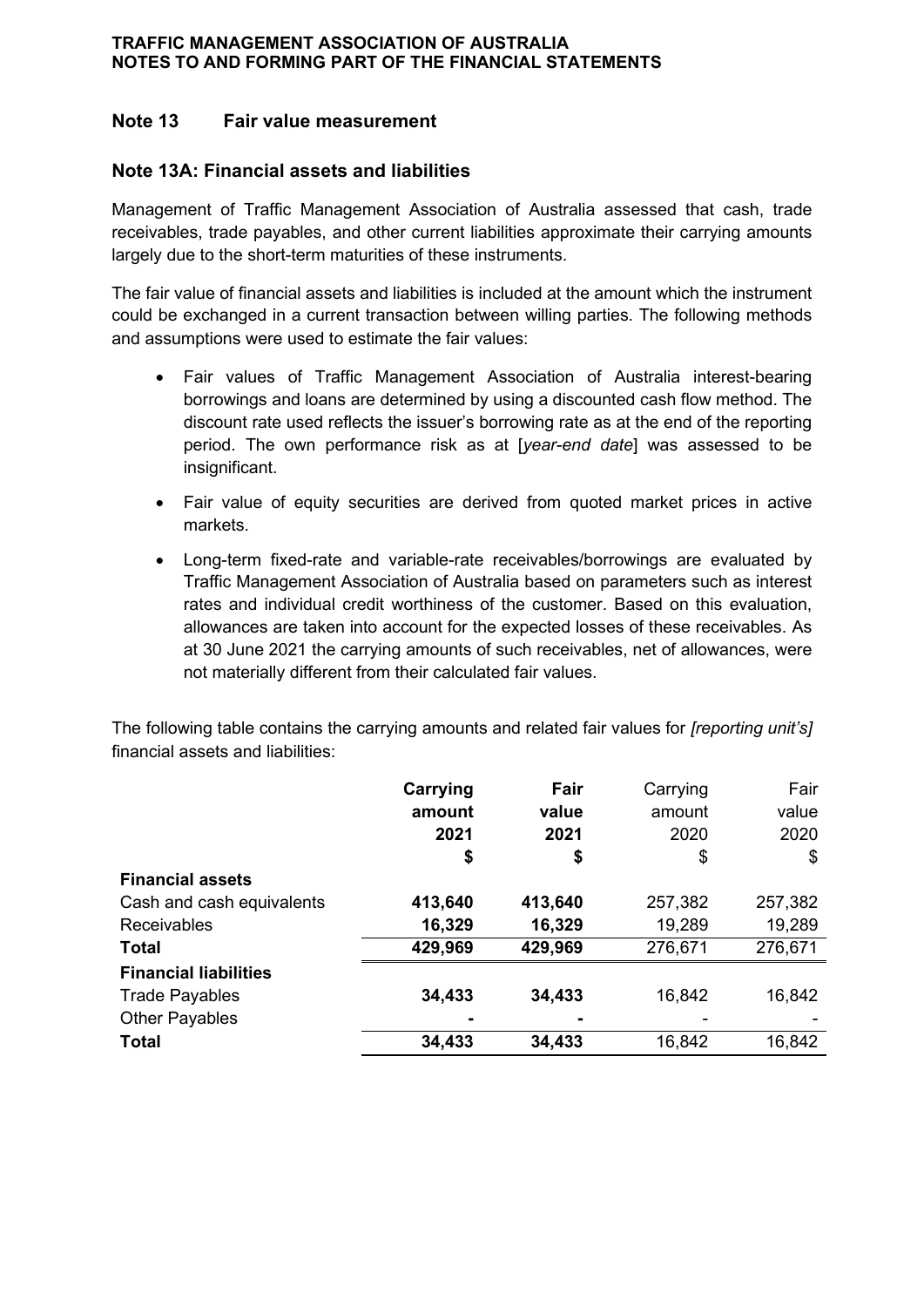# **Note 13B: Financial and non-financial assets and liabilities fair value hierarchy**

The following tables provide an analysis of financial and non-financial assets and liabilities that are measured at fair value, by fair value hierarchy.

| Fair value hierarchy - 30 June 2021                         |         |                    |         |
|-------------------------------------------------------------|---------|--------------------|---------|
| Date of<br>valuation                                        | Level 1 | Level <sub>2</sub> | Level 3 |
| <b>Assets measured at fair value</b>                        | \$      | \$                 | \$      |
| Cash and cash<br>equivalents                                | 413,640 |                    |         |
| <b>Trade Receivables</b>                                    | 16,329  |                    |         |
| <b>Total</b>                                                | 429,969 |                    |         |
| Liabilities measured at fair value                          |         |                    |         |
| [List each class]                                           |         |                    |         |
| <b>Total</b>                                                |         |                    |         |
| Fair value hierarchy - 30 June 2021<br>Date of<br>valuation | Level 1 | Level <sub>2</sub> | Level 3 |
| Assets measured at fair value                               | \$      | \$                 | \$      |
| Cash and cash<br>equivalents                                | 257,382 |                    |         |
| Receivables                                                 | 19,389  |                    |         |
| <b>Total</b>                                                | 276,671 |                    |         |
| Liabilities measured at fair value                          |         |                    |         |
| <b>Trade Payables</b>                                       | 16,842  |                    |         |
| <b>Total</b>                                                | 16,842  | $\blacksquare$     | -       |
|                                                             |         |                    |         |

# **Note 13C: Description of significant unobservable inputs**

No significant unobservable inputs exist.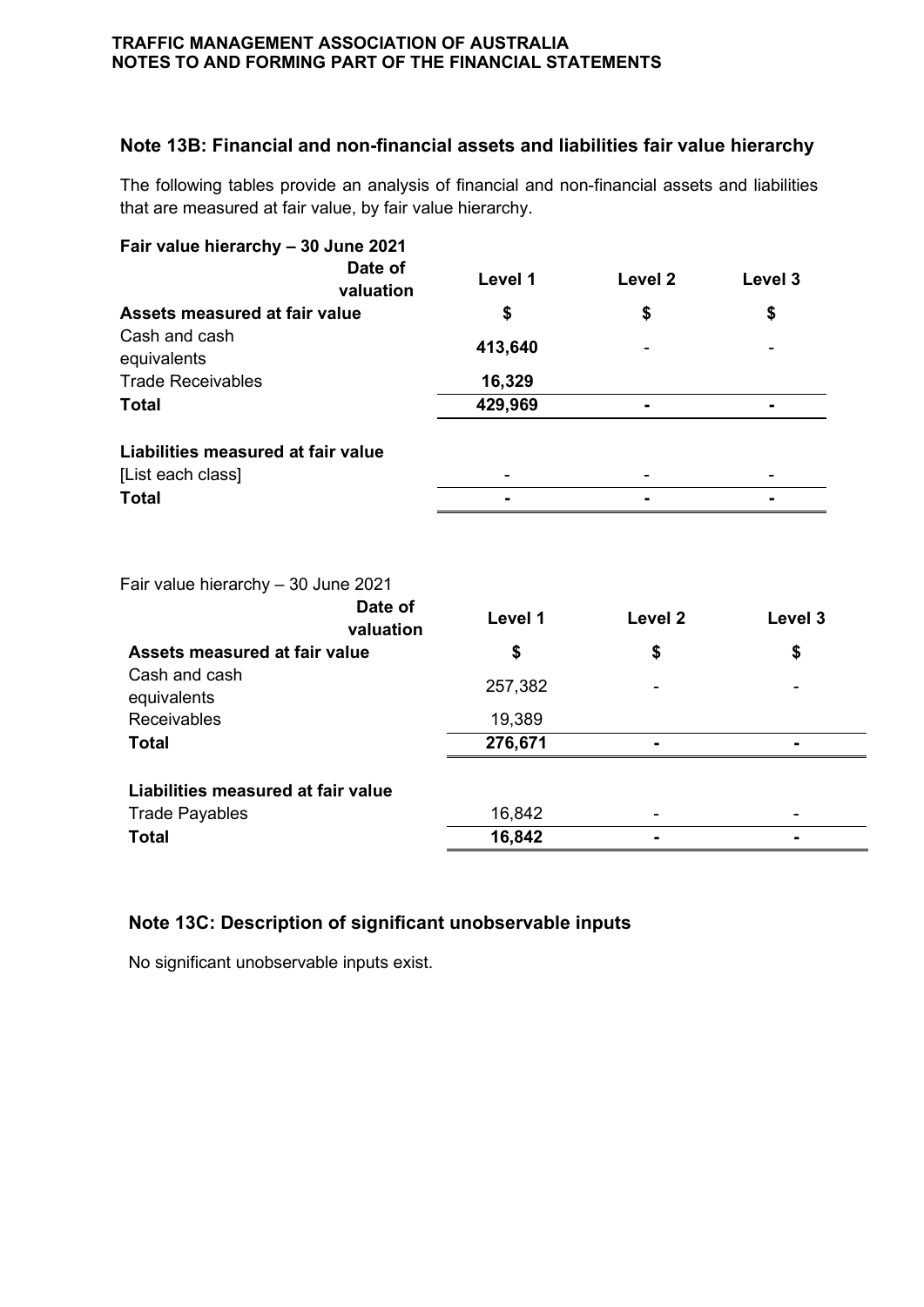# **Note 14 Section 272** *Fair Work (Registered Organisations) Act 2009*

In accordance with the requirements of the *Fair Work (Registered Organisations) Act 2009*, the attention of members is drawn to the provisions of subsections (1) to (3) of section 272, which reads as follows:

Information to be provided to members or Commissioner:

- 1) A member of a reporting unit, or the Commissioner, may apply to the reporting unit for specified prescribed information in relation to the reporting unit to be made available to the person making the application.
- 2) The application must be in writing and must specify the period within which, and the manner in which, the information is to be made available. The period must not be less than 14 days after the application is given to the reporting unit.
- 3) A reporting unit must comply with an application made under subsection (1).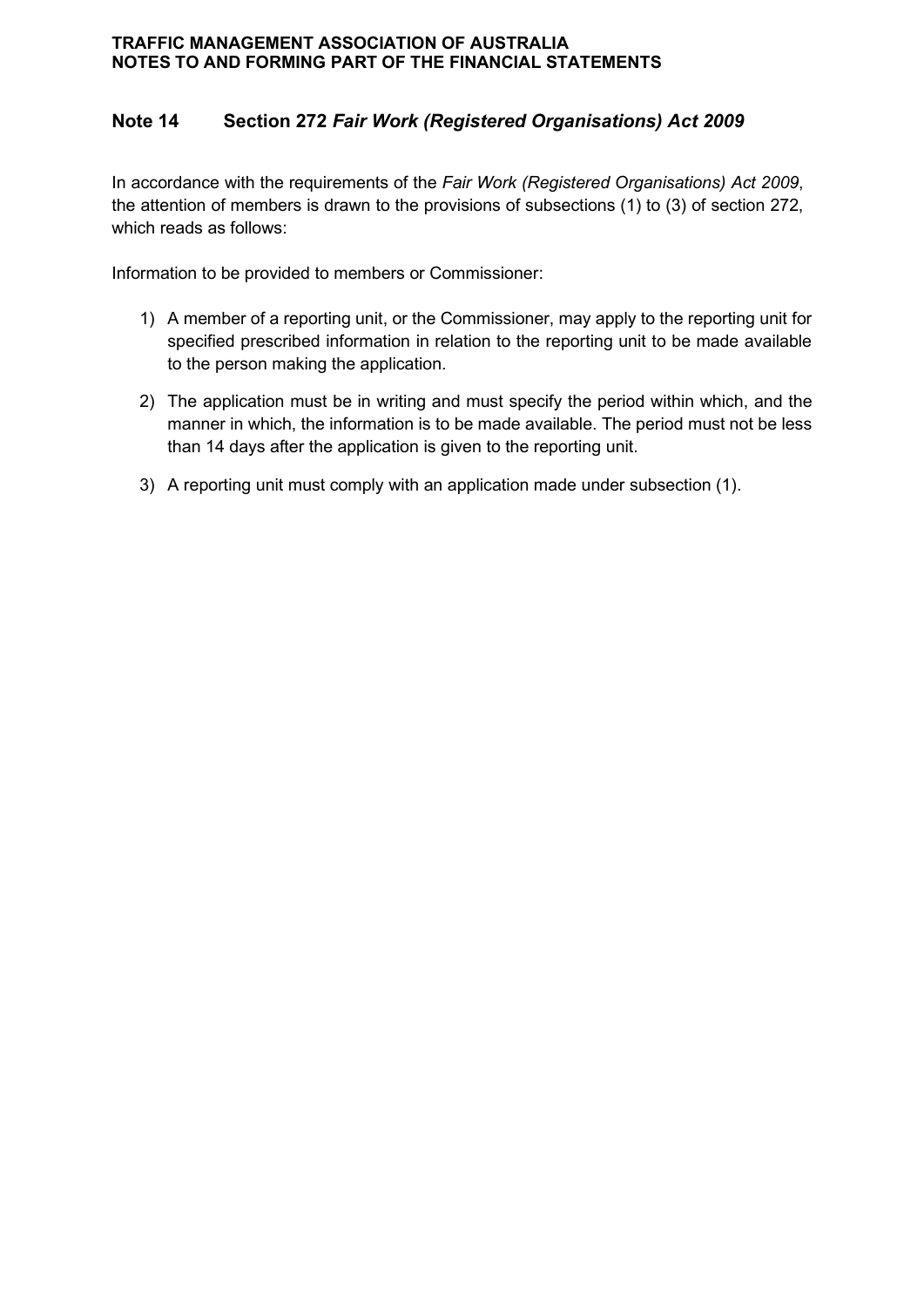

### **Traffic Management Association of Australia (TMAA)**

# <span id="page-50-0"></span>Officer declaration statement

Et\_

I, Andrew White, being the Treasurer of the Traffic Management Association of Australia (TMAA), declare that the following activities did not occur during the reporting period ending 30 June 2021.

The Traffic Management Association of Australia (TMAA) did not: (Note: delete items that appear elsewhere in the audited report)

- agree to receive financial support from another reporting unit to continue as a going concern (refers to agreement regarding financial support not dollar amount)
- agree to provide financial support to another reporting unit to ensure they continue as a going concern (refers to agreement regarding financial support not dollar amount)
- acquire an asset or liability due to an amalgamation under Part 2 of Chapter 3 of the RO Act, a restructure of the branches of an organisation, a determination or revocation by the General Manager, Fair Work Commission
- receive capitation fees or any other revenue amount from another reporting unit
- receive revenue via compulsory levies
- receive donations or grants
- receive revenue from undertaking recovery of wages activity
- incur fees as consideration for employers making payroll deductions of membership subscriptions
- pay capitation fees or any other expense to another reporting unit
- pay affiliation fees to other entity
- pay compulsory levies
- pay a grant that was \$1,000 or less
- pay a grant that exceeded \$1,000
- pay a donation that was \$1,000 or less
- pay a donation that exceeded \$1,000
- pay wages and salaries to holders of office
- pay superannuation to holders of office

www.lmaa.asn.au I tmaa@lmaa.asn.au I 1300 798 772 I PO Box 474 ALBION DC OLD 4010 ABN: 31 212 135 038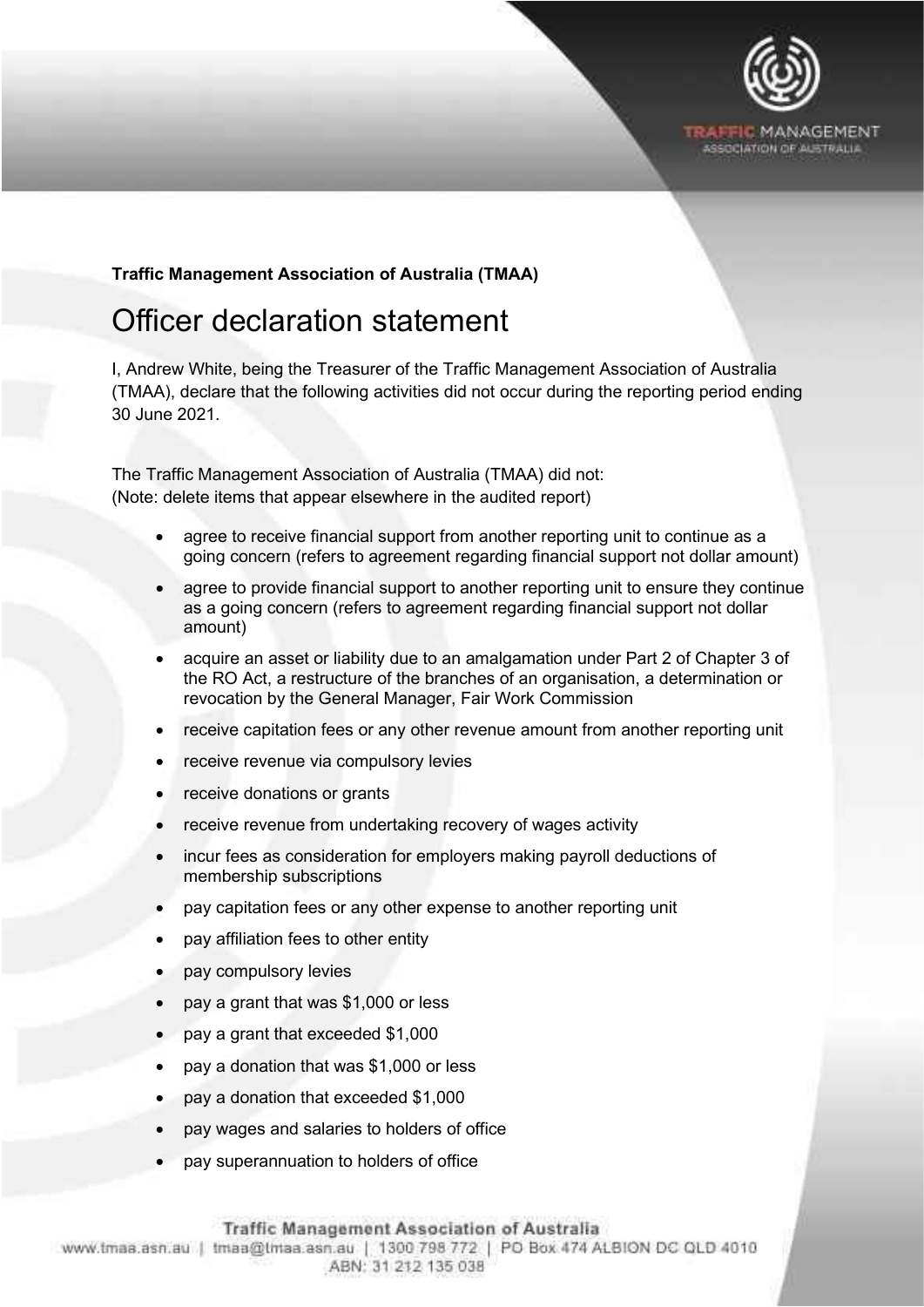

- pay leave and other entitlements to holders of office
- pay separation and redundancy to holders of office
- pay other employee expenses to holders of office
- pay to a person fees or allowances to attend conferences or meetings as a representative of the reporting unit
- incur expenses due to holding a meeting as required under the rules of the organisation
- pay legal costs relating to litigation

Et\_

- pay a penalty imposed under the RO Act or the Fair Work Act 2009
- have a payable to an employer for that employer making payroll deductions of membership subscriptions
- have a payable in respect of legal costs relating to litigation
- have a payable in respect of legal costs relating to other legal matters
- have an annual leave provision in respect of holders of office
- have a long service leave provision in respect of holders of office
- have a separation and redundancy provision in respect of holders of office
- have other employee provisions in respect of holders of office
- have a annual leave provision in respect of employees (other than holders of office)
- have a long service leave provision in respect of employees (other than holders of office)
- have a separation and redundancy provision in respect of employees (other than holders of office)
- have other employee provisions in respect of employees (other than holders of office)
- have a fund or account for compulsory levies, voluntary contributions or required by the rules of the organisation or branch
- transfer to or withdraw from a fund (other than the general fund), account, asset or controlled entity
- provide cash flows to another reporting unit and/or controlled entity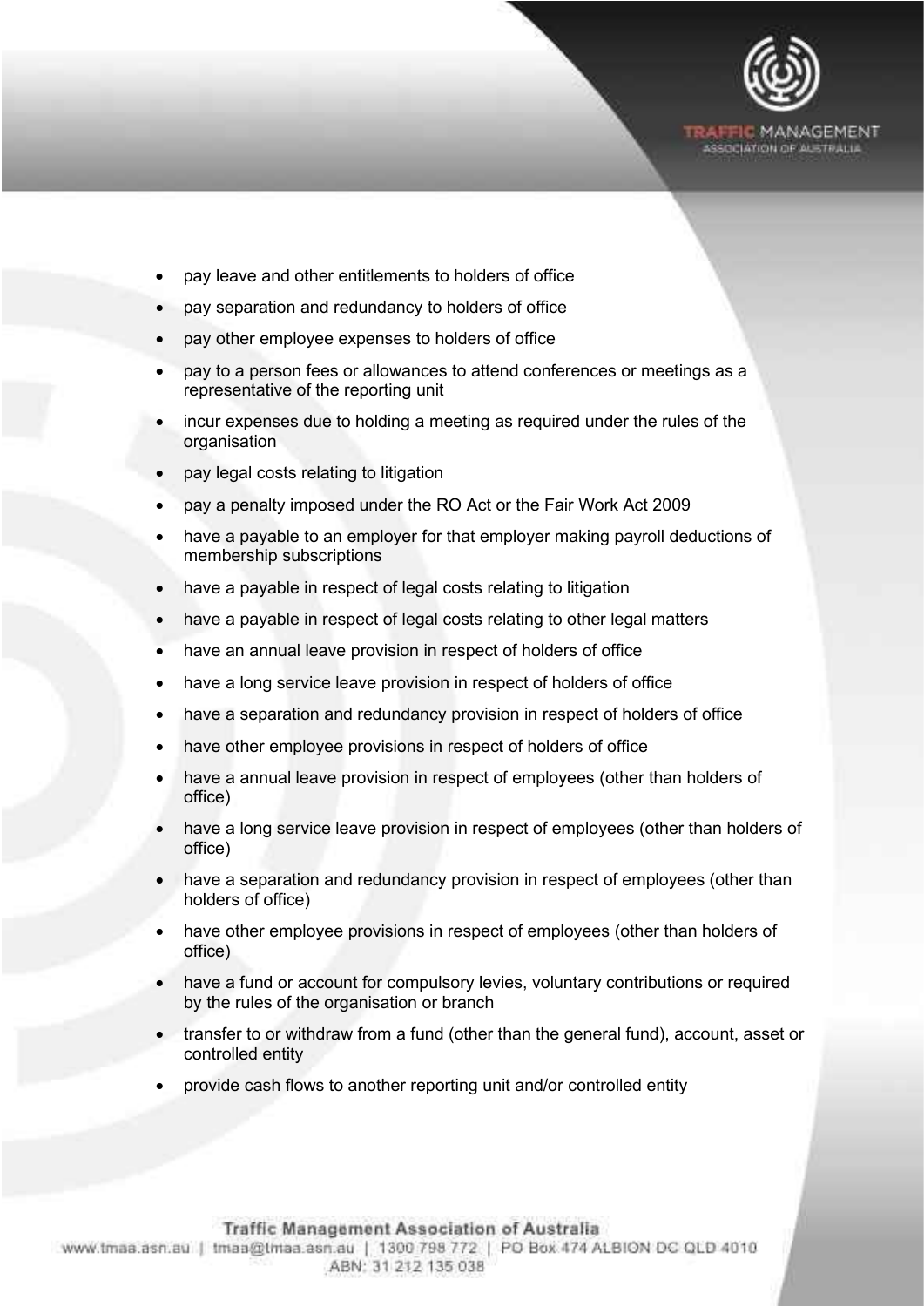

- receive cash flows from another reporting unit and/or controlled entity
- have another entity administer the financial affairs of the reporting unit
- make a payment to a former related party of the reporting unit

Signature of prescribed designated officer: Name of prescribed designated officer: Andrew White Title of prescribed designated officer: Treasurer Dated:

Et\_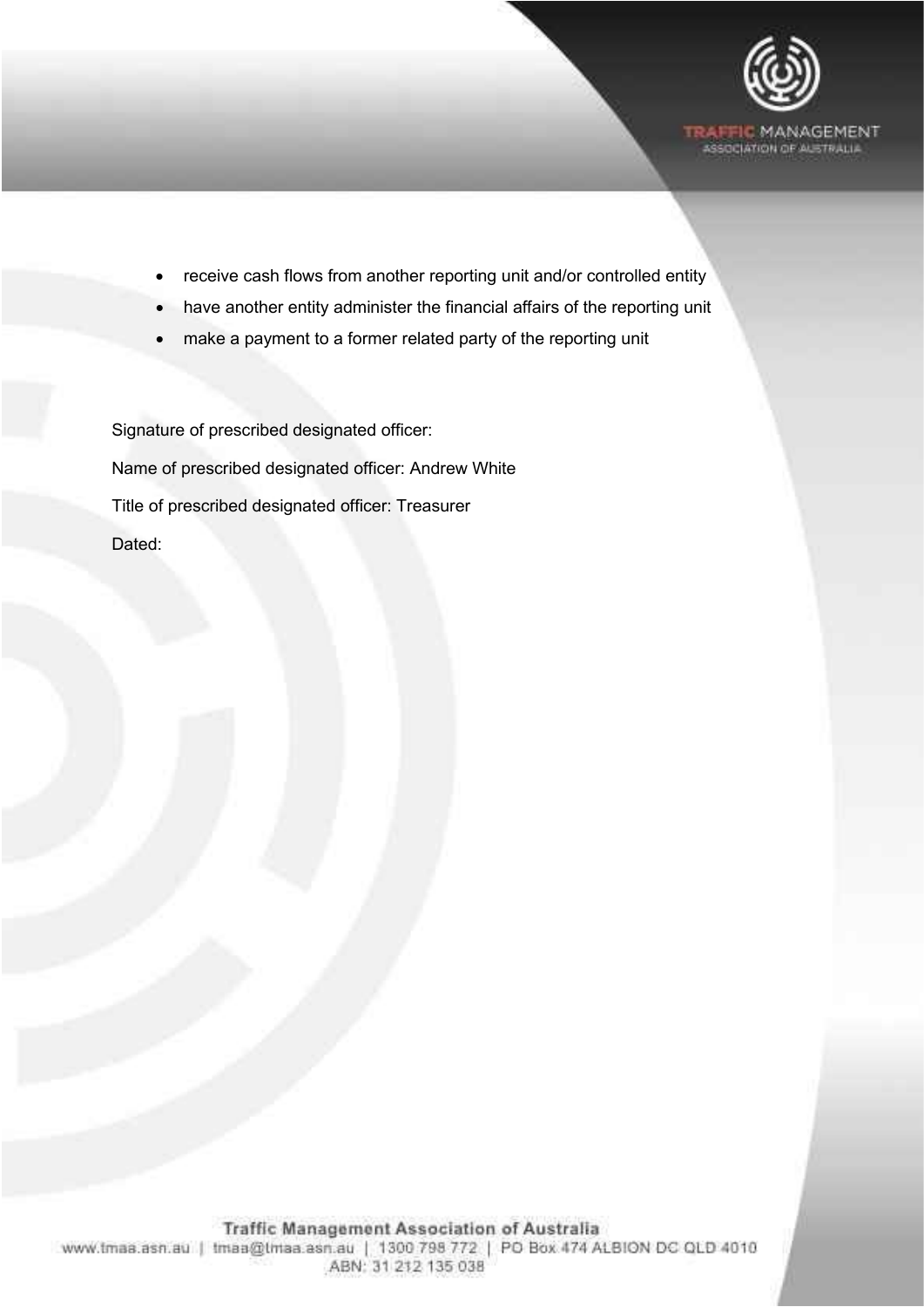# **Appendix A – Australian Accounting Standards not applicable to illustrative financial statements**

- AASB 1 *First-time Adoption of Australian Accounting Standards*
- AASB 2 *Share-based Payment*
- AASB 3 *Business Combinations*
- AASB 4 *Insurance Contracts*
- AASB 5 *Non-current Assets Held for Sale and Discontinued Operations*
- AASB 6 *Exploration for and Evaluation of Mineral Resources*
- AASB 8 *Operating Segments*
- AASB 10 *Consolidated Financial Statements*
- AASB 14 *Regulatory Deferral Accounts*
- AASB 102 *Inventories*
- AASB 112 *Income Taxes*
- AASB 121 *The Effects of Changes in Foreign Exchange Rates*
- AASB 129 *Financial Reporting in Hyperinflationary Economies*
- AASB 133 *Earnings per Share*
- AASB 134 *Interim Financial Reporting*
- AASB 141 *Agriculture*
- AASB 1004 *Contributions*[2](#page-53-0)
- AASB 1023 *General Insurance Contracts*
- AASB 1038 *Life Insurance Contracts*
- AASB 1039 *Concise Financial Reports*
- AASB 1049 *Whole of Government and General Government Sector Financial Reporting*
- AASB 1050 *Administered Items*
- AASB 1051 *Land Under Roads*
- AASB 1052 *Disaggregated Disclosures*
- AASB 1056 *Superannuation Entities*
- AASB 1059 *Service Concession Arrangements: Grantors*
- AASB 1060 *General Purpose Financial Statements – Simplified Disclosures for For-Profit and Not-for-Profit Tier 2 Entities*

<span id="page-53-0"></span><sup>2</sup> The scope of AASB 1004 *Contributions* has been significantly reduced by consequential amendments made by AASB 1058 *Income of Not-for-Profit Entities.*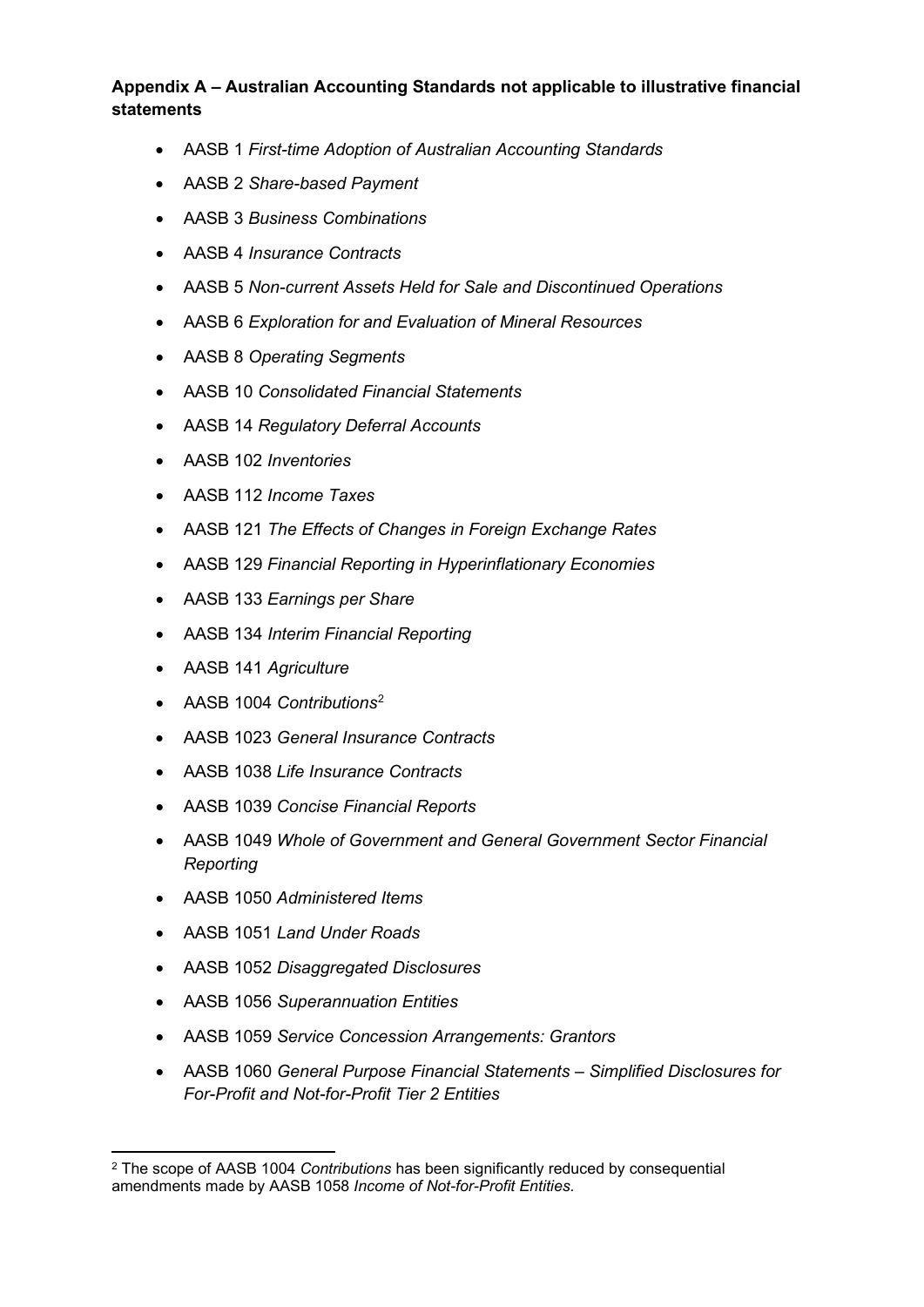- AASB 2019-4 *Amendments to Australian Accounting Standards – Disclosure in Special Purpose Financial Statements of Not-for-Profit Private Sector Entities on Compliance with Recognition and Measurement Requirements*
- AASB 2020-2 *Amendments to Australian Accounting Standards – Removal of Special Purpose Financial Statements for Certain For-Profit Private Sector Entities*
- AASB 2019-3 *Amendments to Australian Accounting Standards – Interest Rate Benchmark Reform*
- *AASB 2019-7 Amendments to Australian Accounting Standards - Disclosure of GFS Measures of Key Fiscal Aggregates and GAAP/GFS Reconciliations*
- AASB 2019-5 *Amendments to Australian Accounting Standards – Disclosure of the Effect of New IFRS Standards Not Yet Issued in Australia*
- Interpretation 1 *Changes in Existing Decommissioning, Restoration and Similar Liabilities*
- Interpretation 2 *Members' Shares in Co—operative Entities and Similar Instruments*
- Interpretation 5 *Rights to Interests arising from Decommissioning, Restoration and Environmental Rehabilitation Funds*
- Interpretation 6 *Liabilities arising from Participating in a Specific Market – Waste Electrical and Electronic Equipment*
- Interpretation 7 *Applying the Restatement Approach under AASB 129 Financial Reporting in Hyperinflationary Economies*
- Interpretation 10 *Interim Financial Reporting and Impairment*
- Interpretation 12 *Service Concession Arrangements*
- Interpretation 16 *Hedges of a Net Investment in a Foreign Operation*
- Interpretation 17 *Distributions of Non-Cash Assets to Owners*
- Interpretation 19 *Extinguishing Financial Liabilities with Equity Instruments*
- Interpretation 20 *Stripping Costs in the Production Phase of a Surface Mine*
- Interpretation 21 *Levies*
- Interpretation 22 *Foreign Currency Transactions and Advance Consideration*
- Interpretation 23 *Uncertainty over Income Tax Treatments*
- Interpretation 107 *Introduction of the Euro*
- Interpretation 110 *Government Assistance — No Specific Relation to Operating Activities*
- Interpretation 125 *Income Taxes – Changes in the Tax Status of an Entity or its Shareholders*
- Interpretation 129 *Service Concession Arrangements: Disclosures*
- Interpretation 1003 *Australian Petroleum Resource Rent Tax*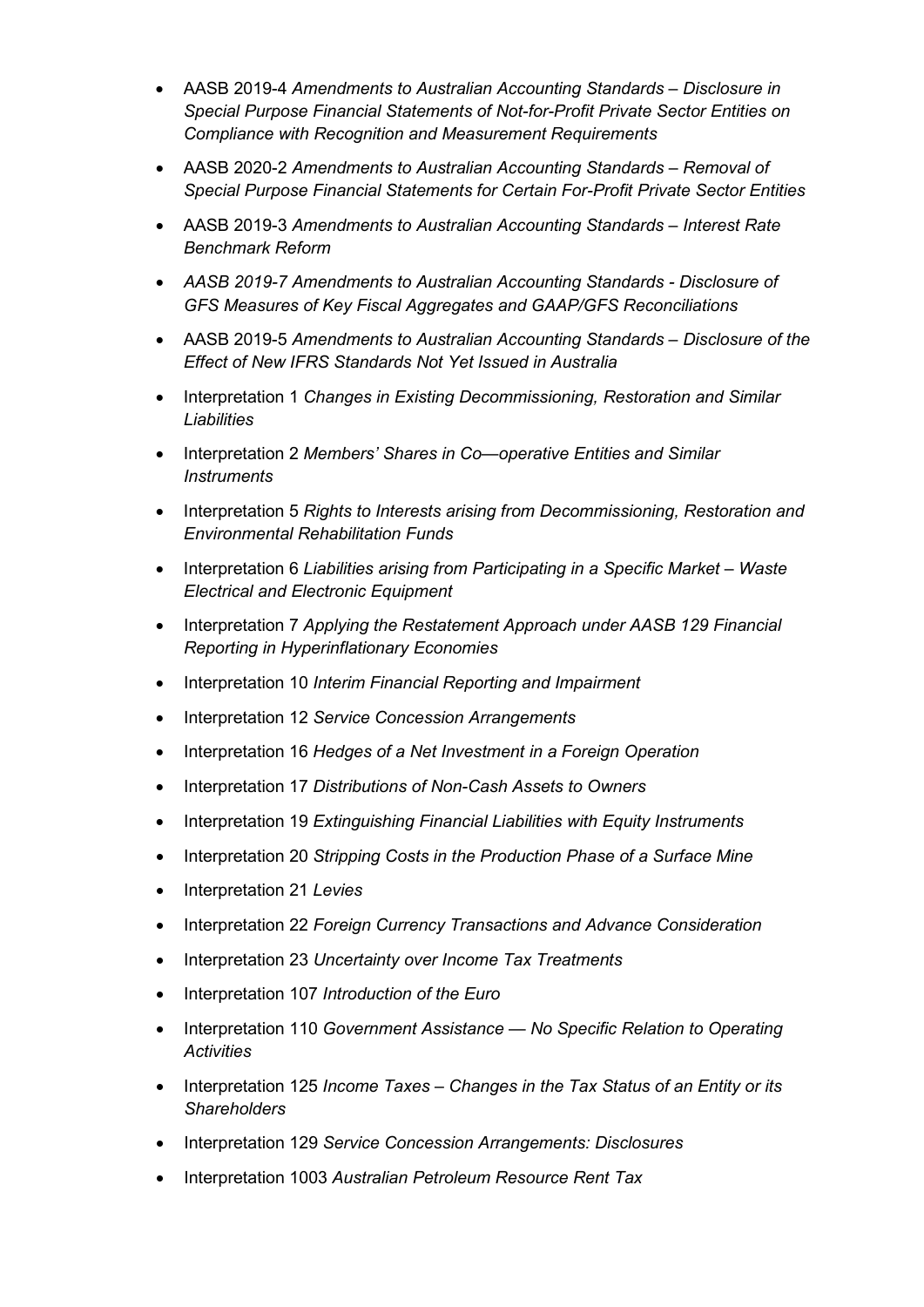- Interpretation 1038 *Contributions by Owners Made to Wholly Owned Public Sector Entities*
- Interpretation 1047 *Professional Indemnity Claims Liabilities in Medical Defence Organisations*
- Interpretation 1052 *Tax Consolidation Accounting*
- Interpretation 1055 *Accounting for Road Earthworks*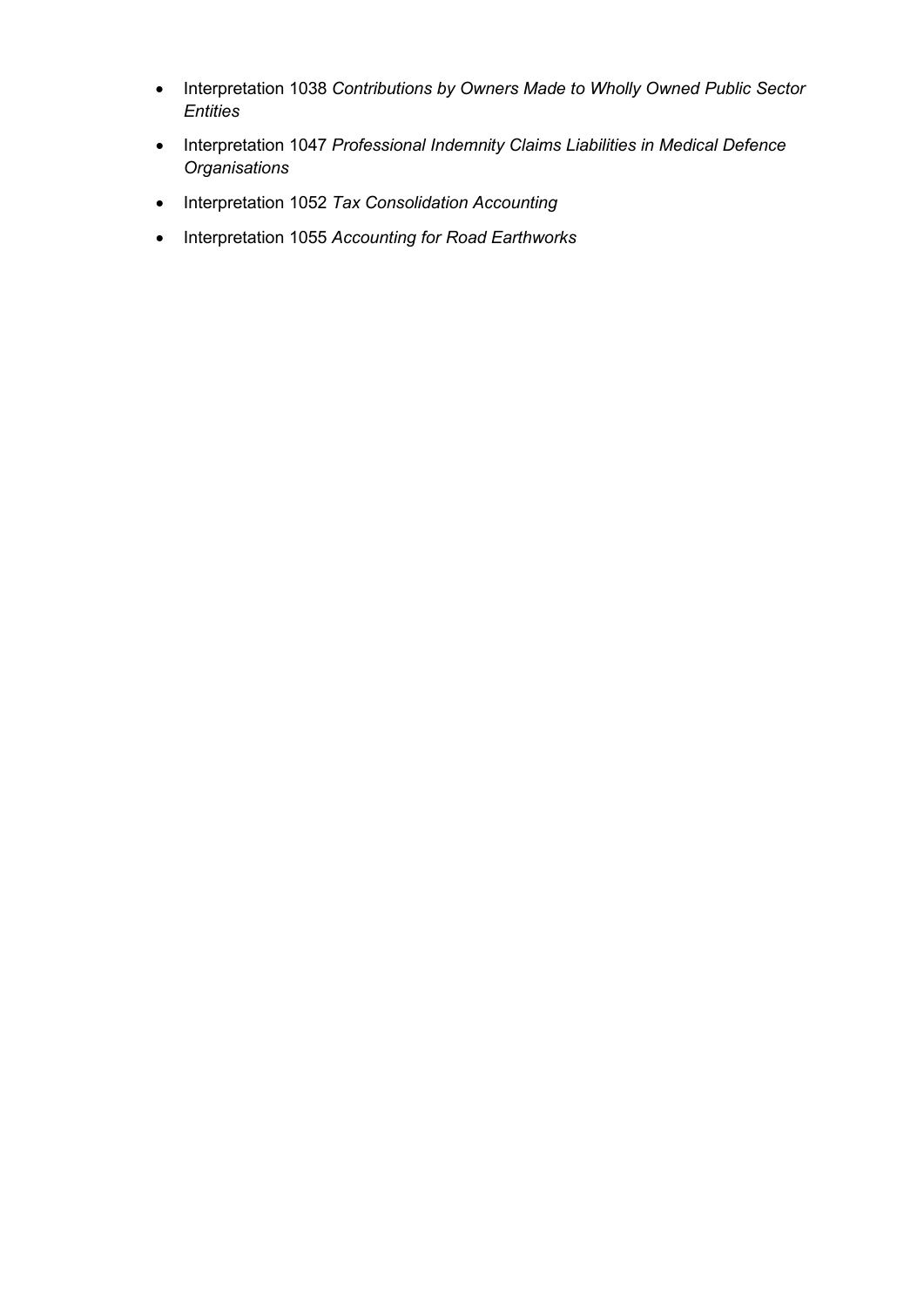### **Appendix B -** *Future Australian Accounting Standards Requirements*

- *AASB 17 Insurance Contracts*
- *AASB 2020-3 Amendment to AASB 141 –Taxation in Fair Value Measurements*
- *AASB 2020-3 Amendment to AASB 1 – Subsidiary as a First-time Adopter*
- *AASB 2020-3 Amendments to AASB 137 – Onerous Contracts – Cost of Fulfilling a Contract*
- *AASB 2020-3 Amendments to AASB 116 – Property, Plant and Equipment: Proceeds before Intended Use*
- *AASB 2020-31 Amendment to AASB 9 – Fees in the '10 per cent' Test for Derecognition of Financial Liabilities*